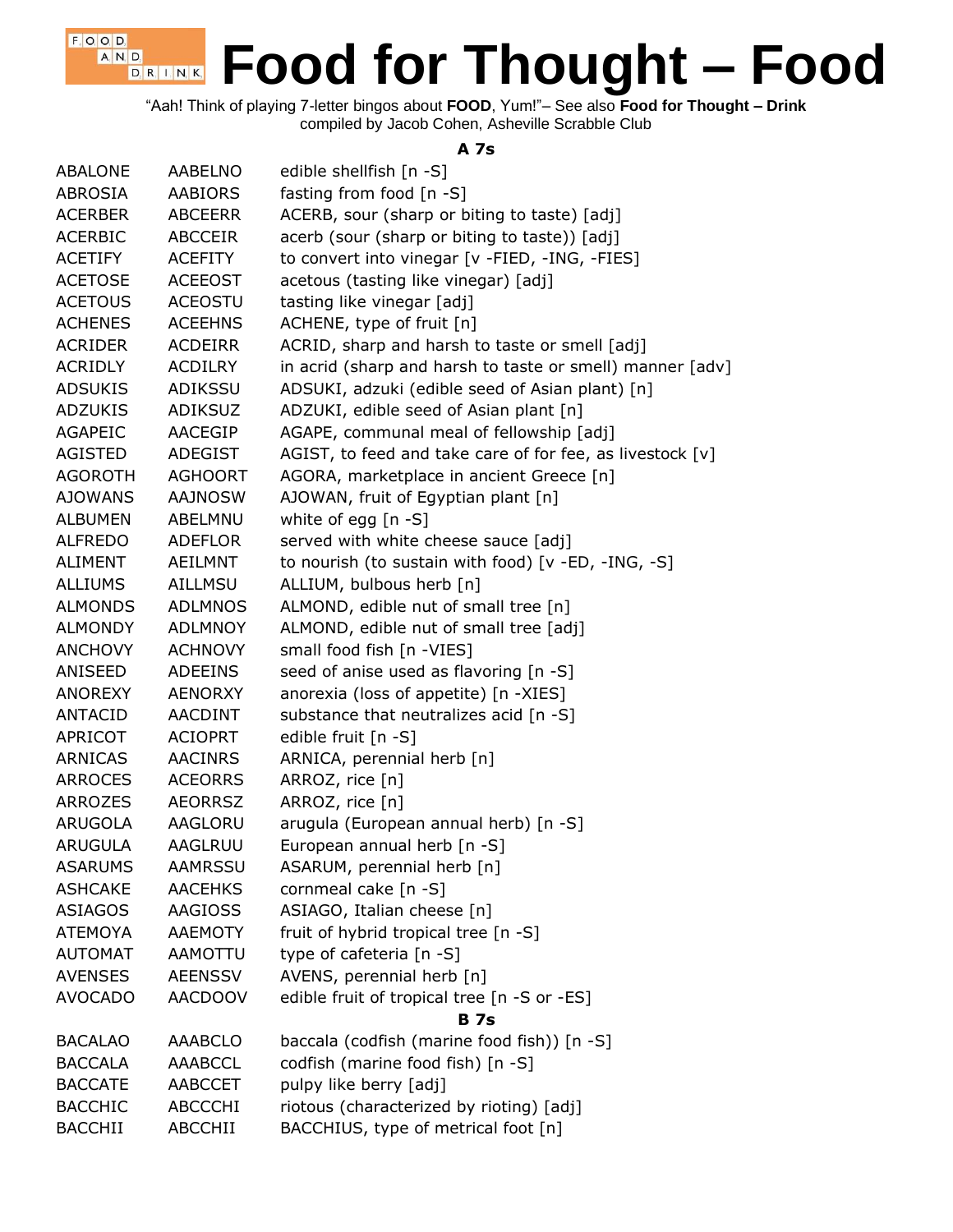"Aah! Think of playing 7-letter bingos about **FOOD**, Yum!"– See also **Food for Thought – Drink**

| <b>BAGASSE</b> | <b>AABEGSS</b> | crushed sugar cane [n -S]                                                  |
|----------------|----------------|----------------------------------------------------------------------------|
| <b>BAKINGS</b> | <b>ABGIKNS</b> | BAKING, quantity baked [n]                                                 |
| <b>BAKLAVA</b> | <b>AAABKLV</b> | Turkish pastry [n -S]                                                      |
| <b>BAKLAWA</b> | <b>AAABKLW</b> | baklava (Turkish pastry) [n -S]                                            |
| <b>BALONEY</b> | <b>ABELNOY</b> | bologna (seasoned sausage) [n -S]                                          |
| <b>BANANAS</b> | <b>AAABNNS</b> | BANANA, edible fruit [n]                                                   |
| <b>BANGERS</b> | <b>ABEGNRS</b> | BANGER, sausage (finely chopped and seasoned meat stuffed into casing) [n] |
| <b>BANNOCK</b> | <b>ABCKNNO</b> | type of cake $[n - S]$                                                     |
| <b>BANQUET</b> | ABENQTU        | to feast (to eat sumptuously) [v -ED, -ING, -S]                            |
| <b>BARBIES</b> | ABBEIRS        | BARBIE, portable fireplace for cooking [n]                                 |
| <b>BARLEYS</b> | <b>ABELRSY</b> | BARLEY, cereal grass [n]                                                   |
| <b>BASMATI</b> | AABIMST        | long-grain rice [n -S]                                                     |
| <b>BATATAS</b> | <b>AAABSTT</b> | BATATA, sweet potato [n]                                                   |
| <b>BAZAARS</b> | <b>AAABRSZ</b> | BAZAAR, marketplace [n]                                                    |
| <b>BEANERY</b> | ABEENRY        | cheap restaurant [n -RIES]                                                 |
| <b>BECRUST</b> | <b>BCERSTU</b> | to cover with crust [v -ED, -ING, -S]                                      |
| <b>BEEFALO</b> | <b>ABEEFLO</b> | offspring of American buffalo and domestic cattle [n -S]                   |
| <b>BEERNUT</b> | <b>BEENRTU</b> | peanut with sweet coating [n -S]                                           |
| <b>BEIGNES</b> | <b>BEEGINS</b> | BEIGNE, beignet (type of fritter or doughnut) [n]                          |
| <b>BEIGNET</b> | <b>BEEGINT</b> | type of fritter or doughnut [n -S]                                         |
| <b>BERRIED</b> | <b>BDEEIRR</b> | BERRY, to produce berries (fleshy fruits) [v]                              |
| <b>BERRIES</b> | <b>BEEIRRS</b> | BERRY, to produce berries (fleshy fruits) [v]                              |
| <b>BIALIES</b> | ABEIILS        | BIALY, onion roll [n]                                                      |
| <b>BICARBS</b> | <b>ABBCIRS</b> | BICARB, sodium bicarbonate [n]                                             |
| <b>BIFFINS</b> | <b>BFFIINS</b> | BIFFIN, cooking apple [n]                                                  |
| <b>BIFIDUM</b> | <b>BDFIIMU</b> | bacterium often added to yogurt [n -S]                                     |
| <b>BIGOSES</b> | <b>BEGIOSS</b> | BIGOS, Polish stew [n]                                                     |
| <b>BILTONG</b> | <b>BGILNOT</b> | dried and cured meat [n -S]                                                |
| <b>BINGERS</b> | <b>BEGINRS</b> | BINGER, one that binges (to indulge in something to excess) [n]            |
| <b>BINGING</b> | <b>BGGIINN</b> | bingeing (act of indulging in something to excess) [n -S] BINGE [v]        |
| <b>BIRIANI</b> | ABIIINR        | biryani (Indian dish of meat, fish, or vegetables and rice) [n -S]         |
| <b>BIRYANI</b> | <b>ABIINRY</b> | Indian dish of meat, fish, or vegetables and rice [n -S]                   |
| <b>BISCUIT</b> | <b>BCIISTU</b> | small cake of shortened bread [n -S]                                       |
| <b>BISQUES</b> | <b>BEIQSSU</b> | BISQUE, thick soup [n]                                                     |
| <b>BLEWITS</b> | <b>BEILSTW</b> | BLEWIT, blewits [n] / edible mushroom [n -S, -ES]                          |
| <b>BLINTZE</b> | <b>BEILNTZ</b> | thin pancake $[n - S]$                                                     |
| <b>BLOATER</b> | ABELORT        | smoked herring [n -S]                                                      |
| <b>BLUEFIN</b> | <b>BEFILNU</b> | large tuna (marine food fish) [n -S]                                       |
| <b>BOARDED</b> | ABDDEOR        | BOARD, to take meals for fixed price [v]                                   |
| <b>BOARDER</b> | <b>ABDEORR</b> | one that boards (to take meals for fixed price) [n -S]                     |
| <b>BODEGAS</b> | <b>ABDEGOS</b> | BODEGA, grocery store [n]                                                  |
| <b>BOILERS</b> | <b>BEILORS</b> | BOILER, vessel for boiling [n]                                             |
| <b>BOLOGNA</b> | <b>ABGLNOO</b> | seasoned sausage [n -S]                                                    |
| <b>BOLONEY</b> | <b>BELNOOY</b> | bologna (seasoned sausage) [n -S]                                          |
| <b>BONACIS</b> | <b>ABCINOS</b> | BONACI, edible fish [n]                                                    |
| <b>BONBONS</b> | <b>BBNNOOS</b> | BONBON, sugared candy [n]                                                  |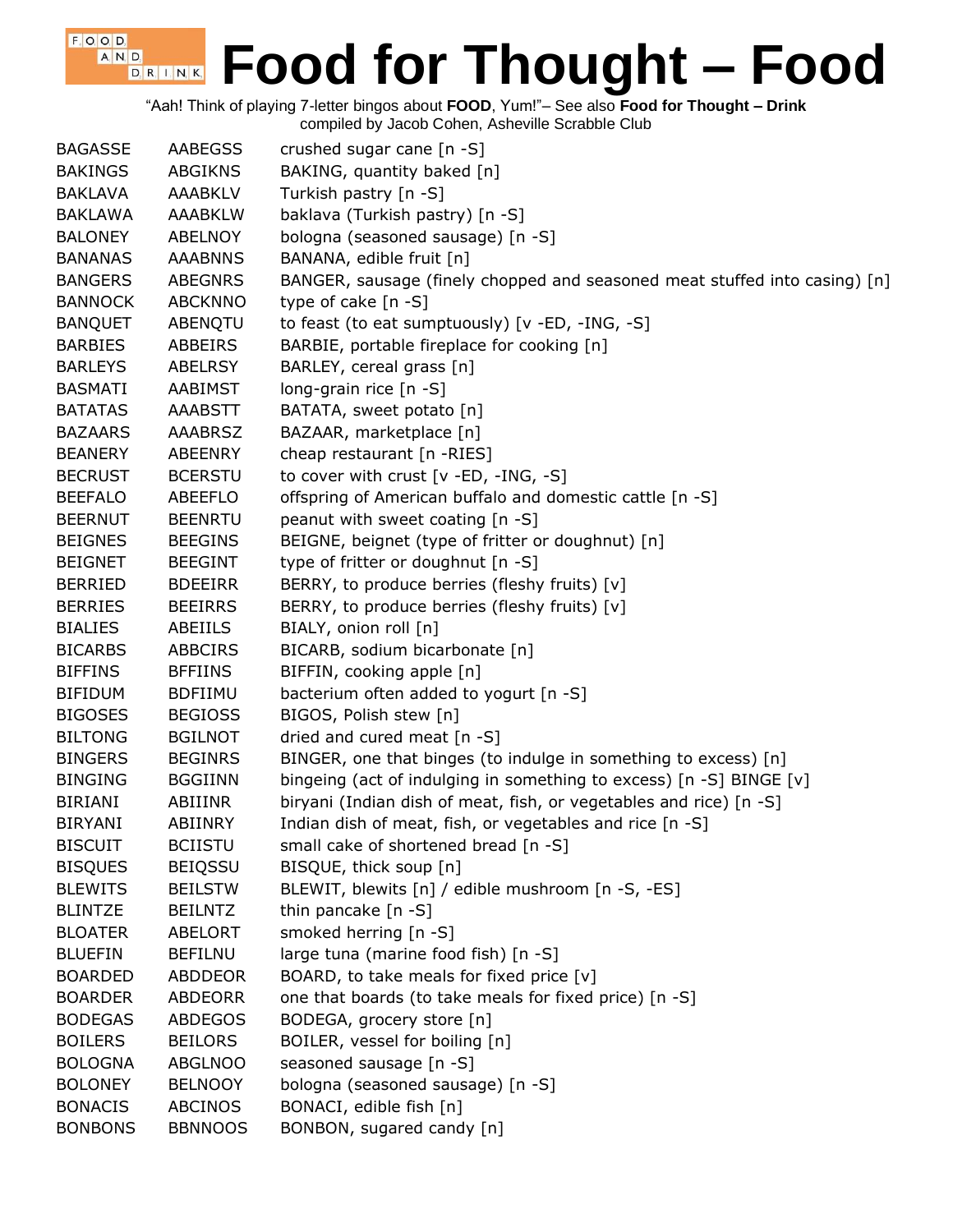"Aah! Think of playing 7-letter bingos about **FOOD**, Yum!"– See also **Food for Thought – Drink**

| <b>BONIATO</b> | ABINOOT        | sweet potato [n -TOS]                                                            |
|----------------|----------------|----------------------------------------------------------------------------------|
| <b>BONITAS</b> | <b>ABINOST</b> | BONITA, bonito (marine food fish) [n]                                            |
| <b>BONITOS</b> | <b>BINOOST</b> | BONITO, marine food fish [n]                                                     |
| <b>BONNOCK</b> | <b>BCKNNOO</b> | bannock (type of cake) [n -S]                                                    |
| <b>BORSCHT</b> | <b>BCHORST</b> | beet soup [n-S]                                                                  |
| <b>BORSHTS</b> | <b>BHORSST</b> | BORSHT, borscht (beet soup) [n -S]                                               |
| <b>BOUCHEE</b> | <b>BCEEHOU</b> | small patty shell [n -S]                                                         |
| <b>BOUDINS</b> | <b>BDINOSU</b> | BOUDIN, spicy Cajun sausage [n]                                                  |
| <b>BOWHUNT</b> | <b>BHNOTUW</b> | to hunt with bow and arrow [v -ED, -ING, -S]                                     |
| <b>BOWLFUL</b> | <b>BFLLOUW</b> | as much as bowl can hold [n -S]                                                  |
| <b>BRAISED</b> | ABDEIRS        | BRAISE, to cook in fat [v]                                                       |
| <b>BRAISES</b> | <b>ABEIRSS</b> | BRAISE, to cook in fat [v]                                                       |
| <b>BRAMBLE</b> | ABBELMR        | to gather berries [v -D, -LING, -S]                                              |
| <b>BRANNED</b> | <b>ABDENNR</b> | BRAN, to soak in water mixed with bran (outer coat of cereals) [v]               |
| <b>BRANNER</b> | ABENNRR        | one that brans (to soak in water mixed with bran (outer coat of cereals)) [n -S] |
| <b>BREADED</b> | <b>ABDDEER</b> | BREAD, to cover with crumbs of bread (baked foodstuff made from flour) [v]       |
| <b>BREKKIE</b> | <b>BEEIKKR</b> | breakfast [n -S]                                                                 |
| <b>BRICKLE</b> | <b>BCEIKLR</b> | brittle candy [n -S]                                                             |
| <b>BRIDIES</b> | <b>BDEIIRS</b> | BRIDIE, pastry filled with meat and onions [n]                                   |
| <b>BRINERS</b> | <b>BEINRRS</b> | BRINER, one that brines (to treat with brine (salted water)) [n]                 |
| <b>BRINIER</b> | <b>BEIINRR</b> | BRINY, salty (tasting of or containing salt) [adj]                               |
| <b>BRINING</b> | <b>BGIINNR</b> | BRINE, to treat with brine (salted water) [v]                                    |
| <b>BRINISH</b> | <b>BHIINRS</b> | resembling brine (salted water) [adj]                                            |
| <b>BRIOCHE</b> | <b>BCEHIOR</b> | rich roll $[n - S]$                                                              |
| <b>BRIQUET</b> | <b>BEIQRTU</b> | to mold into small bricks [v -TTED, -TTING, -S]                                  |
| <b>BRISKET</b> | <b>BEIKRST</b> | breast of animal [n -S]                                                          |
| <b>BROASTS</b> | <b>ABORSST</b> | BROAST, to broil and roast food [v]                                              |
| <b>BROCOLI</b> | <b>BCILOOR</b> | broccoli (vegetable related to cabbage) [n -S]                                   |
| <b>BROILED</b> | <b>BDEILOR</b> | BROIL, to cook by direct heat [v]                                                |
| <b>BROILER</b> | <b>BEILORR</b> | device for broiling [n -S]                                                       |
| <b>BUCKEYE</b> | <b>BCEEKUY</b> | nut-bearing tree [n -S]                                                          |
| <b>BULGARS</b> | <b>ABGLRSU</b> | bulgur (crushed wheat) [n]                                                       |
| <b>BULGHUR</b> | <b>BGHLRUU</b> | bulgur (crushed wheat) [n -S]                                                    |
| <b>BULGURS</b> | <b>BGLRSUU</b> | BULGUR, crushed wheat [n]                                                        |
| <b>BULIMIA</b> | ABIILMU        | insatiable appetite [n -S]                                                       |
| <b>BULLACE</b> | <b>ABCELLU</b> | purple plum [n -S]                                                               |
| <b>BURGERS</b> | <b>BEGRRSU</b> | BURGER, hamburger [n]                                                            |
| <b>BURGOOS</b> | <b>BGOORSU</b> | BURGOO, thick oatmeal [n]                                                        |
| <b>BURGOUT</b> | <b>BGORTUU</b> | burgoo (thick oatmeal) [n -S]                                                    |
| <b>BURNETS</b> | <b>BENRSTU</b> | BURNET, perennial herb [n]                                                       |
| <b>BURRITO</b> | <b>BIORRTU</b> | tortilla rolled around filling [n -S]                                            |
| <b>BUSBOYS</b> | <b>BBOSSUY</b> | BUSBOY, boy or man who is server's assistant in restaurant [n]                   |
| <b>BUSGIRL</b> | <b>BGILRSU</b> | girl or woman who is server's assistant in restaurant [n -S]                     |
| <b>BUTCHER</b> | <b>BCEHRTU</b> | to slaughter $[v - ED, -ING, -S]$                                                |
| <b>BUTLERS</b> | <b>BELRSTU</b> | BUTLER, male servant [n]                                                         |
| <b>BUTTERS</b> | <b>BERSTTU</b> | BUTTER, to spread with butter (milk product) [v]                                 |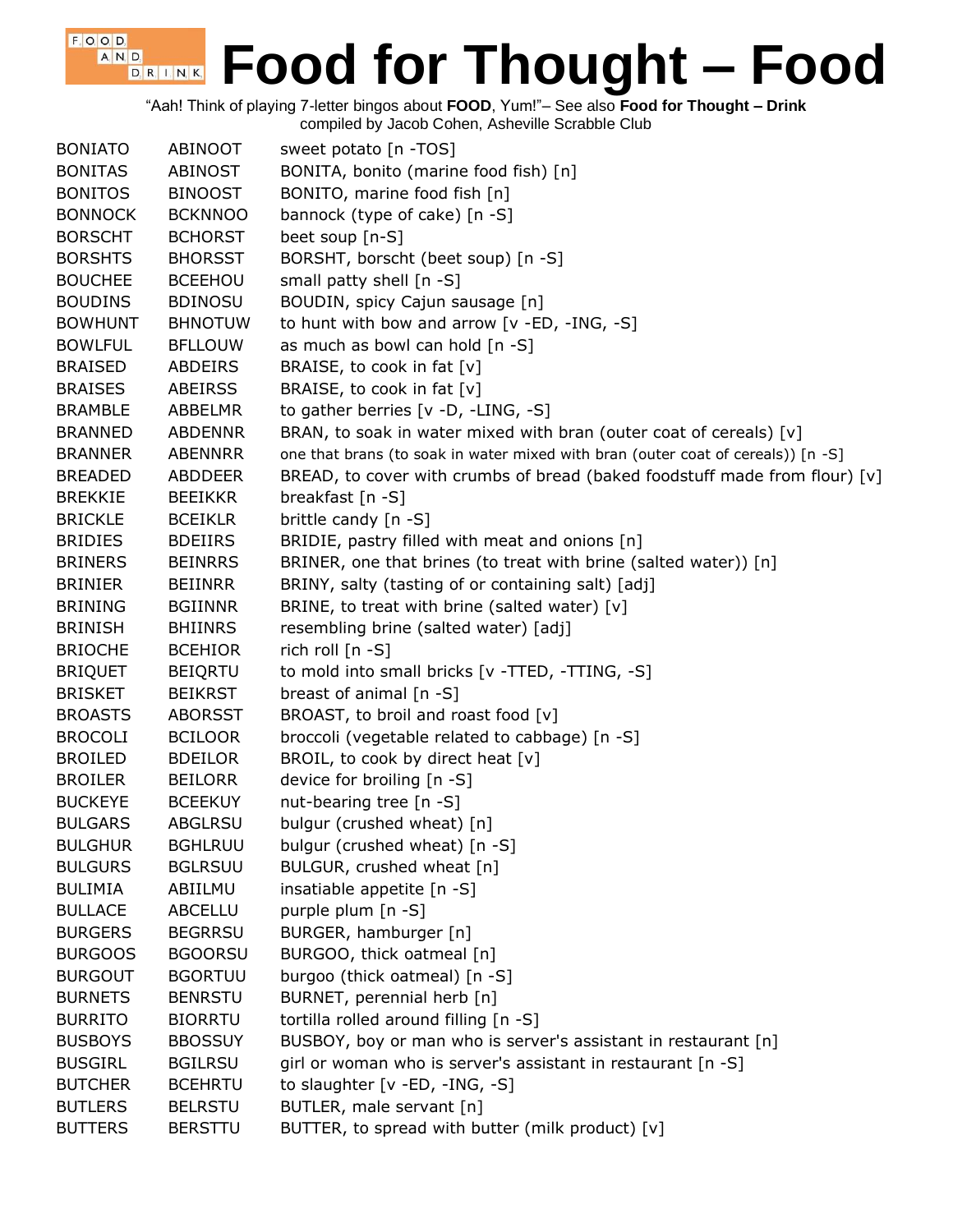"Aah! Think of playing 7-letter bingos about **FOOD**, Yum!"– See also **Food for Thought – Drink** compiled by Jacob Cohen, Asheville Scrabble Club

 $F$ , O, O, D, A N D

| <b>BUTTERY</b> | <b>BERTTUY</b> | containing butter [adj -RIER, -RIEST] / wine cellar [n -RIES]      |
|----------------|----------------|--------------------------------------------------------------------|
| <b>BUTTLED</b> | <b>BDELTTU</b> | BUTTLE, to serve as butler [v]                                     |
| <b>BUTTLES</b> | <b>BELSTTU</b> | BUTTLE, to serve as butler [v]                                     |
| <b>BUTYRIC</b> | <b>BCIRTUY</b> | derived from butter [adj]                                          |
|                |                | C <sub>7s</sub>                                                    |
| <b>CABBAGY</b> | <b>AABBCGY</b> | cabbagey (resembling cabbage (leafy vegetable)) [adj]              |
| <b>CABEZON</b> | <b>ABCENOZ</b> | large, edible fish [n -S]                                          |
| <b>CAKEBOX</b> | <b>ABCEKOX</b> | container for cake (sweet baked food) [n -ES]                      |
| <b>CAKIEST</b> | <b>ACEIKST</b> | CAKEY, tending to form lumps [adj] / CAKY, cakey [adj]             |
| <b>CALDRON</b> | <b>ACDLNOR</b> | large kettle or boiler [n -S]                                      |
| <b>CALIPEE</b> | <b>ACEEILP</b> | edible part of turtle [n -S]                                       |
| CALZONE        | <b>ACELNOZ</b> | turnover with savory filling [n -S or -NI]                         |
| <b>CANAPES</b> | <b>AACENPS</b> | CANAPE, food served before meal [n]                                |
| CANDIED        | <b>ACDDEIN</b> | CANDY, to coat with sugar [v]                                      |
| <b>CANDIES</b> | <b>ACDEINS</b> | CANDY, to coat with sugar [v]                                      |
| <b>CANNERS</b> | <b>ACENNRS</b> | CANNER, one that cans food [n]                                     |
| <b>CANNERY</b> | <b>ACENNRY</b> | place where food is canned [n -RIES]                               |
| <b>CANNING</b> | <b>ACGINNN</b> | business of preserving food in airtight containers [n -S]          |
| <b>CANNOLI</b> | <b>ACILNNO</b> | tube of pastry with sweet filling [n -S]                           |
| <b>CANOLAS</b> | <b>AACLNOS</b> | CANOLA, oil from seeds of kind of herb [n]                         |
| <b>CANTALS</b> | <b>AACLNST</b> | CANTAL, hard cheese of France [n]                                  |
| <b>CAPELAN</b> | <b>AACELNP</b> | capelin (small, edible fish) [n -S]                                |
| <b>CAPELIN</b> | <b>ACEILNP</b> | small, edible fish [n -S]                                          |
| <b>CAPLINS</b> | <b>ACILNPS</b> | CAPLIN, capelin (small, edible fish) [n]                           |
| <b>CAPRESE</b> | <b>ACEEPRS</b> | salad containing mozzarella, tomatoes, basil, and olive oil [n -S] |
| <b>CARAMEL</b> | <b>AACELMR</b> | chewy candy $[n - S]$                                              |
| <b>CARAWAY</b> | <b>AAACRWY</b> | herb used in cooking [n -S]                                        |
| <b>CARHOPS</b> | <b>ACHOPRS</b> | CARHOP, to serve customers at drive-in restaurant [v]              |
| <b>CARROTS</b> | <b>ACORRST</b> | CARROT, edible orange root [n]                                     |
| <b>CARROTY</b> | <b>ACORRTY</b> | resembling carrot in color [adj -TIER, -TIEST]                     |
|                | <b>ACERRVY</b> | buffet restaurant serving roast beef [n -RIES]                     |
| <b>CARVERY</b> |                |                                                                    |
| <b>CASABAS</b> | <b>AAABCSS</b> | CASABA, variety of melon [n]                                       |
| <b>CASEASE</b> | <b>AACEESS</b> | enzyme (complex protein) [n -S]                                    |
| <b>CASEATE</b> | <b>AACEEST</b> | to become cheesy [v -D, -TING, -S                                  |
| <b>CASEINS</b> | <b>ACEINSS</b> | CASEIN, milk protein [n]                                           |
| <b>CASEOSE</b> | <b>ACEEOSS</b> | proteose (water-soluble protein) [n -S]                            |
| <b>CASEOUS</b> | <b>ACEOSSU</b> | cheesy (resembling cheese (food made from milk curds)) [adj]       |
| <b>CASHAWS</b> | <b>AACHSSW</b> | CASHAW, cushaw (variety of squash) [n]                             |
| <b>CASHEWS</b> | <b>ACEHSSW</b> | CASHEW, nut-bearing tree [n]                                       |
| <b>CASSABA</b> | <b>AAABCSS</b> | casaba (variety of melon) [n -S]                                   |
| <b>CASSATA</b> | <b>AAACSST</b> | Italian ice cream [n -S]                                           |
| <b>CASSIAS</b> | <b>AACISSS</b> | CASSIA, variety of cinnamon [n]                                    |
| <b>CATAWBA</b> | <b>AAABCTW</b> | variety of fox grape [n -S]                                        |
| <b>CATCHUP</b> | <b>ACCHPTU</b> | ketchup (spicy tomato sauce) [n -S]                                |
| <b>CATERED</b> | <b>ACDEERT</b> | CATER, to provide food and service for [v]                         |
| <b>CATERER</b> | <b>ACEERRT</b> | one that caters (to provide food and service for) [n -S]           |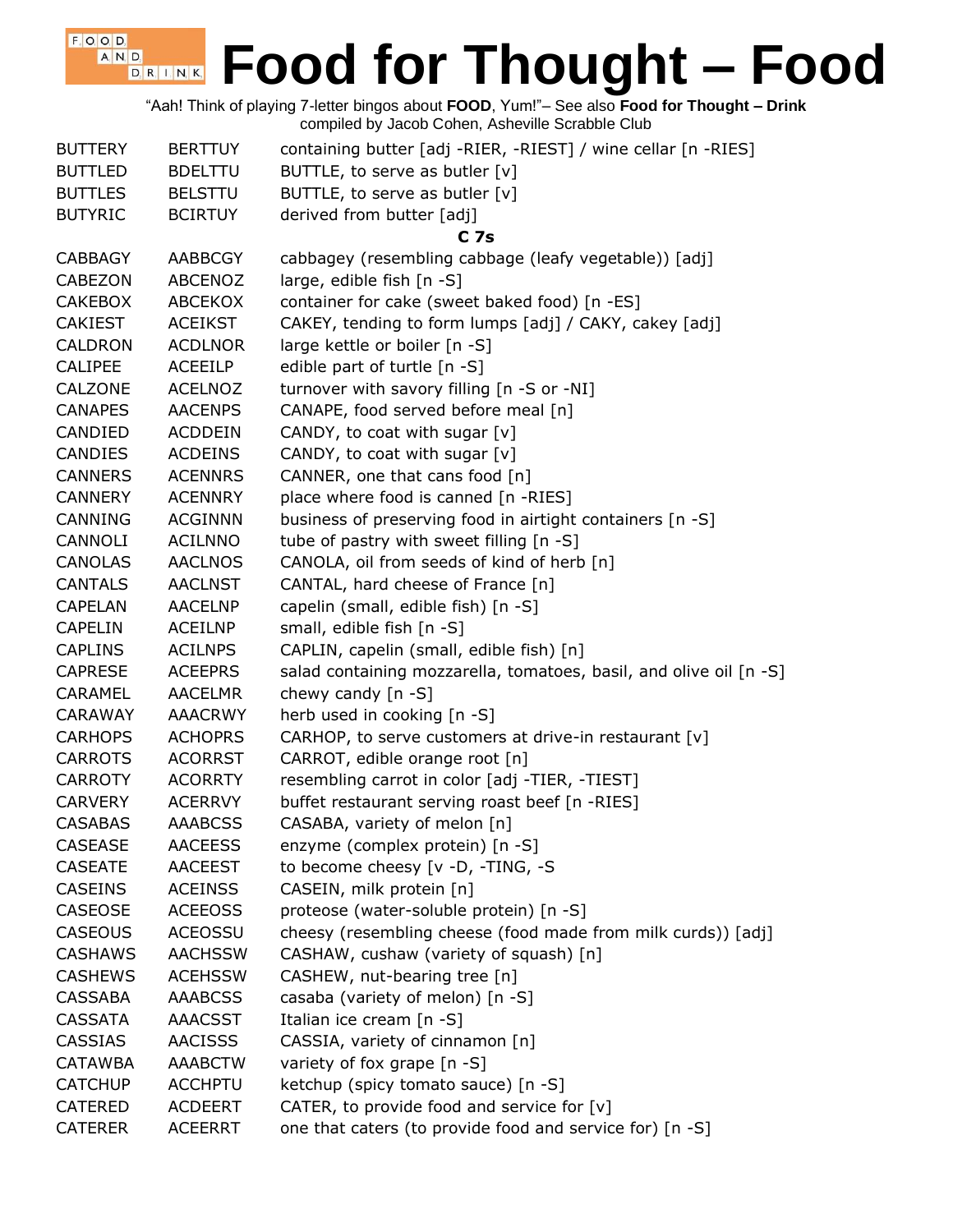"Aah! Think of playing 7-letter bingos about **FOOD**, Yum!"– See also **Food for Thought – Drink**

| <b>CATFACE</b> | <b>AACCEFT</b> | deformity of fruit $[n -S]$                                         |
|----------------|----------------|---------------------------------------------------------------------|
| <b>CATSUPS</b> | <b>ACPSSTU</b> | CATSUP, ketchup (spicy tomato sauce) [n]                            |
| <b>CAVALLA</b> | <b>AAACLLV</b> | large food fish $[n - S]$                                           |
| <b>CAVALLY</b> | <b>AACLLVY</b> | cavalla (large food fish) [n -LIES]                                 |
| CAVIARE        | AACEIRV        | caviar (roe of sturgeon) [n -S]                                     |
| <b>CAVIARS</b> | <b>AACIRSV</b> | CAVIAR, roe of sturgeon [n]                                         |
| <b>CAYENNE</b> | <b>ACEENNY</b> | hot seasoning $[n -S]$                                              |
| <b>CELIACS</b> | <b>ACCEILS</b> | CELIAC, one that has chronic nutritional disturbance [n]            |
| <b>CEREALS</b> | <b>ACEELRS</b> | CEREAL, food made from grain [n]                                    |
| <b>CEVICHE</b> | <b>CCEEHIV</b> | seviche (dish of raw fish) [n -S]                                   |
| <b>CHABLIS</b> | <b>ABCHILS</b> | dry white wine [n CHABLIS]                                          |
| <b>CHALAHS</b> | <b>AACHHLS</b> | CHALAH, challah (kind of bread) [n]                                 |
| <b>CHALEHS</b> | <b>ACEHHLS</b> | CHALEH, challah (kind of bread) [n]                                 |
| <b>CHALLAH</b> | <b>AACHHLL</b> | kind of bread [n -S or -LOTH or -LOT]                               |
| <b>CHALLAS</b> | <b>AACHLLS</b> | CHALLA, challah (kind of bread) [n]                                 |
| <b>CHALUPA</b> | <b>AACHLPU</b> | fried corn tortilla spread with savory mixture [n -S]               |
| <b>CHALUTZ</b> | <b>ACHLTUZ</b> | halutz (Israeli farmer) [n -IM]                                     |
| <b>CHAMPED</b> | <b>ACDEHMP</b> | CHAMP, to chew noisily [v]                                          |
| <b>CHAMPER</b> | <b>ACEHMPR</b> | one that champs (to chew noisily) [n -S]                            |
| <b>CHAPATI</b> | AACHIPT        | unleavened bread of India [n -S]                                    |
| CHARQUI        | ACHIQRU        | type of meat (animal flesh used as food) [n -S]                     |
| <b>CHAWERS</b> | <b>ACEHRSW</b> | CHAWER, one that chaws (to chew (to crush or grind with teeth)) [n] |
| <b>CHAWING</b> | <b>ACGHINW</b> | CHAW, to chew (to crush or grind with teeth) [v]                    |
| <b>CHEDDAR</b> | <b>ACDDEHR</b> | type of cheese [n -S]                                               |
| <b>CHEFDOM</b> | <b>CDEFHMO</b> | status of chef [n -S]                                               |
| <b>CHEFFED</b> | <b>CDEEFFH</b> | CHEF, to work as chef (chief cook) [v]                              |
| <b>CHEFING</b> | <b>CEFGHIN</b> | CHEF, to work as chef (chief cook) $[v]$                            |
| <b>CHERVIL</b> | <b>CEHILRV</b> | aromatic herb [n -S]                                                |
| <b>CHEVRES</b> | <b>CEEHRSV</b> | CHEVRE, cheese made from goat's milk [n]                            |
| <b>CHEVRET</b> | <b>CEEHRTV</b> | chevre (cheese made from goat's milk) [n -S]                        |
| <b>CHEWERS</b> | <b>CEEHRSW</b> | CHEWER, one that chews (to crush or grind with teeth) [n]           |
| <b>CHEWIER</b> | <b>CEEHIRW</b> | CHEWY, not easily chewed [adj]                                      |
| <b>CHEWING</b> | <b>CEGHINW</b> | CHEW, to crush or grind with teeth $[v]$                            |
| <b>CHICLES</b> | <b>CCEHILS</b> | CHICLE, tree gum [n]                                                |
| <b>CHILIES</b> | <b>CEHIILS</b> | CHILI, hot pepper [n]                                               |
| <b>CHILLIS</b> | <b>CHIILLS</b> | CHILLI, chili (hot pepper) [n]                                      |
| <b>CHINING</b> | <b>CGHIINN</b> | CHINE, to cut through backbone of [v]                               |
| <b>CHOLENT</b> | <b>CEHLNOT</b> | traditional Jewish stew [n -S]                                      |
| <b>CHOMPED</b> | <b>CDEHMOP</b> | CHOMP, to champ (to chew noisily) [v]                               |
| <b>CHOMPER</b> | <b>CEHMOPR</b> | one that chomps (to champ (to chew noisily)) [n -S]                 |
| <b>CHORIZO</b> | <b>CHIOORZ</b> | highly seasoned sausage [n -S]                                      |
| <b>CHOWDER</b> | <b>CDEHORW</b> | to make thick soup of [v -ED, -ING, -S]                             |
| <b>CHOWING</b> | <b>CGHINOW</b> | CHOW, to eat (to consume food) [v]                                  |
| <b>CHUMPED</b> | <b>CDEHMPU</b> | CHUMP, to munch (to chew with crackling sound) [v]                  |
| <b>CHURNED</b> | <b>CDEHNRU</b> | CHURN, to stir briskly in order to make butter [v]                  |
| <b>CHURNER</b> | <b>CEHNRRU</b> | one that churns (to stir briskly in order to make butter) [n -S]    |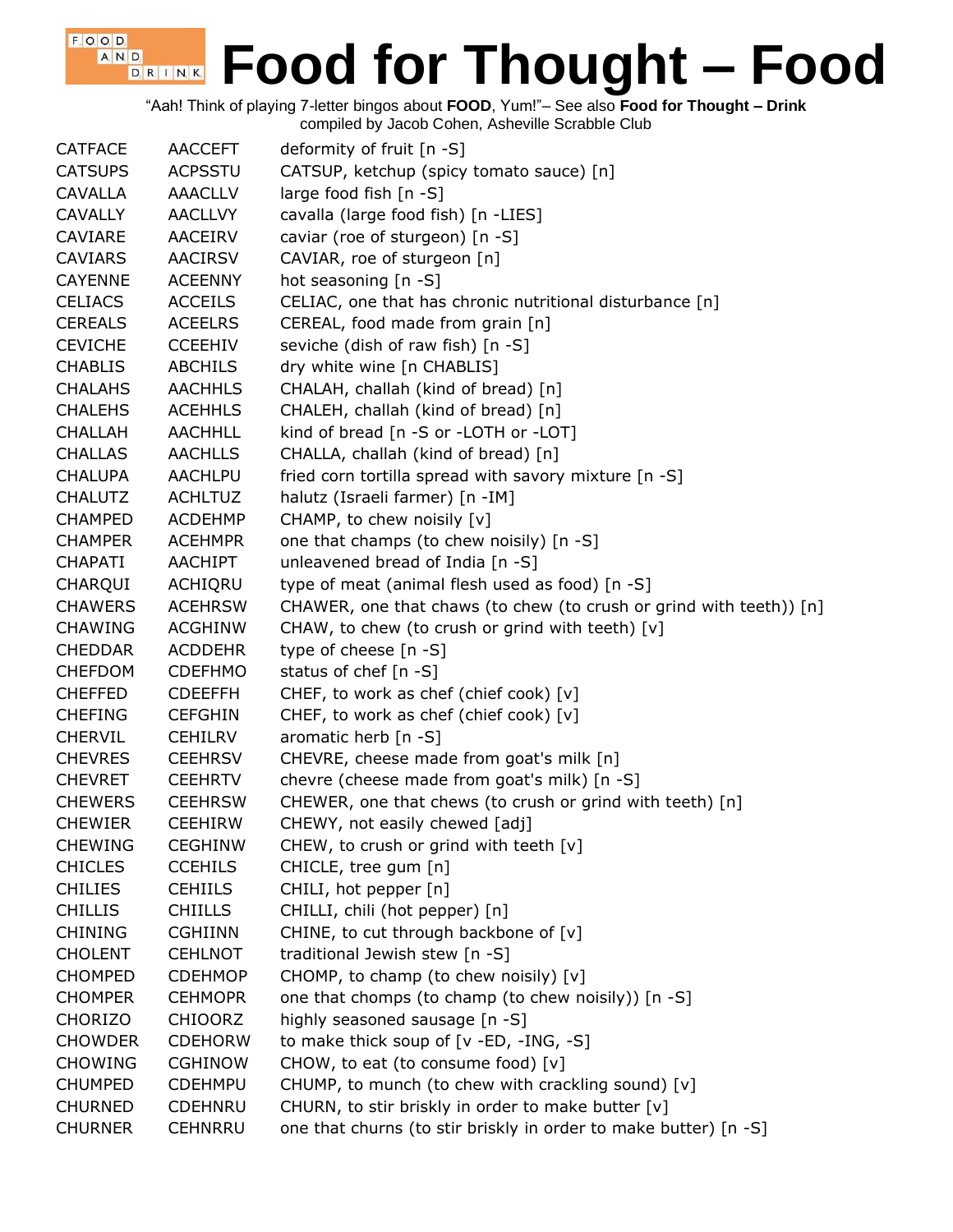"Aah! Think of playing 7-letter bingos about **FOOD**, Yum!"– See also **Food for Thought – Drink** compiled by Jacob Cohen, Asheville Scrabble Club

| <b>CHURROS</b> | <b>CHORRSU</b> | CHURRO, Spanish and Mexican pastry [n]                              |
|----------------|----------------|---------------------------------------------------------------------|
| <b>CHUTNEE</b> | <b>CEEHNTU</b> | chutney (sweet and sour sauce) [n -S]                               |
| <b>CHUTNEY</b> | <b>CEHNTUY</b> | sweet and sour sauce [n -S]                                         |
| <b>CHYLOUS</b> | <b>CHLOSUY</b> | CHYLE, digestive fluid [adj]                                        |
| <b>CHYMOUS</b> | <b>CHMOSUY</b> | pertaining to chyme (semi-digested food) [adj]                      |
| <b>CIBOULE</b> | <b>BCEILOU</b> | cibol (variety of onion) [n -S]                                     |
| <b>CITRALS</b> | <b>ACILRST</b> | CITRAL, lemon flavoring [n]                                         |
| <b>CITRONS</b> | <b>CINORST</b> | CITRON, lemonlike fruit [n]                                         |
| <b>CITRUSY</b> | <b>CIRSTUY</b> | CITRUS, any of genus of tropical, fruit-bearing trees [adj]         |
| <b>CLAMMED</b> | <b>ACDELMM</b> | CLAM, to dig for clams (bivalve mollusks) [v]                       |
| <b>CLAMMER</b> | <b>ACELMMR</b> | one that clams (to dig for clams (bivalve mollusks) [n -S]          |
| <b>CLARIES</b> | <b>ACEILRS</b> | CLARY, aromatic herb [n]                                            |
| <b>CLOTBUR</b> | <b>BCLORTU</b> | type of plant with prickly seeds [n -S]                             |
| <b>CLUCKER</b> | <b>CCEKLRU</b> | chicken [n -S]                                                      |
| <b>COADIES</b> | <b>ACDEIOS</b> | COADY, sauce made from molasses [n]                                 |
| <b>COBNUTS</b> | <b>BCNOSTU</b> | COBNUT, edible nut [n]                                              |
| <b>COCHINS</b> | <b>CCHINOS</b> | COCHIN, large domestic chicken [n]                                  |
| <b>COCONUT</b> | <b>CCNOOTU</b> | fruit of coco [n -S]                                                |
| <b>COCOYAM</b> | <b>ACCMOOY</b> | tropical plant having edible rootstocks [n -S]                      |
| <b>CODFISH</b> | <b>CDFHIOS</b> | marine food fish [n -ES]                                            |
| <b>CODLING</b> | CDGILNO        | unripe apple [n -S]                                                 |
| <b>CODLINS</b> | <b>CDILNOS</b> | CODLIN, codling (unripe apple) [n]                                  |
| <b>COELIAC</b> | ACCEILO        | celiac (one that has chronic nutritional disturbance) [n -S]        |
| <b>COLBIES</b> | <b>BCEILOS</b> | COLBY, mild cheese [n]                                              |
| <b>COLLARD</b> | <b>ACDLLOR</b> | variety of kale [n -S]                                              |
| <b>COLLOPS</b> | <b>CLLOOPS</b> | COLLOP, small portion of meat [n]                                   |
| <b>COMFITS</b> | <b>CFIMOST</b> | COMFIT, candy [n]                                                   |
| <b>COMFREY</b> | <b>CEFMORY</b> | coarse herb [n -S]                                                  |
| <b>COMPOST</b> | <b>CMOOPST</b> | to fertilize [v -ED, -ING, -S]                                      |
| <b>COMPOTE</b> | <b>CEMOOPT</b> | fruit stewed in syrup [n -S]                                        |
| <b>CONCOCT</b> | <b>CCCNOOT</b> | to prepare by combining ingredients [v -ED, -ING, -S]               |
| <b>CONFECT</b> | <b>CCEFNOT</b> | to prepare from various ingredients [v -ED, -ING, -S]               |
| <b>CONFITS</b> | <b>CFINOST</b> | CONFIT, meat cooked and preserved in its own fat [n]                |
| CONSUME        | <b>CEMNOSU</b> | to use up $[v -D, -MING, -S]$                                       |
| <b>COOKERS</b> | <b>CEKOORS</b> | COOKER, one that cooks (to prepare food by heating) [n]             |
| <b>COOKERY</b> | <b>CEKOORY</b> | art of cooking [n -RIES]                                            |
| <b>COOKEYS</b> | <b>CEKOOSY</b> | COOKEY, cookie (small, flat cake) [n]                               |
| <b>COOKIES</b> | <b>CEIKOOS</b> | COOKIE, small, flat cake [n] / COOKY, cookie (small, flat cake) [n] |
| <b>COOKING</b> | <b>CGIKNOO</b> | act of one that cooks [n -S] / COOK, to prepare food by heating [v] |
| <b>COOKOFF</b> | <b>CFFKOOO</b> | cooking contest [n -S]                                              |
| <b>COOKOUT</b> | <b>CKOOOTU</b> | meal eaten and prepared outdoors [n -S]                             |
| <b>COOKTOP</b> | <b>CKOOOPT</b> | counter-top cooking apparatus [n -S]                                |
| <b>COPPRAS</b> | <b>ACOPPRS</b> | COPPRA, copra (dried coconut meat) [n]                              |
| <b>COPRAHS</b> | <b>ACHOPRS</b> | COPRAH, copra (dried coconut meat) [n]                              |
| CORBEIL        | <b>BCEILOR</b> | sculptured fruit basket [n -S]                                      |
| <b>CORBINA</b> | <b>ABCINOR</b> | food and game fish [n -S]                                           |
|                |                |                                                                     |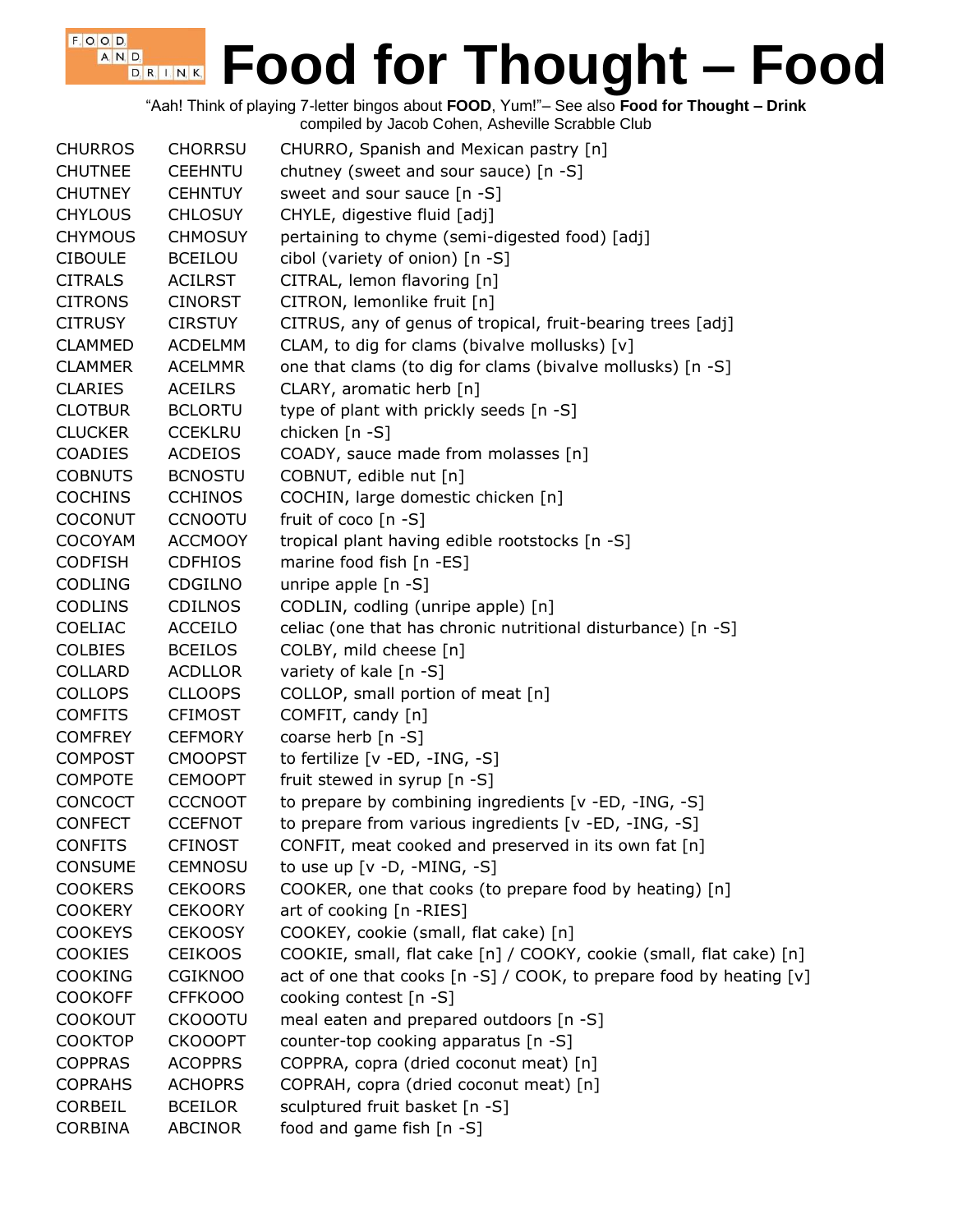"Aah! Think of playing 7-letter bingos about **FOOD**, Yum!"– See also **Food for Thought – Drink**

compiled by Jacob Cohen, Asheville Scrabble Club

| fed on corn [adj]<br><b>CORNFED</b><br><b>CDEFNOR</b><br><b>CORNING</b><br>CORN, to preserve with salt $[v]$<br><b>CGINNOR</b><br><b>CORRODY</b><br><b>CDOORRY</b><br>corody (allowance of food or clothes) [n -DIES]<br>corbina (food and game fish) [n -S]<br><b>CORVINA</b><br><b>ACINORV</b><br>large cooking apple [n -S]<br><b>COSTARD</b><br><b>ACDORST</b><br>COSTER, hawker of fruit or vegetables [n]<br><b>COSTERS</b><br><b>CEORSST</b><br><b>COTTARS</b><br>COTTAR, tenant farmer [n]<br><b>ACORSTT</b><br>cottar (tenant farmer) [n -S]<br><b>COTTIER</b><br><b>CEIORTT</b><br>COWPEA, black-eyed pea [n]<br><b>COWPEAS</b><br><b>ACEOPSW</b><br><b>ABCEMRS</b><br>CRAMBE, annual herb [n]<br><b>CRAMBES</b><br>edible fish [n -S]<br><b>CRAPPIE</b><br><b>ACEIPPR</b><br>to crunch (to chew with crackling sound) [v -ED, -ING, -ES]<br><b>CRAUNCH</b><br><b>ACCHNRU</b><br><b>CRAWDAD</b><br><b>AACDDRW</b><br>crayfish (crustacean) [n -S]<br>CREAM, to form cream (part of milk) [v]<br><b>CREAMED</b><br><b>ACDEEMR</b><br><b>CRESSES</b><br><b>CEERSSS</b><br>CRESS, plant used in salads [n]<br>spread of shredded pork and onions [n]<br><b>CRETONS</b><br><b>CENORST</b><br>CRISP, to make crisp [v]<br><b>CRISPED</b><br><b>CDEIPRS</b><br>to make crisp [v -ED, -ING, -S]<br><b>CRISPEN</b><br><b>CEINPRS</b><br>one that crisps (to make crisp) [n -S]<br><b>CRISPER</b><br><b>CEIPRRS</b><br>CROFT, to farm on small tenant farm [v]<br><b>CROFTED</b><br><b>CDEFORT</b><br><b>CROFTER</b><br>tenant farmer [n -S]<br><b>CEFORRT</b><br>crappie (edible fish) [n -S]<br><b>CROPPIE</b><br><b>CEIOPPR</b><br>CROUTE, pastry case [n]<br><b>CROUTES</b><br><b>CEORSTU</b><br><b>CROUTON</b><br>small cube of toasted bread [n -S]<br><b>CNOORTU</b><br>crowdy (porridge (soft food)) [n-S]<br>CROWDIE<br><b>CDEIORW</b><br>CRUD, to curd (to curdle (to congeal (to change from fluid to solid))) [v]<br><b>CRUDDED</b><br>CDDDERU<br><b>CRULLER</b><br><b>CELLRRU</b><br>small sweet cake [n -S]<br>CRUMB, to break into crumbs (small pieces) [v]<br><b>CRUMBED</b><br><b>BCDEMRU</b><br>one that crumbs (to break into crumbs (small pieces)) [n -S]<br><b>CRUMBER</b><br><b>BCEMRRU</b><br>to break into small pieces [v -D, -LING, -S]<br><b>CRUMBLE</b><br><b>BCELMRU</b><br><b>CRUMBLY</b><br>easily crumbled (to break into small pieces) [adj]<br><b>BCLMRUY</b><br><b>CRUMPED</b><br><b>CDEMPRU</b><br>CRUMP, to crunch (to chew with crackling sound) $[v]$<br>small cake cooked on griddle [n -S]<br><b>CRUMPET</b><br><b>CEMPRTU</b><br>crisp [adj -HIER, -HIEST]<br><b>CRUNCHY</b><br><b>CCHNRUY</b><br>CRUSET, melting pot [n]<br><b>CRUSETS</b><br><b>CERSSTU</b> |
|------------------------------------------------------------------------------------------------------------------------------------------------------------------------------------------------------------------------------------------------------------------------------------------------------------------------------------------------------------------------------------------------------------------------------------------------------------------------------------------------------------------------------------------------------------------------------------------------------------------------------------------------------------------------------------------------------------------------------------------------------------------------------------------------------------------------------------------------------------------------------------------------------------------------------------------------------------------------------------------------------------------------------------------------------------------------------------------------------------------------------------------------------------------------------------------------------------------------------------------------------------------------------------------------------------------------------------------------------------------------------------------------------------------------------------------------------------------------------------------------------------------------------------------------------------------------------------------------------------------------------------------------------------------------------------------------------------------------------------------------------------------------------------------------------------------------------------------------------------------------------------------------------------------------------------------------------------------------------------------------------------------------------------------------------------------------------------------------------------------------------------------------------------------------------------------------------------------------------------------------------------------------------------------------------------------------------------------------------------------------------------------------------------------------------------------------------------------------------------------------------------------------------------------------------------------------------------------------------------------------------------------------------------------------------------------------------------|
|                                                                                                                                                                                                                                                                                                                                                                                                                                                                                                                                                                                                                                                                                                                                                                                                                                                                                                                                                                                                                                                                                                                                                                                                                                                                                                                                                                                                                                                                                                                                                                                                                                                                                                                                                                                                                                                                                                                                                                                                                                                                                                                                                                                                                                                                                                                                                                                                                                                                                                                                                                                                                                                                                                            |
|                                                                                                                                                                                                                                                                                                                                                                                                                                                                                                                                                                                                                                                                                                                                                                                                                                                                                                                                                                                                                                                                                                                                                                                                                                                                                                                                                                                                                                                                                                                                                                                                                                                                                                                                                                                                                                                                                                                                                                                                                                                                                                                                                                                                                                                                                                                                                                                                                                                                                                                                                                                                                                                                                                            |
|                                                                                                                                                                                                                                                                                                                                                                                                                                                                                                                                                                                                                                                                                                                                                                                                                                                                                                                                                                                                                                                                                                                                                                                                                                                                                                                                                                                                                                                                                                                                                                                                                                                                                                                                                                                                                                                                                                                                                                                                                                                                                                                                                                                                                                                                                                                                                                                                                                                                                                                                                                                                                                                                                                            |
|                                                                                                                                                                                                                                                                                                                                                                                                                                                                                                                                                                                                                                                                                                                                                                                                                                                                                                                                                                                                                                                                                                                                                                                                                                                                                                                                                                                                                                                                                                                                                                                                                                                                                                                                                                                                                                                                                                                                                                                                                                                                                                                                                                                                                                                                                                                                                                                                                                                                                                                                                                                                                                                                                                            |
|                                                                                                                                                                                                                                                                                                                                                                                                                                                                                                                                                                                                                                                                                                                                                                                                                                                                                                                                                                                                                                                                                                                                                                                                                                                                                                                                                                                                                                                                                                                                                                                                                                                                                                                                                                                                                                                                                                                                                                                                                                                                                                                                                                                                                                                                                                                                                                                                                                                                                                                                                                                                                                                                                                            |
|                                                                                                                                                                                                                                                                                                                                                                                                                                                                                                                                                                                                                                                                                                                                                                                                                                                                                                                                                                                                                                                                                                                                                                                                                                                                                                                                                                                                                                                                                                                                                                                                                                                                                                                                                                                                                                                                                                                                                                                                                                                                                                                                                                                                                                                                                                                                                                                                                                                                                                                                                                                                                                                                                                            |
|                                                                                                                                                                                                                                                                                                                                                                                                                                                                                                                                                                                                                                                                                                                                                                                                                                                                                                                                                                                                                                                                                                                                                                                                                                                                                                                                                                                                                                                                                                                                                                                                                                                                                                                                                                                                                                                                                                                                                                                                                                                                                                                                                                                                                                                                                                                                                                                                                                                                                                                                                                                                                                                                                                            |
|                                                                                                                                                                                                                                                                                                                                                                                                                                                                                                                                                                                                                                                                                                                                                                                                                                                                                                                                                                                                                                                                                                                                                                                                                                                                                                                                                                                                                                                                                                                                                                                                                                                                                                                                                                                                                                                                                                                                                                                                                                                                                                                                                                                                                                                                                                                                                                                                                                                                                                                                                                                                                                                                                                            |
|                                                                                                                                                                                                                                                                                                                                                                                                                                                                                                                                                                                                                                                                                                                                                                                                                                                                                                                                                                                                                                                                                                                                                                                                                                                                                                                                                                                                                                                                                                                                                                                                                                                                                                                                                                                                                                                                                                                                                                                                                                                                                                                                                                                                                                                                                                                                                                                                                                                                                                                                                                                                                                                                                                            |
|                                                                                                                                                                                                                                                                                                                                                                                                                                                                                                                                                                                                                                                                                                                                                                                                                                                                                                                                                                                                                                                                                                                                                                                                                                                                                                                                                                                                                                                                                                                                                                                                                                                                                                                                                                                                                                                                                                                                                                                                                                                                                                                                                                                                                                                                                                                                                                                                                                                                                                                                                                                                                                                                                                            |
|                                                                                                                                                                                                                                                                                                                                                                                                                                                                                                                                                                                                                                                                                                                                                                                                                                                                                                                                                                                                                                                                                                                                                                                                                                                                                                                                                                                                                                                                                                                                                                                                                                                                                                                                                                                                                                                                                                                                                                                                                                                                                                                                                                                                                                                                                                                                                                                                                                                                                                                                                                                                                                                                                                            |
|                                                                                                                                                                                                                                                                                                                                                                                                                                                                                                                                                                                                                                                                                                                                                                                                                                                                                                                                                                                                                                                                                                                                                                                                                                                                                                                                                                                                                                                                                                                                                                                                                                                                                                                                                                                                                                                                                                                                                                                                                                                                                                                                                                                                                                                                                                                                                                                                                                                                                                                                                                                                                                                                                                            |
|                                                                                                                                                                                                                                                                                                                                                                                                                                                                                                                                                                                                                                                                                                                                                                                                                                                                                                                                                                                                                                                                                                                                                                                                                                                                                                                                                                                                                                                                                                                                                                                                                                                                                                                                                                                                                                                                                                                                                                                                                                                                                                                                                                                                                                                                                                                                                                                                                                                                                                                                                                                                                                                                                                            |
|                                                                                                                                                                                                                                                                                                                                                                                                                                                                                                                                                                                                                                                                                                                                                                                                                                                                                                                                                                                                                                                                                                                                                                                                                                                                                                                                                                                                                                                                                                                                                                                                                                                                                                                                                                                                                                                                                                                                                                                                                                                                                                                                                                                                                                                                                                                                                                                                                                                                                                                                                                                                                                                                                                            |
|                                                                                                                                                                                                                                                                                                                                                                                                                                                                                                                                                                                                                                                                                                                                                                                                                                                                                                                                                                                                                                                                                                                                                                                                                                                                                                                                                                                                                                                                                                                                                                                                                                                                                                                                                                                                                                                                                                                                                                                                                                                                                                                                                                                                                                                                                                                                                                                                                                                                                                                                                                                                                                                                                                            |
|                                                                                                                                                                                                                                                                                                                                                                                                                                                                                                                                                                                                                                                                                                                                                                                                                                                                                                                                                                                                                                                                                                                                                                                                                                                                                                                                                                                                                                                                                                                                                                                                                                                                                                                                                                                                                                                                                                                                                                                                                                                                                                                                                                                                                                                                                                                                                                                                                                                                                                                                                                                                                                                                                                            |
|                                                                                                                                                                                                                                                                                                                                                                                                                                                                                                                                                                                                                                                                                                                                                                                                                                                                                                                                                                                                                                                                                                                                                                                                                                                                                                                                                                                                                                                                                                                                                                                                                                                                                                                                                                                                                                                                                                                                                                                                                                                                                                                                                                                                                                                                                                                                                                                                                                                                                                                                                                                                                                                                                                            |
|                                                                                                                                                                                                                                                                                                                                                                                                                                                                                                                                                                                                                                                                                                                                                                                                                                                                                                                                                                                                                                                                                                                                                                                                                                                                                                                                                                                                                                                                                                                                                                                                                                                                                                                                                                                                                                                                                                                                                                                                                                                                                                                                                                                                                                                                                                                                                                                                                                                                                                                                                                                                                                                                                                            |
|                                                                                                                                                                                                                                                                                                                                                                                                                                                                                                                                                                                                                                                                                                                                                                                                                                                                                                                                                                                                                                                                                                                                                                                                                                                                                                                                                                                                                                                                                                                                                                                                                                                                                                                                                                                                                                                                                                                                                                                                                                                                                                                                                                                                                                                                                                                                                                                                                                                                                                                                                                                                                                                                                                            |
|                                                                                                                                                                                                                                                                                                                                                                                                                                                                                                                                                                                                                                                                                                                                                                                                                                                                                                                                                                                                                                                                                                                                                                                                                                                                                                                                                                                                                                                                                                                                                                                                                                                                                                                                                                                                                                                                                                                                                                                                                                                                                                                                                                                                                                                                                                                                                                                                                                                                                                                                                                                                                                                                                                            |
|                                                                                                                                                                                                                                                                                                                                                                                                                                                                                                                                                                                                                                                                                                                                                                                                                                                                                                                                                                                                                                                                                                                                                                                                                                                                                                                                                                                                                                                                                                                                                                                                                                                                                                                                                                                                                                                                                                                                                                                                                                                                                                                                                                                                                                                                                                                                                                                                                                                                                                                                                                                                                                                                                                            |
|                                                                                                                                                                                                                                                                                                                                                                                                                                                                                                                                                                                                                                                                                                                                                                                                                                                                                                                                                                                                                                                                                                                                                                                                                                                                                                                                                                                                                                                                                                                                                                                                                                                                                                                                                                                                                                                                                                                                                                                                                                                                                                                                                                                                                                                                                                                                                                                                                                                                                                                                                                                                                                                                                                            |
|                                                                                                                                                                                                                                                                                                                                                                                                                                                                                                                                                                                                                                                                                                                                                                                                                                                                                                                                                                                                                                                                                                                                                                                                                                                                                                                                                                                                                                                                                                                                                                                                                                                                                                                                                                                                                                                                                                                                                                                                                                                                                                                                                                                                                                                                                                                                                                                                                                                                                                                                                                                                                                                                                                            |
|                                                                                                                                                                                                                                                                                                                                                                                                                                                                                                                                                                                                                                                                                                                                                                                                                                                                                                                                                                                                                                                                                                                                                                                                                                                                                                                                                                                                                                                                                                                                                                                                                                                                                                                                                                                                                                                                                                                                                                                                                                                                                                                                                                                                                                                                                                                                                                                                                                                                                                                                                                                                                                                                                                            |
|                                                                                                                                                                                                                                                                                                                                                                                                                                                                                                                                                                                                                                                                                                                                                                                                                                                                                                                                                                                                                                                                                                                                                                                                                                                                                                                                                                                                                                                                                                                                                                                                                                                                                                                                                                                                                                                                                                                                                                                                                                                                                                                                                                                                                                                                                                                                                                                                                                                                                                                                                                                                                                                                                                            |
|                                                                                                                                                                                                                                                                                                                                                                                                                                                                                                                                                                                                                                                                                                                                                                                                                                                                                                                                                                                                                                                                                                                                                                                                                                                                                                                                                                                                                                                                                                                                                                                                                                                                                                                                                                                                                                                                                                                                                                                                                                                                                                                                                                                                                                                                                                                                                                                                                                                                                                                                                                                                                                                                                                            |
|                                                                                                                                                                                                                                                                                                                                                                                                                                                                                                                                                                                                                                                                                                                                                                                                                                                                                                                                                                                                                                                                                                                                                                                                                                                                                                                                                                                                                                                                                                                                                                                                                                                                                                                                                                                                                                                                                                                                                                                                                                                                                                                                                                                                                                                                                                                                                                                                                                                                                                                                                                                                                                                                                                            |
|                                                                                                                                                                                                                                                                                                                                                                                                                                                                                                                                                                                                                                                                                                                                                                                                                                                                                                                                                                                                                                                                                                                                                                                                                                                                                                                                                                                                                                                                                                                                                                                                                                                                                                                                                                                                                                                                                                                                                                                                                                                                                                                                                                                                                                                                                                                                                                                                                                                                                                                                                                                                                                                                                                            |
|                                                                                                                                                                                                                                                                                                                                                                                                                                                                                                                                                                                                                                                                                                                                                                                                                                                                                                                                                                                                                                                                                                                                                                                                                                                                                                                                                                                                                                                                                                                                                                                                                                                                                                                                                                                                                                                                                                                                                                                                                                                                                                                                                                                                                                                                                                                                                                                                                                                                                                                                                                                                                                                                                                            |
|                                                                                                                                                                                                                                                                                                                                                                                                                                                                                                                                                                                                                                                                                                                                                                                                                                                                                                                                                                                                                                                                                                                                                                                                                                                                                                                                                                                                                                                                                                                                                                                                                                                                                                                                                                                                                                                                                                                                                                                                                                                                                                                                                                                                                                                                                                                                                                                                                                                                                                                                                                                                                                                                                                            |
|                                                                                                                                                                                                                                                                                                                                                                                                                                                                                                                                                                                                                                                                                                                                                                                                                                                                                                                                                                                                                                                                                                                                                                                                                                                                                                                                                                                                                                                                                                                                                                                                                                                                                                                                                                                                                                                                                                                                                                                                                                                                                                                                                                                                                                                                                                                                                                                                                                                                                                                                                                                                                                                                                                            |
|                                                                                                                                                                                                                                                                                                                                                                                                                                                                                                                                                                                                                                                                                                                                                                                                                                                                                                                                                                                                                                                                                                                                                                                                                                                                                                                                                                                                                                                                                                                                                                                                                                                                                                                                                                                                                                                                                                                                                                                                                                                                                                                                                                                                                                                                                                                                                                                                                                                                                                                                                                                                                                                                                                            |
|                                                                                                                                                                                                                                                                                                                                                                                                                                                                                                                                                                                                                                                                                                                                                                                                                                                                                                                                                                                                                                                                                                                                                                                                                                                                                                                                                                                                                                                                                                                                                                                                                                                                                                                                                                                                                                                                                                                                                                                                                                                                                                                                                                                                                                                                                                                                                                                                                                                                                                                                                                                                                                                                                                            |
|                                                                                                                                                                                                                                                                                                                                                                                                                                                                                                                                                                                                                                                                                                                                                                                                                                                                                                                                                                                                                                                                                                                                                                                                                                                                                                                                                                                                                                                                                                                                                                                                                                                                                                                                                                                                                                                                                                                                                                                                                                                                                                                                                                                                                                                                                                                                                                                                                                                                                                                                                                                                                                                                                                            |
|                                                                                                                                                                                                                                                                                                                                                                                                                                                                                                                                                                                                                                                                                                                                                                                                                                                                                                                                                                                                                                                                                                                                                                                                                                                                                                                                                                                                                                                                                                                                                                                                                                                                                                                                                                                                                                                                                                                                                                                                                                                                                                                                                                                                                                                                                                                                                                                                                                                                                                                                                                                                                                                                                                            |
| CRUST, to form crust (hardened outer surface) [v]<br><b>CRUSTED</b><br><b>CDERSTU</b>                                                                                                                                                                                                                                                                                                                                                                                                                                                                                                                                                                                                                                                                                                                                                                                                                                                                                                                                                                                                                                                                                                                                                                                                                                                                                                                                                                                                                                                                                                                                                                                                                                                                                                                                                                                                                                                                                                                                                                                                                                                                                                                                                                                                                                                                                                                                                                                                                                                                                                                                                                                                                      |
| style of cooking [n -S]<br><b>CUISINE</b><br><b>CEIINSU</b>                                                                                                                                                                                                                                                                                                                                                                                                                                                                                                                                                                                                                                                                                                                                                                                                                                                                                                                                                                                                                                                                                                                                                                                                                                                                                                                                                                                                                                                                                                                                                                                                                                                                                                                                                                                                                                                                                                                                                                                                                                                                                                                                                                                                                                                                                                                                                                                                                                                                                                                                                                                                                                                |
| CULCH, oyster bed [n]<br><b>CULCHES</b><br><b>CCEHLSU</b>                                                                                                                                                                                                                                                                                                                                                                                                                                                                                                                                                                                                                                                                                                                                                                                                                                                                                                                                                                                                                                                                                                                                                                                                                                                                                                                                                                                                                                                                                                                                                                                                                                                                                                                                                                                                                                                                                                                                                                                                                                                                                                                                                                                                                                                                                                                                                                                                                                                                                                                                                                                                                                                  |
| CIMMNSU<br>CUMMIN, cumin (plant used in cooking) [n]<br><b>CUMMINS</b>                                                                                                                                                                                                                                                                                                                                                                                                                                                                                                                                                                                                                                                                                                                                                                                                                                                                                                                                                                                                                                                                                                                                                                                                                                                                                                                                                                                                                                                                                                                                                                                                                                                                                                                                                                                                                                                                                                                                                                                                                                                                                                                                                                                                                                                                                                                                                                                                                                                                                                                                                                                                                                     |
|                                                                                                                                                                                                                                                                                                                                                                                                                                                                                                                                                                                                                                                                                                                                                                                                                                                                                                                                                                                                                                                                                                                                                                                                                                                                                                                                                                                                                                                                                                                                                                                                                                                                                                                                                                                                                                                                                                                                                                                                                                                                                                                                                                                                                                                                                                                                                                                                                                                                                                                                                                                                                                                                                                            |
| <b>CUMQUAT</b><br>kumquat (citrus fruit) [n -S]<br><b>ACMQTUU</b>                                                                                                                                                                                                                                                                                                                                                                                                                                                                                                                                                                                                                                                                                                                                                                                                                                                                                                                                                                                                                                                                                                                                                                                                                                                                                                                                                                                                                                                                                                                                                                                                                                                                                                                                                                                                                                                                                                                                                                                                                                                                                                                                                                                                                                                                                                                                                                                                                                                                                                                                                                                                                                          |
| small cake [n -S]<br><b>CUPCAKE</b><br><b>ACCEKPU</b>                                                                                                                                                                                                                                                                                                                                                                                                                                                                                                                                                                                                                                                                                                                                                                                                                                                                                                                                                                                                                                                                                                                                                                                                                                                                                                                                                                                                                                                                                                                                                                                                                                                                                                                                                                                                                                                                                                                                                                                                                                                                                                                                                                                                                                                                                                                                                                                                                                                                                                                                                                                                                                                      |
| CURDY, curdled [adj]<br><b>CURDIER</b><br>CDEIRRU                                                                                                                                                                                                                                                                                                                                                                                                                                                                                                                                                                                                                                                                                                                                                                                                                                                                                                                                                                                                                                                                                                                                                                                                                                                                                                                                                                                                                                                                                                                                                                                                                                                                                                                                                                                                                                                                                                                                                                                                                                                                                                                                                                                                                                                                                                                                                                                                                                                                                                                                                                                                                                                          |
| <b>CURDING</b><br>CDGINRU<br>CURD, to curdle (to congeal (to change from fluid to solid)) [v]                                                                                                                                                                                                                                                                                                                                                                                                                                                                                                                                                                                                                                                                                                                                                                                                                                                                                                                                                                                                                                                                                                                                                                                                                                                                                                                                                                                                                                                                                                                                                                                                                                                                                                                                                                                                                                                                                                                                                                                                                                                                                                                                                                                                                                                                                                                                                                                                                                                                                                                                                                                                              |
| CURDLE, to congeal (to change from fluid to solid)) [v]<br><b>CURDLED</b><br><b>CDDELRU</b>                                                                                                                                                                                                                                                                                                                                                                                                                                                                                                                                                                                                                                                                                                                                                                                                                                                                                                                                                                                                                                                                                                                                                                                                                                                                                                                                                                                                                                                                                                                                                                                                                                                                                                                                                                                                                                                                                                                                                                                                                                                                                                                                                                                                                                                                                                                                                                                                                                                                                                                                                                                                                |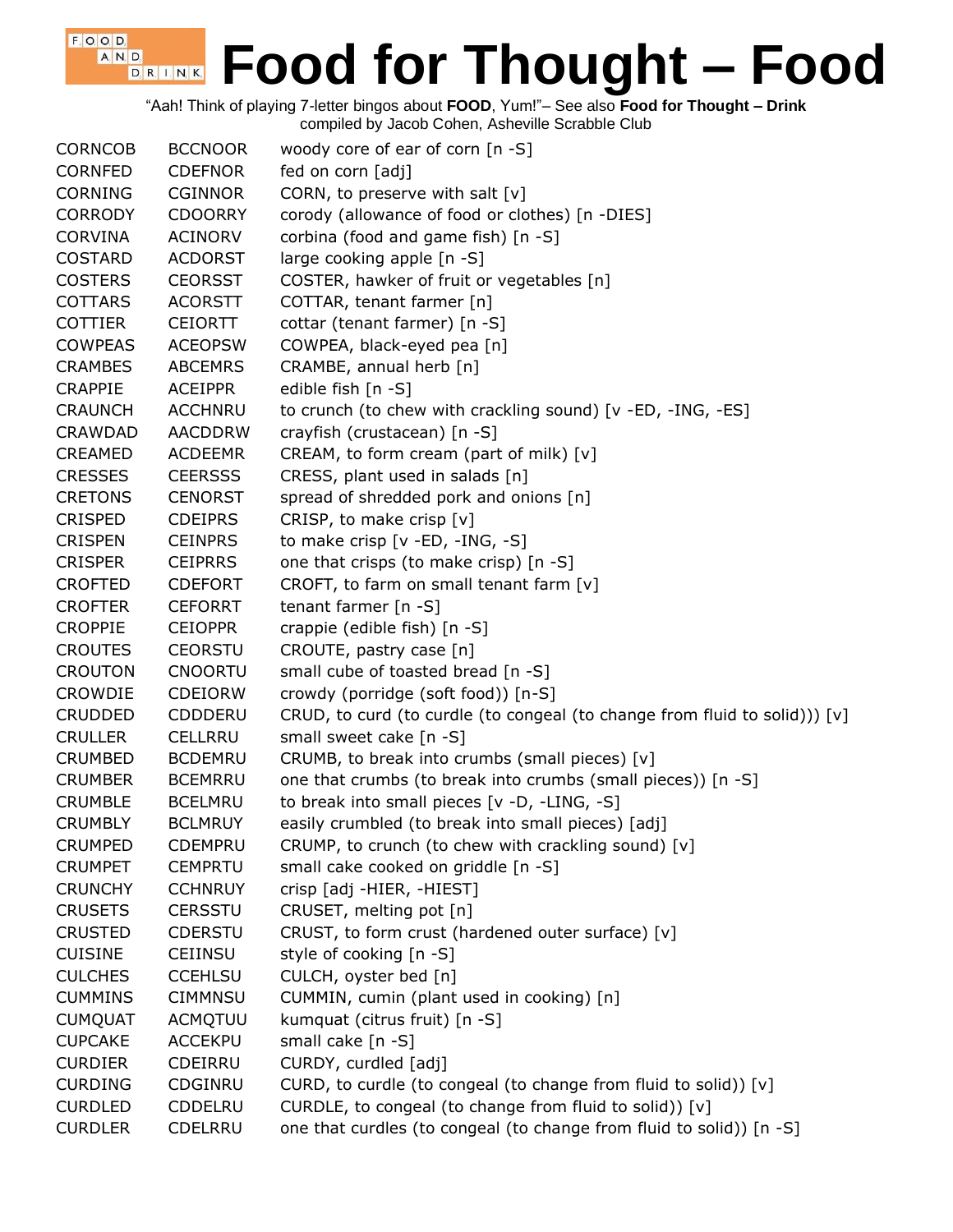"Aah! Think of playing 7-letter bingos about **FOOD**, Yum!"– See also **Food for Thought – Drink** compiled by Jacob Cohen, Asheville Scrabble Club

 $F$ , O, O, D, A N D

| <b>CURDLES</b> | <b>CDELRSU</b>  | CURDLE, to congeal (to change from fluid to solid)) [v]                      |
|----------------|-----------------|------------------------------------------------------------------------------|
| <b>CURRANS</b> | <b>ACNRRSU</b>  | CURRAN, curn (grain) [n]                                                     |
| <b>CURRANT</b> | <b>ACNRRTU</b>  | edible berry [n -S]                                                          |
| <b>CURRIED</b> | CDEIRRU         | CURRIE, to prepare food certain way [v]                                      |
| <b>CURRIES</b> | <b>CEIRRSU</b>  | CURRY, to prepare leather for use or sale [v]                                |
| <b>CUSHAWS</b> | <b>ACHSSUW</b>  | CUSHAW, variety of squash [n]                                                |
| <b>CUSTARD</b> | <b>ACDRSTU</b>  | thick, soft dessert [n -S]                                                   |
| <b>CUTLETS</b> | <b>CELSTTU</b>  | CUTLET, slice of meat [n]                                                    |
| <b>CYMLING</b> | <b>CGILMNY</b>  | variety of squash [n -S]                                                     |
| <b>CYMLINS</b> | <b>CILMNSY</b>  | CYMLIN, cymling (variety of squash) [n]                                      |
|                |                 | <b>D</b> 7s                                                                  |
| <b>DAGWOOD</b> | <b>ADDGOOW</b>  | large sandwich [n -S]                                                        |
| <b>DAIKONS</b> | <b>ADIKNOS</b>  | DAIKON, Japanese radish [n]                                                  |
| <b>DAIRIES</b> | ADEIIRS         | DAIRY, establishment dealing in milk products [n]                            |
| <b>DAMSONS</b> | <b>ADMNOSS</b>  | DAMSON, small purple plum [n]                                                |
| <b>DANSAKS</b> | <b>AADKNSS</b>  | DANSAK, dhansak (casserole of meats and vegetables) [n]                      |
| <b>DARIOLE</b> | ADEILOR         | type of pastry filled with cream, custard, or jelly [n -S]                   |
| <b>DECKERS</b> | <b>CDEEKRS</b>  | DECKER, something having designated number of levels, floors, or layers [n]  |
| <b>DECOCTS</b> | <b>CCDEOST</b>  | DECOCT, to extract flavor of by boiling [v]                                  |
| <b>DEFROST</b> | <b>DEFORST</b>  | to remove frost from [v -ED, -ING, -S]                                       |
| <b>DEGUSTS</b> | <b>DEGSSTU</b>  | DEGUST, to taste with pleasure [v]                                           |
| <b>DELLIES</b> | <b>DEEILLS</b>  | DELLY, deli (delicatessen) [n]                                               |
| <b>DESEEDS</b> | <b>DDEEESS</b>  | DESEED, to remove seeds from [v]                                             |
| <b>DESSERT</b> | <b>DEERSST</b>  | something served as last course of meal [n -S]                               |
| <b>DESUGAR</b> | ADEGRSU         | to remove sugar from [v -ED, -ING, -S]                                       |
| <b>DEVEINS</b> | <b>DEEINSV</b>  | DEVEIN, to remove dorsal vein from [v]                                       |
| <b>DEVILED</b> | <b>DDEEILV</b>  | DEVIL, to prepare food with pungent seasoning [v]                            |
| <b>DEVOURS</b> | <b>DEORSUV</b>  | DEVOUR, to eat up voraciously [v]                                            |
| <b>DHANSAK</b> | <b>AADHKNS</b>  | casserole of meats and vegetables [n -S]                                     |
| <b>DHOORAS</b> | <b>ADHOORS</b>  | DHOORA, durra (cereal grain) [n]                                             |
| <b>DHOURRA</b> | ADHORRU         | durra (cereal grain) [n -S]                                                  |
| <b>DHURRAS</b> | <b>ADHRRSU</b>  | DHURRA, durra (cereal grain) [n]                                             |
| <b>DIETARY</b> | <b>ADEIRTY</b>  | system of dieting (to regulate one's daily sustenance) [n -RIES]             |
| <b>DIETERS</b> | <b>DEEIRST</b>  | DIETER, one that diets ((to regulate one's daily sustenance) [n]             |
| <b>DIETING</b> | <b>DEGIINT</b>  | DIET, to regulate one's daily sustenance [v]                                 |
| <b>DIGESTS</b> | <b>DEGISST</b>  | DIGEST, to render food usable for body [v]                                   |
| <b>DINETTE</b> | <b>DEEINTT</b>  | small dining room $[n - S]$                                                  |
| <b>DININGS</b> | <b>DGIINNS</b>  | DINING, activity of eating dinner [n]                                        |
| <b>DINNERS</b> | <b>DEINNRS</b>  | DINNER, main meal of day [n]                                                 |
| <b>DISHFUL</b> | <b>DFHILSU</b>  | as much as dish can hold [n -S]                                              |
| <b>DISHING</b> | <b>DGHIINS</b>  | DISH, to put into dish (concave vessel) [v]                                  |
| <b>DISKERS</b> | <b>DEIKRSS</b>  | DISKER, one that disks (to break up land with type of farm implement) [n -S] |
| <b>DISKING</b> | <b>DGIIKNS</b>  | DISK, to break up land with type of farm implement [v]                       |
| <b>DISTILL</b> | <b>DIIILLST</b> | to extract by vaporization and condensation [v -ED, -ING, -S]                |
| <b>DONAIRS</b> | ADINORS         | DONAIR, sliced lamb rolled in pita bread [n]                                 |
| <b>DOURAHS</b> | ADHORSU         | DOURAH, durra (cereal grain) [n]                                             |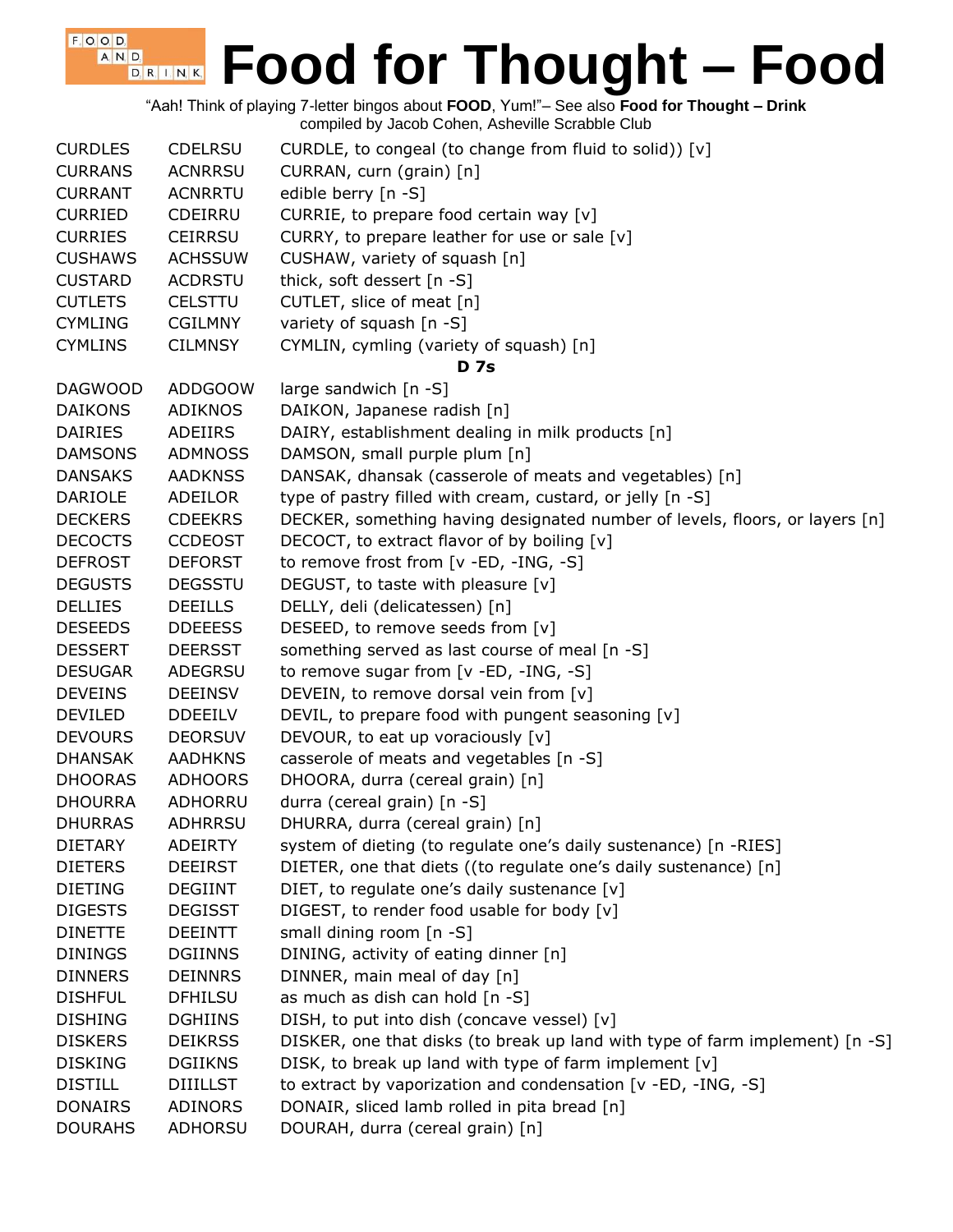"Aah! Think of playing 7-letter bingos about **FOOD**, Yum!"– See also **Food for Thought – Drink** compiled by Jacob Cohen, Asheville Scrabble Club

| <b>DRAGEES</b><br><b>DRUPELS</b> | <b>ADEEGRS</b><br><b>DELPRSU</b> | DRAGEE, sugarcoated candy [n]<br>DRUPEL, drupelet (small drupe (fleshy fruit)) [n]      |
|----------------------------------|----------------------------------|-----------------------------------------------------------------------------------------|
| <b>DUMPING</b>                   | <b>DGIMNPU</b>                   | selling of large quantities of goods at below market price [n -S]                       |
|                                  |                                  | <b>E</b> 7s                                                                             |
| <b>EATABLE</b>                   | AABEELT                          | edible (something fit to be eaten) [n -S]                                               |
| <b>EATINGS</b>                   | <b>AEGINST</b>                   | EATING, act of consuming food [n]                                                       |
| <b>ECLAIRS</b>                   | <b>ACEILRS</b>                   | ECLAIR, type of pastry (sweet baked food) [n]                                           |
| <b>EDACITY</b>                   | <b>ACDEITY</b>                   | gluttony (excessive eating) [n -TIES]                                                   |
| <b>EDAMAME</b>                   | AADEEMM                          | green soybeans in pod [n -S]                                                            |
| <b>EDIBLES</b>                   | <b>BDEEILS</b>                   | EDIBLE, something fit to be eaten [n]                                                   |
| <b>EGGCUPS</b>                   | <b>CEGGPSU</b>                   | EGGCUP, cup from which egg is eaten [n]                                                 |
| <b>EGGIEST</b>                   | <b>EEGGIST</b>                   | EGGY, tasting or smelling of egg [adj]                                                  |
| <b>EGGLESS</b>                   | <b>EEGGLSS</b>                   | lacking eggs [adj]                                                                      |
| <b>EINKORN</b>                   | <b>EIKNNOR</b>                   | variety of wheat [n -S]                                                                 |
| <b>EMBROWN</b>                   | <b>BEMNORW</b>                   | to brown $[v - ED, -ING, -S]$                                                           |
| <b>EMPTINS</b>                   | <b>EIMNPST</b>                   | liquid leavening [n]                                                                    |
| <b>ENCRUST</b>                   | <b>CENRSTU</b>                   | to cover with crust [v -ED, -ING, -S]                                                   |
| <b>ENDIVES</b>                   | <b>DEEINSV</b>                   | ENDIVE, herb cultivated as salad plant [n]                                              |
| <b>ENGLUTS</b>                   | <b>EGLNSTU</b>                   | ENGLUT, to gulp down [v]                                                                |
| <b>ENSILED</b>                   | <b>DEEILNS</b>                   | ENSILE, to store in silo [v]                                                            |
| <b>ENSILES</b>                   | <b>EEILNSS</b>                   | ENSILE, to store in silo [v]                                                            |
| <b>ENSNARE</b>                   | <b>AEENNRS</b>                   | to trap (to catch in trap (device for capturing and holding animals)) [v -D, -RING, -S] |
| <b>ENTRAPS</b>                   | <b>AENPRST</b>                   | ENTRAP, to trap (to catch in trap (device for capturing and holding animals)) [v]       |
| <b>ENTREES</b>                   | <b>EEENRST</b>                   | ENTREE, principal dish of meal [n]                                                      |
| <b>EPAZOTE</b>                   | <b>AEEOPTZ</b>                   |                                                                                         |
|                                  |                                  | herb of goosefoot family [n -S]                                                         |
| <b>EPICURE</b>                   | <b>CEEIPRU</b>                   | gourmet (connoisseur of fine food and drink) [n -S]                                     |
| <b>ESCALOP</b>                   | <b>ACELOPS</b>                   | to escallop (to scallop (to bake in sauce topped with bread crumbs)) [v -ED, -ING, -S]  |
| <b>ESCOLAR</b>                   | <b>ACELORS</b>                   | food fish [n -S]                                                                        |
| <b>EULOGIA</b>                   | AEGILOU                          | holy bread [n -E or -S]                                                                 |
| <b>EUPEPSY</b>                   | <b>EEPPSUY</b>                   | eupepsia (good digestion) [n -SIES]<br><b>F7s</b>                                       |
| <b>FAJITAS</b>                   | <b>AAFIJST</b>                   | FAJITA, marinated and grilled beef, chicken, or shrimp served with flour tortilla [n]   |
| <b>FALAFEL</b>                   | AAEFFLL                          | ground spiced vegetables formed into patties [n -S]                                     |
| <b>FAMINES</b>                   | <b>AEFIMNS</b>                   | FAMINE, widespread scarcity of food [n]                                                 |
| <b>FARFALS</b>                   | <b>AAFFLRS</b>                   | FARFAL, farfel (noodles in form of small pellets or granules) [n]                       |
| <b>FARFELS</b>                   | <b>AEFFLRS</b>                   | FARFEL, noodles in form of small pellets or granules [n]                                |
| <b>FARINAS</b>                   | <b>AAFINRS</b>                   | FARINA, fine meal made from cereal grain [n]                                            |
| <b>FARINHA</b>                   | <b>AAFHINR</b>                   | meal made from root of cassava [n -S]                                                   |
| <b>FARMERS</b>                   | <b>AEFMRRS</b>                   | FARMER, one that farms (to manage and cultivate as farm) [n]                            |
| <b>FARMING</b>                   | <b>AFGIMNR</b>                   | business of operating farm $[n -S]$ / FARM, to manage and cultivate as farm $[v]$       |
| <b>FASTING</b>                   | <b>AFGINST</b>                   | abstention from eating [n -S]                                                           |
| <b>FATLING</b>                   | AFGILNT                          | young animal fattened for slaughter [n -S]                                              |
| <b>FATTIER</b>                   | <b>AEFIRTT</b>                   | FATTY, greasy, oily [adj]                                                               |
| <b>FEASTED</b>                   | <b>ADEEFST</b>                   | FEAST, to eat sumptuously [v]                                                           |
| <b>FEASTER</b>                   | <b>AEEFRST</b>                   | one that feasts (to eat sumptuously) [n -S]                                             |
|                                  |                                  |                                                                                         |
| <b>FEEDERS</b>                   | <b>DEEEFRS</b>                   | FEEDER, one that feeds (to give food to) [n]                                            |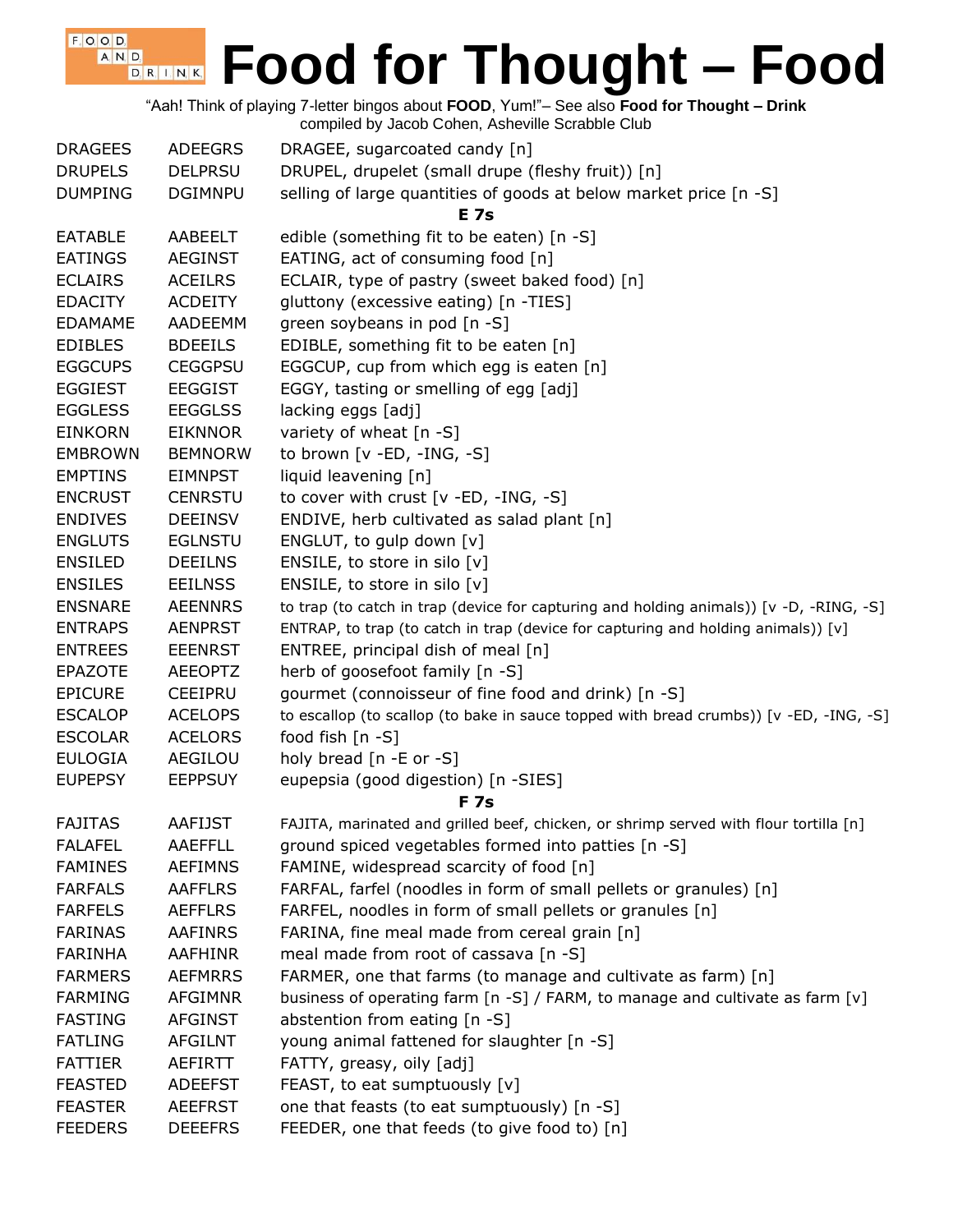"Aah! Think of playing 7-letter bingos about **FOOD**, Yum!"– See also **Food for Thought – Drink** compiled by Jacob Cohen, Asheville Scrabble Club

 $F$ , O, O, D, A N D

| <b>FEEDING</b> | <b>DEEFGIN</b> | act of giving food to person or animal [n -S] / FEED, to give food to [v]      |
|----------------|----------------|--------------------------------------------------------------------------------|
| <b>FEEDLOT</b> | <b>DEEFLOT</b> | plot of land on which livestock is fattened [n -S]                             |
| <b>FEIJOAS</b> | <b>AEFIJOS</b> | FEIJOA, green edible fruit [n]                                                 |
| <b>FELAFEL</b> | <b>AEEFFLL</b> | falafel (ground spiced vegetables formed into patties) [n -S]                  |
| <b>FENNELS</b> | <b>EEFLNNS</b> | FENNEL, perennial herb [n]                                                     |
| <b>FERMENT</b> | <b>EEFMNRT</b> | to undergo type of chemical reaction [v -ED, -ING, -S]                         |
| <b>FIGTREE</b> | <b>EEFGIRT</b> | tree that bears figs (soft, sweet dark fruits) [n -S]                          |
| <b>FILBERT</b> | <b>BEFILRT</b> | edible nut of European shrub [n -S]                                            |
| <b>FILETED</b> | <b>DEEFILT</b> | FILET, to fillet (to cut boneless slices from) [v]                             |
| <b>FINNANS</b> | <b>AFINNNS</b> | FINNAN, smoked haddock [n]                                                     |
| <b>FIREPIT</b> | <b>EFIIPRT</b> | depression dug in ground in which fire is made [n -S]                          |
| <b>FISHGIG</b> | <b>FGGHIIS</b> | pronged implement for spearing fish [n -S]                                     |
| <b>FISHIER</b> | <b>EFHIIRS</b> | FISHY, resembling fish [adj]                                                   |
| <b>FISHING</b> | <b>FGHIINS</b> | FISH, to catch or try to catch fish (cold-blooded aquatic vertebrates) [v]     |
| <b>FISHNET</b> | <b>EFHINST</b> | net for catching fish [n -S]                                                   |
| <b>FIXINGS</b> | <b>FGIINSX</b> | accompaniments to main dish of meal [n]                                        |
| <b>FIZGIGS</b> | <b>FGGIISZ</b> | FIZGIG, fishgig (pronged implement for spearing fish) [n]                      |
| <b>FLAMBES</b> | <b>ABEFLMS</b> | FLAMBE, to douse with liqueur and ignite [v]                                   |
| <b>FLANKEN</b> | <b>AEFKLNN</b> | beef cut from sides that is boiled with vegetables [n]                         |
| <b>FLAUTAS</b> | AAFLSTU        | FLAUTA, tortilla rolled around filling and fried [n]                           |
| <b>FLAVONE</b> | <b>AEFLNOV</b> | chemical compound [n -S]                                                       |
| <b>FLAVORS</b> | <b>AFLORSV</b> | FLAVOR, to give flavor (distinctive taste) to [v]                              |
| <b>FLAVORY</b> | <b>AFLORVY</b> | full of flavor [adj]                                                           |
| <b>FLAVOUR</b> | <b>AFLORUV</b> | to flavor (to give flavor (distinctive taste) to) [v -ED, -ING, -S]            |
| <b>FLOURED</b> | <b>DEFLORU</b> | FLOUR, to cover with flour (finely ground meal of grain) [v]                   |
| <b>FONDANT</b> | <b>ADFNNOT</b> | soft, creamy candy [n -S]                                                      |
| <b>FONDUED</b> | <b>DDEFNOU</b> | FONDUE, to cook in pot of melted cheese [v]                                    |
| <b>FONDUES</b> | <b>DEFNOSU</b> | FONDUE, to cook in pot of melted cheese [v]                                    |
| <b>FONTINA</b> | AFINNOT        | Italian cheese [n -S]                                                          |
| <b>FOODERY</b> | <b>DEFOORY</b> | restaurant [n -RIES]                                                           |
| <b>FOODIES</b> | <b>DEFIOOS</b> | FOODIE, enthusiast of foods and their preparation [n]                          |
| <b>FORAGED</b> | <b>ADEFGOR</b> | FORAGE, to search about [v]                                                    |
| <b>FORAGER</b> | <b>AEFGORR</b> | one that forages (to search about) [n -S]                                      |
| <b>FORAGES</b> | <b>AEFGORS</b> | FORAGE, to search about [v]                                                    |
| <b>FORKERS</b> | <b>EFKORRS</b> | FORKER, one that forks (to work with fork (pronged implement)) [n]             |
| <b>FORKFUL</b> | <b>FFKLORU</b> | as much as fork will hold [adj]                                                |
| <b>FORKIER</b> | <b>EFIKORR</b> | FORKY, resembling fork (pronged implement) [adj]                               |
| <b>FORKING</b> | <b>FGIKNOR</b> | FORK, to work with fork (pronged implement) [v]                                |
| <b>FREEGAN</b> | <b>AEEFGNR</b> | activist who scavenges for free food to reduce consumption of resources [n -S] |
| <b>FREEZER</b> | <b>EEEFRRZ</b> | apparatus for freezing food [n -S]                                             |
| <b>FRICOTS</b> | <b>CFIORST</b> | FRICOT, stew with potatoes and meat or fish [n]                                |
| <b>FRIJOLE</b> | <b>EFIJLOR</b> | frijol (bean used as food) [n -S]                                              |
| <b>FRISEES</b> | <b>EEFIRSS</b> | FRISEE, leaves of endive [n]                                                   |
| <b>FROGGED</b> | <b>DEFGGOR</b> | FROG, to hunt frogs (web-footed tailless amphibians) [v]                       |
| <b>FROMAGE</b> | <b>AEFGMOR</b> | cheese [n -S]                                                                  |
| <b>FROSTED</b> | <b>DEFORST</b> | type of milk shake [n -S]                                                      |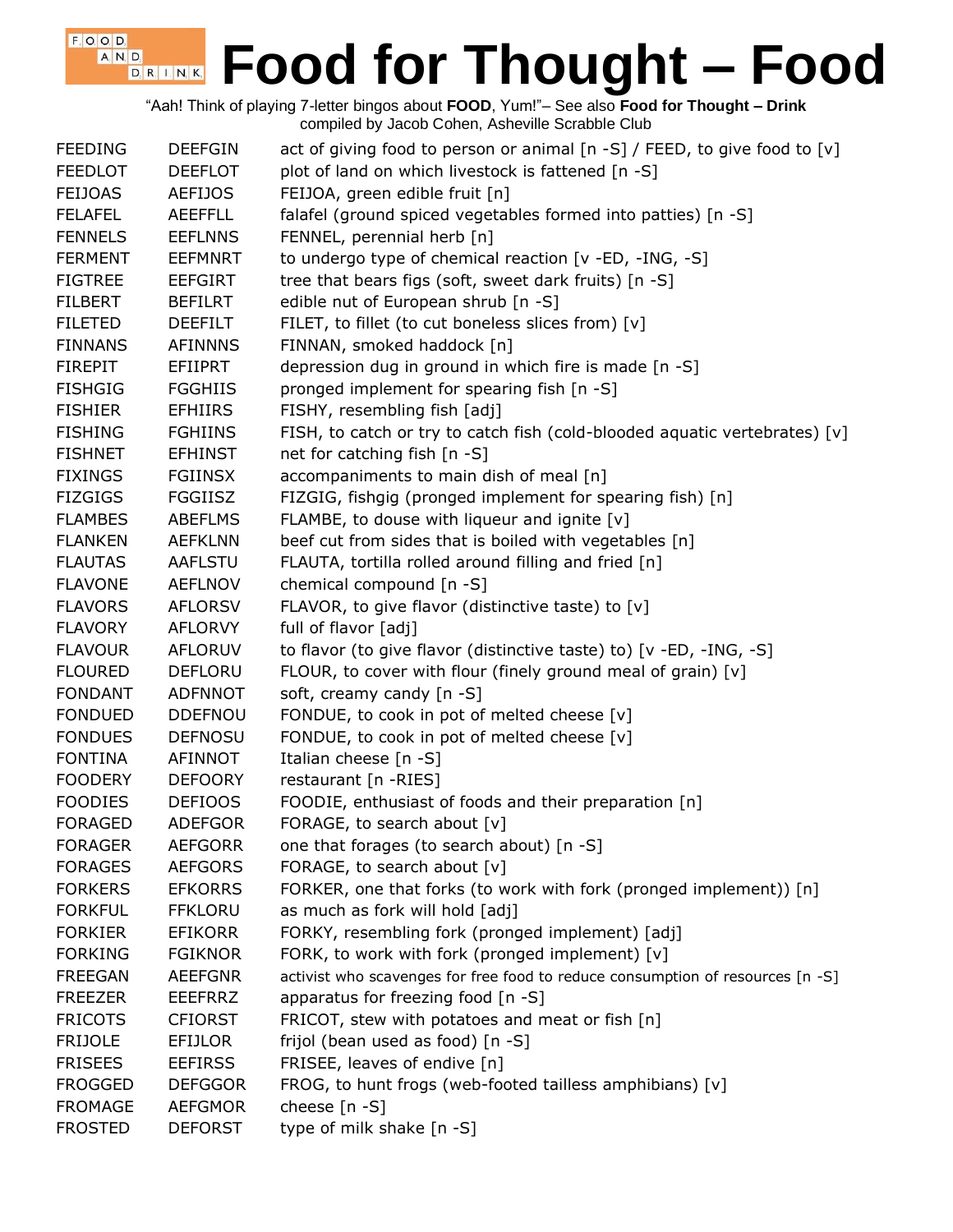"Aah! Think of playing 7-letter bingos about **FOOD**, Yum!"– See also **Food for Thought – Drink** compiled by Jacob Cohen, Asheville Scrabble Club

 $F$ , O, O, D, A N D

| <b>FRUITED</b> | <b>DEFIRTU</b>  | FRUIT, to bear fruit (usually edible reproductive bodies of seed plant) $[v]$ |
|----------------|-----------------|-------------------------------------------------------------------------------|
| <b>FRUITER</b> | EFIRRTU         | one that grows or sells fruit [n -S]                                          |
| <b>FRYABLE</b> | <b>ABEFLRY</b>  | FRY, to cook over direct heat in hot fat or oil [adj]                         |
| <b>FRYPANS</b> | <b>AFNPRSY</b>  | FRYPAN, pan for frying food [n]                                               |
| <b>FUDGIER</b> | <b>DEFGIRU</b>  | FUDGY, resembling fudge (soft, sweet candy) [adj]                             |
| <b>FUMETTE</b> | EEFMTTU         | fumet (odor of meat while cooking) [n -S]                                     |
| <b>FURMETY</b> | <b>EFMRTUY</b>  | frumenty (dish of wheat boiled in milk and sweetened with sugar) [n -TIES]    |
| <b>FURMITY</b> | <b>FIMRTUY</b>  | frumenty (dish of wheat boiled in milk and sweetened with sugar) [n -TIES]    |
| <b>FUSILLI</b> | <b>FIILLSU</b>  | spiral-shaped pasta [n -S]                                                    |
|                |                 | <b>G</b> 7s                                                                   |
| <b>GAFFING</b> | AFFGGIN         | GAFF, to catch fish with sharp hook [v]                                       |
| <b>GALETTE</b> | AEEGLTT         | flat round cake [n -S]                                                        |
| <b>GANACHE</b> | <b>AACEGHN</b>  | creamy chocolate mixture [n -S]                                               |
| <b>GARBAGE</b> | AABEGGR         | food waste [n -S]                                                             |
| <b>GARBAGY</b> | AABGGRY         | GARBAGE, food waste [adj]                                                     |
| <b>GARCONS</b> | <b>ACGNORS</b>  | GARCON, waiter [n]                                                            |
| <b>GARDENS</b> | <b>ADEGNRS</b>  | GARDEN, to cultivate plot of ground [v]                                       |
| <b>GARLICS</b> | <b>ACGILRS</b>  | GARLIC, to season with garlic (herb used in cooking) [v]                      |
| <b>GATEAUS</b> | AAEGSTU         | GATEAU, fancy cake [n]                                                        |
| <b>GATEAUX</b> | AAEGTUX         | GATEAU, fancy cake [n]                                                        |
| <b>GAUNTER</b> | <b>AEGNRTU</b>  | GAUNT, emaciated [adj]                                                        |
| <b>GELATIN</b> | AEGILNT         | glutinous substance [n -S]                                                    |
| <b>GELATIS</b> | <b>AEGILST</b>  | GELATI, gelato (Italian ice cream) [n]                                        |
| <b>GELATOS</b> | <b>AEGLOST</b>  | GELATO, Italian ice cream [n]                                                 |
| <b>GENOISE</b> | <b>EEGINOS</b>  | rich sponge cake [n -S]                                                       |
| <b>GEODUCK</b> | <b>CDEGKOU</b>  | large, edible clam [n -S]                                                     |
| <b>GEORGIC</b> | <b>CEGGIOR</b>  | poem about farming [n -S]                                                     |
| <b>GHERKIN</b> | <b>EGHIKNR</b>  | small cucumber [n -S]                                                         |
| <b>GIBLETS</b> | <b>BEGILST</b>  | GIBLET, edible part of fowl [n]                                               |
| <b>GIGGING</b> | <b>GGGGIIN</b>  | GIG, to catch fish with pronged spear [v]                                     |
| <b>GILLING</b> | <b>GGIILLN</b>  | GILL, to catch fish with type of net $[v]$                                    |
| <b>GILLNET</b> | <b>AEGILLNT</b> | to gill (to catch fish with type of net [v -TTED, -TTING, -S]                 |
| <b>GINGELI</b> | <b>EGGIILN</b>  | gingelly (sesame seed or its oil) [n -S]                                      |
| <b>GINGELY</b> | <b>EGGILNY</b>  | gingelly (sesame seed or its oil) [n -LIES]                                   |
| <b>GINGERS</b> | <b>EGGINRS</b>  | GINGER, to flavor with ginger (pungent spice) [v]                             |
|                |                 |                                                                               |
| GINGILI        | <b>GGIIILN</b>  | gingelly (sesame seed or its oil) [n -S]                                      |
| <b>GIROLLE</b> | <b>EGILLOR</b>  | edible mushroom [n -S]                                                        |
| <b>GJETOST</b> | <b>EGJOSTT</b>  | hard brown cheese [n -S]                                                      |
| <b>GLACEED</b> | <b>ACDEEGL</b>  | GLACE, to cover with icing [v]                                                |
| <b>GLAIRED</b> | <b>ADEGILR</b>  | GLAIR, to coat with egg white [v] / GLAIRE, to glair [v]                      |
| <b>GLAIRES</b> | AEGILRS         | GLAIRE, to glair (to coat with egg white) [v]                                 |
| <b>GLUTENS</b> | <b>EGLNSTU</b>  | GLUTEN, sticky component of grain flours that contains glutenin [n]           |
| <b>GLUTTED</b> | <b>DEGLTTU</b>  | GLUT, to feed or fill to excess [v]                                           |
| <b>GLUTTON</b> | <b>GLNOTTU</b>  | person who eats to excess [n -S]                                              |
| <b>GNOCCHI</b> | <b>CCGHINO</b>  | dumplings made of pasta [n]                                                   |
| <b>GOBBETS</b> | <b>BBEGOST</b>  | GOBBET, piece of raw meat [n]                                                 |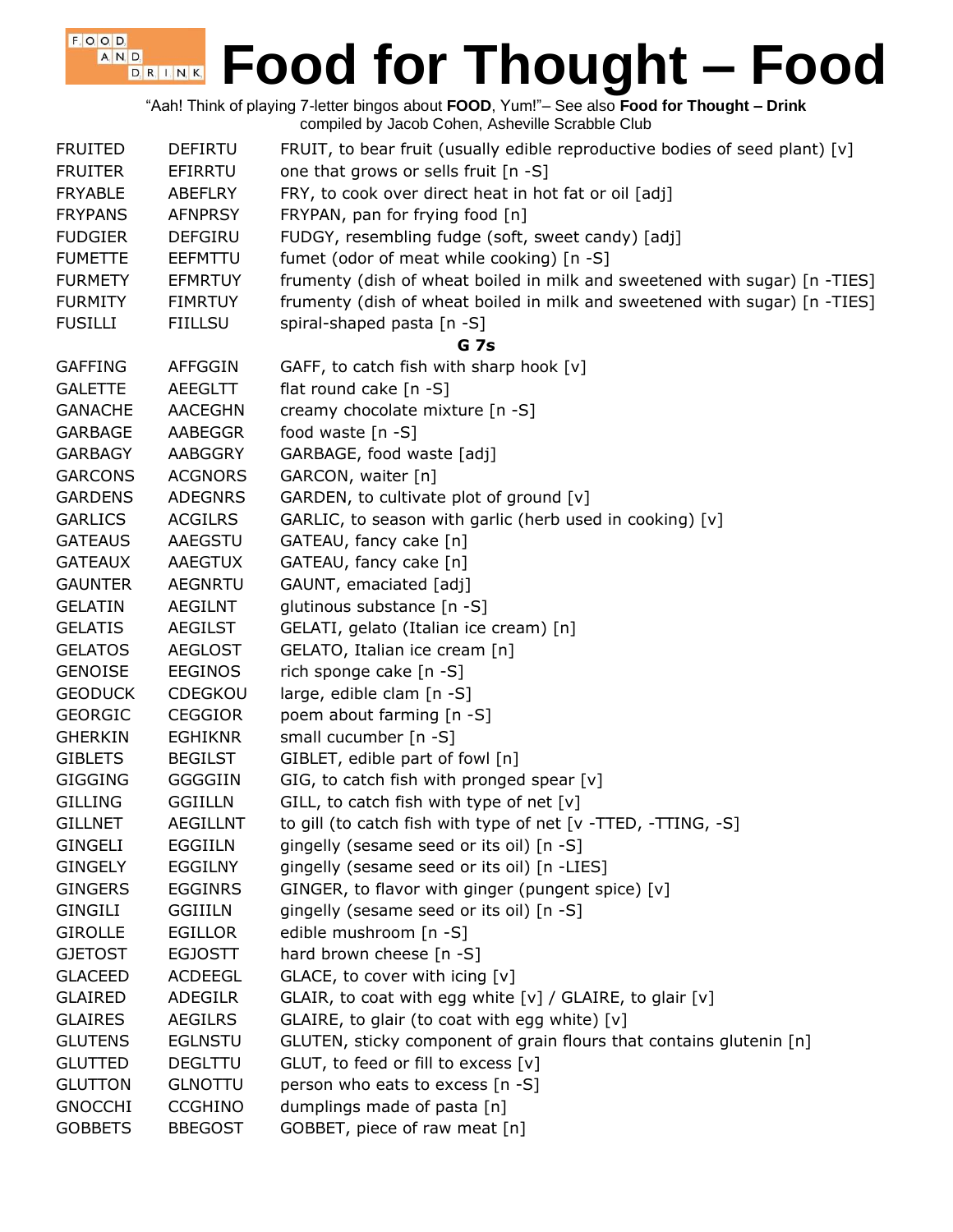"Aah! Think of playing 7-letter bingos about **FOOD**, Yum!"– See also **Food for Thought – Drink** compiled by Jacob Cohen, Asheville Scrabble Club

| <b>GOBBLED</b> | <b>BBDEGLO</b> | GOBBLE, to eat hastily [v]                                                                              |
|----------------|----------------|---------------------------------------------------------------------------------------------------------|
| <b>GOBBLES</b> | <b>BBEGLOS</b> | GOBBLE, to eat hastily [v]                                                                              |
| <b>GOOBERS</b> | <b>BEGOORS</b> | GOOBER, peanut (nutlike seed or pod of annual vine) [n]                                                 |
| <b>GOODIES</b> | <b>DEGIOOS</b> | GOODY, desirable food [n] / GOODIE, goody (desirable food) [n]                                          |
| <b>GORDITA</b> | <b>ADGIORT</b> | stuffed and fried pocket of cornmeal dough [n -S]                                                       |
| <b>GORGERS</b> | <b>EGGORRS</b> | GORGER, one that gorges (to stuff with food) [n]                                                        |
| <b>GORGING</b> | <b>GGGINOR</b> | GORGE, to stuff with food [v]                                                                           |
| <b>GORMAND</b> | <b>ADGMNOR</b> | gourmand (one who loves to eat) [n -S]                                                                  |
| <b>GOULASH</b> | AGHLOSU        | beef stew [n -ES]                                                                                       |
| <b>GOURAMI</b> | AGIMORU        | food fish [n -S or -ES]                                                                                 |
| <b>GOURMET</b> | <b>EGMORTU</b> | connoisseur of fine food and drink [n -S]                                                               |
| <b>GRAHAMS</b> | <b>AAGHMRS</b> | GRAHAM, whole-wheat flour [n]                                                                           |
| <b>GRANARY</b> | <b>AAGNRRY</b> | storehouse for grain [n -RIES]                                                                          |
| <b>GRANGER</b> | <b>AEGGNRR</b> | farmer (one that farms (to manage and cultivate as farm (tract of land devoted to agriculture))) [n -S] |
| <b>GRANGES</b> | <b>AEGGNRS</b> | GRANGE, farm [n]                                                                                        |
| <b>GRANITA</b> | <b>AAGINRT</b> | iced dessert [n -S]                                                                                     |
| <b>GRANOLA</b> | <b>AAGLNOR</b> | breakfast cereal [n -S]                                                                                 |
| <b>GRAPIER</b> | <b>AEGIPRR</b> | GRAPY, resembling grapes (edible berry) [adj] / GRAPEY, grapy [adj]                                     |
| <b>GRATINE</b> | <b>AEGINRT</b> | covered with crust [adj]                                                                                |
| <b>GRATINS</b> | <b>AGINRST</b> | GRATIN, type of food crust [n]                                                                          |
| <b>GRAVIES</b> | <b>AEGIRSV</b> | GRAVY, sauce of fat and juices from cooked meat [n]                                                     |
| <b>GRAVLAX</b> | <b>AAGLRVX</b> | cured salmon [n GRAVLAX or -ES]                                                                         |
| <b>GRAZERS</b> | <b>AEGRRSZ</b> | GRAZER, one that grazes (to feed on growing grass) [n]                                                  |
| <b>GRAZING</b> | AGGINRZ        | land used for feeding of animals $[n -S]$ / GRAZE, to feed on growing grass $[v]$                       |
| <b>GRIDDLE</b> | <b>DDEGILR</b> | to cook on flat pan [v -D, -LING, -S]                                                                   |
| GRILLED        | <b>DEGILLR</b> | GRILL, to broil on gridiron [v]                                                                         |
| <b>GRILLER</b> | <b>EGILLRR</b> | one that grills (to broil on gridiron) [n -S]                                                           |
| <b>GRISKIN</b> | <b>GIIKNRS</b> | lean part of loin of pork [n -S]                                                                        |
| <b>GRISTER</b> | <b>EGIRRST</b> | one that grinds grain [n -S]                                                                            |
| <b>GRISTLE</b> | <b>EGILRST</b> | tough part of meat [n -S]                                                                               |
| <b>GROCERS</b> | <b>CEGORRS</b> | GROCER, dealer in foodstuffs and household supplies [n]                                                 |
| <b>GROCERY</b> | <b>CEGORRY</b> | grocer's store [n -RIES]                                                                                |
| <b>GROUPER</b> | <b>EGOPRRU</b> | food fish [n -S]                                                                                        |
| <b>GRUNION</b> | GINNORU        | small food fish [n -S]                                                                                  |
| <b>GRUYERE</b> | <b>EEGRRUY</b> | Swiss cheese [n -S]                                                                                     |
| <b>GUMBALL</b> | ABGLLMU        | small ball of chewing gum [n -S]                                                                        |
| <b>GUMDROP</b> | <b>DGMOPRU</b> | chewy candy $[n -S]$                                                                                    |
| <b>GUTTLED</b> | <b>DEGLTTU</b> | GUTTLE, to eat rapidly [v]                                                                              |
| <b>GUTTLED</b> | <b>EGLSTTU</b> | GUTTLE, to eat rapidly [v]                                                                              |
| <b>GUTTLER</b> | <b>EGLRTTU</b> | one that guttles (to eat rapidly) [n -S]                                                                |
| <b>GWEDUCK</b> | <b>CDEGKUW</b> | geoduck (large, edible clam) [n -S]                                                                     |
| <b>GWEDUCS</b> | <b>CDEGSUW</b> | GWEDUC, geoduck (large, edible clam) [n]                                                                |
|                |                | <b>H</b> 7s                                                                                             |
| <b>HADDOCK</b> | <b>ACDDHKO</b> | food fish [n -S]                                                                                        |
| <b>HALAVAH</b> | AAAHHLV        | halvah (Turkish confection) [n -S]                                                                      |
| <b>HALLAHS</b> | <b>AAHHLLS</b> | HALLAH, challah (kind of bread) [n]                                                                     |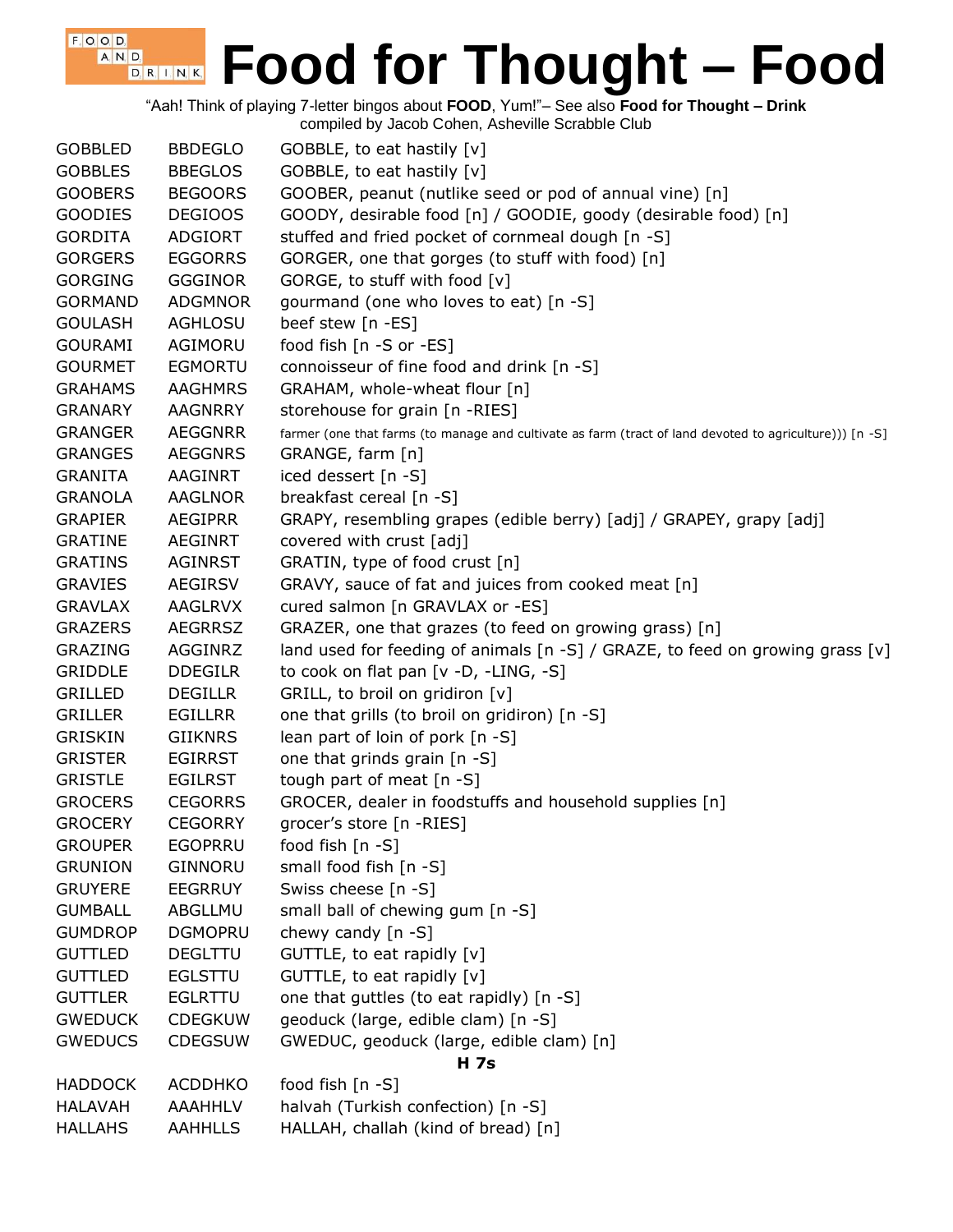"Aah! Think of playing 7-letter bingos about **FOOD**, Yum!"– See also **Food for Thought – Drink** compiled by Jacob Cohen, Asheville Scrabble Club

 $F$ , O, O, D, A N D

| <b>HALLOTH</b> | AHHLLOT        | HALLAH, challah (kind of bread) [n]                                           |
|----------------|----------------|-------------------------------------------------------------------------------|
| <b>HAMBURG</b> | ABGHMRU        | patty of ground beef [n -S]                                                   |
| <b>HARICOT</b> | <b>ACHIORT</b> | seed of various string beans [n -S]                                           |
| <b>HARISSA</b> | <b>AAHIRSS</b> | spicy North African sauce [n -S]                                              |
| <b>HARSLET</b> | <b>AEHLRST</b> | haslet (edible viscera of animal) [n -S]                                      |
| <b>HASHING</b> | <b>AGHHINS</b> | HASH, to mince (to cut into very small pieces) [v]                            |
| <b>HASLETS</b> | <b>AEHLSST</b> | HASLET, edible viscera of animal [n]                                          |
| <b>HATCHED</b> | <b>ACDEHHT</b> | HATCH, to bring forth young from egg [v]                                      |
| <b>HATCHER</b> | <b>ACEHHRT</b> | one that hatches (to bring forth young from egg) [n -S]                       |
| <b>HATCHES</b> | <b>ACEHHST</b> | HATCH, to bring forth young from egg [v]                                      |
| <b>HAVARTI</b> | <b>AAHIRTV</b> | Danish cheese [n -S]                                                          |
| <b>HAYCOCK</b> | <b>ACCHKOY</b> | pile of hay [n -S]                                                            |
| <b>HAYINGS</b> | <b>AGHINSY</b> | HAYING, season for harvesting hay [n]                                         |
| <b>HAYLAGE</b> | AAEGHLY        | type of hay $[n - S]$                                                         |
| <b>HEADERS</b> | <b>ADEEHRS</b> | HEADER, grain harvester [n]                                                   |
| <b>HEGARIS</b> | <b>AEGHIRS</b> | HEGARI, grain [n]                                                             |
| <b>HELPING</b> | <b>EGHILNP</b> | portion of food [n -S]                                                        |
| <b>HENLIKE</b> | <b>EEHIKLN</b> | resembling hen (female chicken) [adj]                                         |
| <b>HENNERY</b> | <b>EEHNNRY</b> | poultry farm [n -RIES]                                                        |
| <b>HENNISH</b> | <b>EHHINNS</b> | resembling hen (female chicken) [adj]                                         |
| <b>HERBAGE</b> | <b>ABEEGHR</b> | nonwoody plant life [n -S]                                                    |
| <b>HERBALS</b> | <b>ABEHLRS</b> | HERBAL, book about herbs and plants [n]                                       |
| <b>HERBIER</b> | <b>BEEHIRR</b> | HERBY, abounding in herbs [adj]                                               |
| <b>HERRING</b> | <b>EGHINRR</b> | food fish [n -S]                                                              |
| HIBACHI        | ABCHHII        | cooking device [n -S]                                                         |
| <b>HOAGIES</b> | <b>AEGHIOS</b> | HOAGIE, HOAGY, long sandwich [n]                                              |
| <b>HOECAKE</b> | <b>ACEEHKO</b> | cornmeal cake [n -S]                                                          |
| <b>HOGNUTS</b> | <b>GHNOSTU</b> | HOGNUT, hickory nut [n]                                                       |
| <b>HOISINS</b> | <b>HIINOSS</b> | HOISIN, spicy brown sauce [n]                                                 |
| <b>HONEYED</b> | <b>DEEHNOY</b> | HONEY, to sweeten with honey (sweet viscid fluid) [v]                         |
| <b>HOPPIER</b> | <b>EHIOPPR</b> | HOPPY, having taste of hops (catkins of particular vine) [adj]                |
| <b>HORKING</b> | <b>GHIKNOR</b> | HORK, to spit (to impale on spit (pointed rod on which meat is turned)) $[v]$ |
| <b>HOTCAKE</b> | <b>ACEHKOT</b> | pancake [n -S]                                                                |
| <b>HOTPOTS</b> | <b>HOOPSTT</b> | HOTPOT, casserole of meat and vegetables [n]                                  |
| <b>HOUMMOS</b> | <b>HMMOOSU</b> | hummus (paste of pureed chickpeas and tahini) [n -ES]                         |
| <b>HULLERS</b> | <b>EHLLRSU</b> | HULLER, one that hulls (to remove shell from seed) [n]                        |
| <b>HULLING</b> | <b>GHILLNU</b> | HULL, to remove shell from seed [v]                                           |
| <b>HUNGERS</b> |                |                                                                               |
|                | <b>EGHNRSU</b> | HUNGER, to crave (to desire greatly) [v]                                      |
| <b>HUNTERS</b> | <b>EHNRSTU</b> | HUNTER, one that hunts (to pursue for food or sport) [n]                      |
| <b>HUNTING</b> | <b>GHINNTU</b> | HUNT, to pursue for food or sport [v]                                         |
| <b>HUSKERS</b> | <b>EHKRSSU</b> | HUSKER, one that husks (to remove outer covering from) [n]                    |
| <b>HUSKING</b> | <b>GHIKNSU</b> | HUSK, to remove husk (outer covering) from [v]                                |
|                |                | I 7s                                                                          |
| <b>INCONNU</b> | <b>CINNNOU</b> | large food fish [n -S]                                                        |
| <b>INCRUST</b> | <b>CINRSTU</b> | to encrust (to cover with crust) [v -ED, -ING, -S]                            |
| <b>INJERAS</b> | AEIJNRS        | INJERA, type of Ethiopian bread [n]                                           |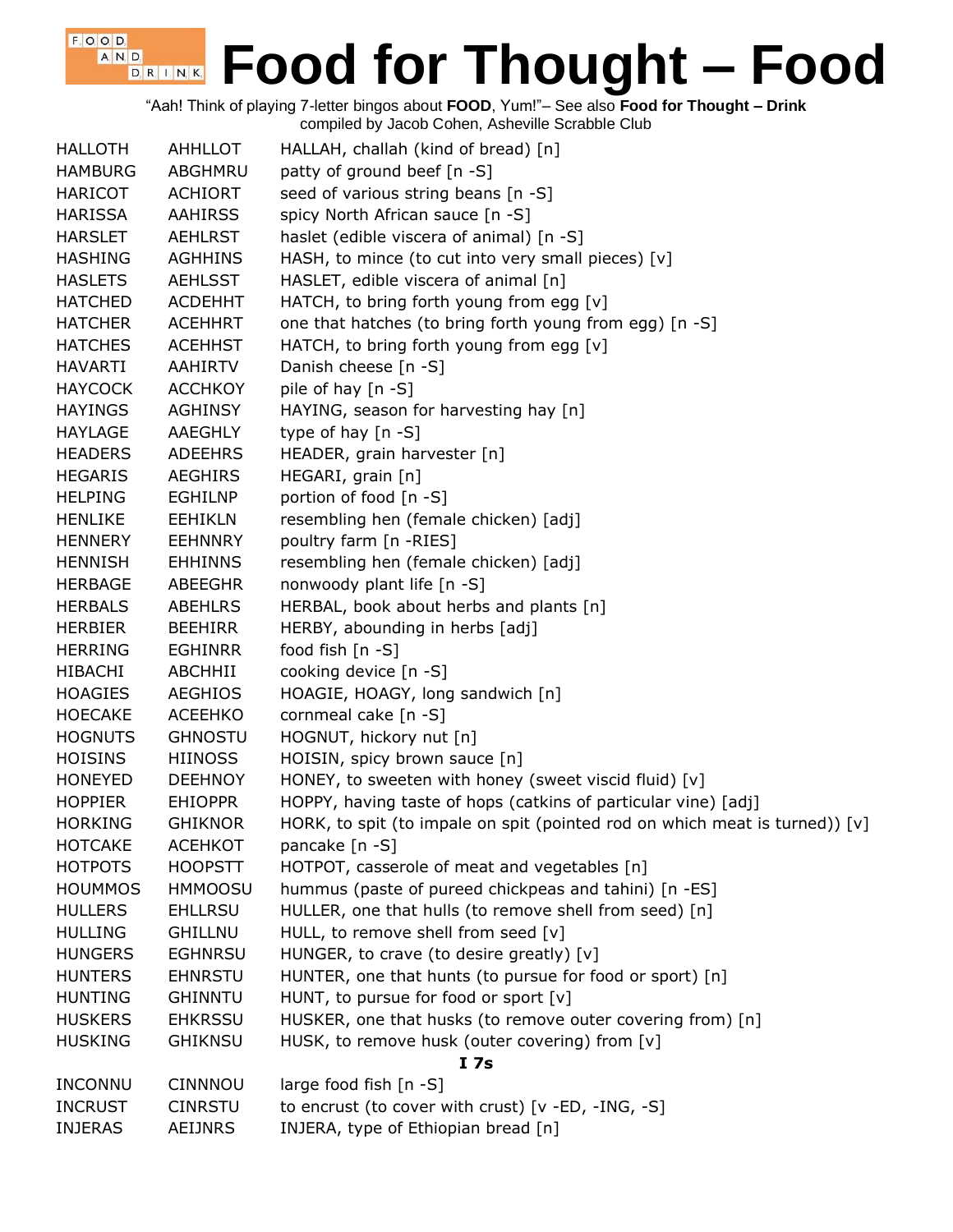"Aah! Think of playing 7-letter bingos about **FOOD**, Yum!"– See also **Food for Thought – Drink** compiled by Jacob Cohen, Asheville Scrabble Club

| <b>IRONISE</b> | <b>EIINORS</b> | to ironize (to mix with nutritional iron) [v -D, -SING, -S]                          |
|----------------|----------------|--------------------------------------------------------------------------------------|
| <b>IRONIZE</b> | EIINORZ        | to mix with nutritional iron [v -D, -ZING, -S]                                       |
|                |                | J <sub>7s</sub>                                                                      |
| <b>JAEGERS</b> | <b>AEEGJRS</b> | JAEGER, hunter (one that hunts (to pursue for food or sport)) [n]                    |
| <b>JAGGARY</b> | AAGGJRY        | jaggery (coarse, dark sugar) [n -RIES]                                               |
| <b>JAGGERY</b> | <b>AEGGJRY</b> | coarse, dark sugar [n -RIES]                                                         |
| <b>JAMLIKE</b> | AEIJKLM        | resembling jam [adj]                                                                 |
| <b>JAMMIER</b> | AEIJMMR        | JAMMY, sticky with jam (boiled fruit and sugar) [adj]                                |
| <b>JERKIES</b> | <b>EEIJKRS</b> | JERKY, dried meat [n]                                                                |
| <b>JICAMAS</b> | <b>AACIJMS</b> | JICAMA, tropical plant with edible roots [n]                                         |
| <b>JIMMIES</b> | <b>EIIJMMS</b> | JIMMIE, tiny bit of candy for decorating ice cream [n]                               |
| <b>JUJUBES</b> | <b>BEJJSUU</b> | JUJUBE, fruit-flavored candy [n]                                                     |
| <b>JUMBALS</b> | <b>ABJLMSU</b> | JUMBAL, ring-shaped cookie [n]                                                       |
| <b>JUNKETS</b> | <b>EJKNSTU</b> | JUNKET, to banquet (to feast (to eat sumptuously)) [v]                               |
|                |                | <b>K7s</b>                                                                           |
| <b>KABOCHA</b> | <b>AABCHKO</b> | type of Japanese pumpkin or squash [n -S]                                            |
| <b>KAFFIRS</b> | <b>AFFIKRS</b> | KAFFIR, kafir (cereal grass) [n]                                                     |
| <b>KARAHIS</b> | AAHIKRS        | KARAHI, small frying pan used in India [n]                                           |
| <b>KEBBOCK</b> | <b>BBCEKKO</b> | kebbuck (whole cheese) [n -S]                                                        |
| <b>KEBBUCK</b> | <b>BBCEKKU</b> | whole cheese [n -S]                                                                  |
| <b>KERNELS</b> | <b>EEKLNRS</b> | KERNEL, to envelop as kernel (inner part of nut) $[v]$                               |
| <b>KETCHUP</b> | <b>CEHKPTU</b> | spicy tomato sauce [n -S]                                                            |
| <b>KETTLES</b> | <b>EEKLSTT</b> | KETTLE, vessel for boiling liquids [n]                                               |
| <b>KIBBEHS</b> | <b>BBEHIKS</b> | KIBBEH, kibbe (Near Eastern dish of ground lamb and bulgur) [n]                      |
| <b>KIBBUTZ</b> | <b>BBIKTUZ</b> | collective farm in Israel [n -IM]                                                    |
| <b>KIMCHEE</b> | <b>CEEHIKM</b> | kimchi (spicy Korean dish of pickled cabbage) [n -S]                                 |
| <b>KIMCHIS</b> | <b>CHIIKMS</b> | KIMCHI, spicy Korean dish of pickled cabbage [n]                                     |
| <b>KIPPERS</b> | <b>EIKPPRS</b> | KIPPER, to cure fish by salting and smoking $[v]$                                    |
| <b>KIRNING</b> | <b>GIIKNNR</b> | KIRN, to churn (to stir briskly in order to make butter) [v]                         |
| <b>KISHKAS</b> | AHIKKSS        | KISHKA, kishke (sausage (finely chopped and seasoned meat stuffed into casing)) [n]  |
| <b>KISHKES</b> | <b>EHIKKSS</b> | KISHKE, sausage (finely chopped and seasoned meat stuffed into casing) [n]           |
| <b>KITCHEN</b> | <b>CEHIKNT</b> | room where food is cooked [n -S]                                                     |
| KNAIDEL        | <b>ADEIKLN</b> | type of dumpling (ball of dough cooked with stew or soup) [n -DLACH or -S]           |
| <b>KNEADED</b> | <b>ADDEEKN</b> | KNEAD, to work into uniform mixture with hands [v]                                   |
| <b>KNEADER</b> | <b>ADEEKNR</b> | one that kneads (to work into uniform mixture with hands) [n -S]                     |
| KNEIDEL        | <b>DEEIKLN</b> | knaidel (type of dumpling (ball of dough cooked with stew or soup)) [n -DLACH or -S] |
| <b>KNISHES</b> | <b>EHIKNSS</b> | KNISH, dough stuffed with filling and fried [n]                                      |
| <b>KOKANEE</b> | <b>AEEKKNO</b> | food fish [n -S]                                                                     |
| <b>KOLACKY</b> | <b>ACKKLOY</b> | kind of pastry [n KOLACKY]                                                           |
| KOLBASI        | <b>ABIKLOS</b> | kielbasa (smoked sausage) [n -S]                                                     |
| KOLHOZY        | <b>HKLOOYZ</b> | KOLHOZ, kolkhoz (collective farm in Russia) [n]                                      |
| <b>KOLKHOS</b> | <b>HKKLOOS</b> | kolkhoz (collective farm in Russia) [n -ES or -Y]                                    |
| <b>KOLKHOZ</b> | <b>HKKLOOZ</b> | collective farm in Russia [n -ES or -Y]                                              |
| <b>KOLKOZY</b> | <b>KKLOOYZ</b> | KOLKOZ, kolkhoz (collective farm in Russia) [n]                                      |
| <b>KRULLER</b> | <b>EKLLRRU</b> | cruller (small sweet cake) [n -S]                                                    |
| <b>KUBASAS</b> | AABKSSU        | KUBASA, Ukrainian sausage [n]                                                        |
|                |                |                                                                                      |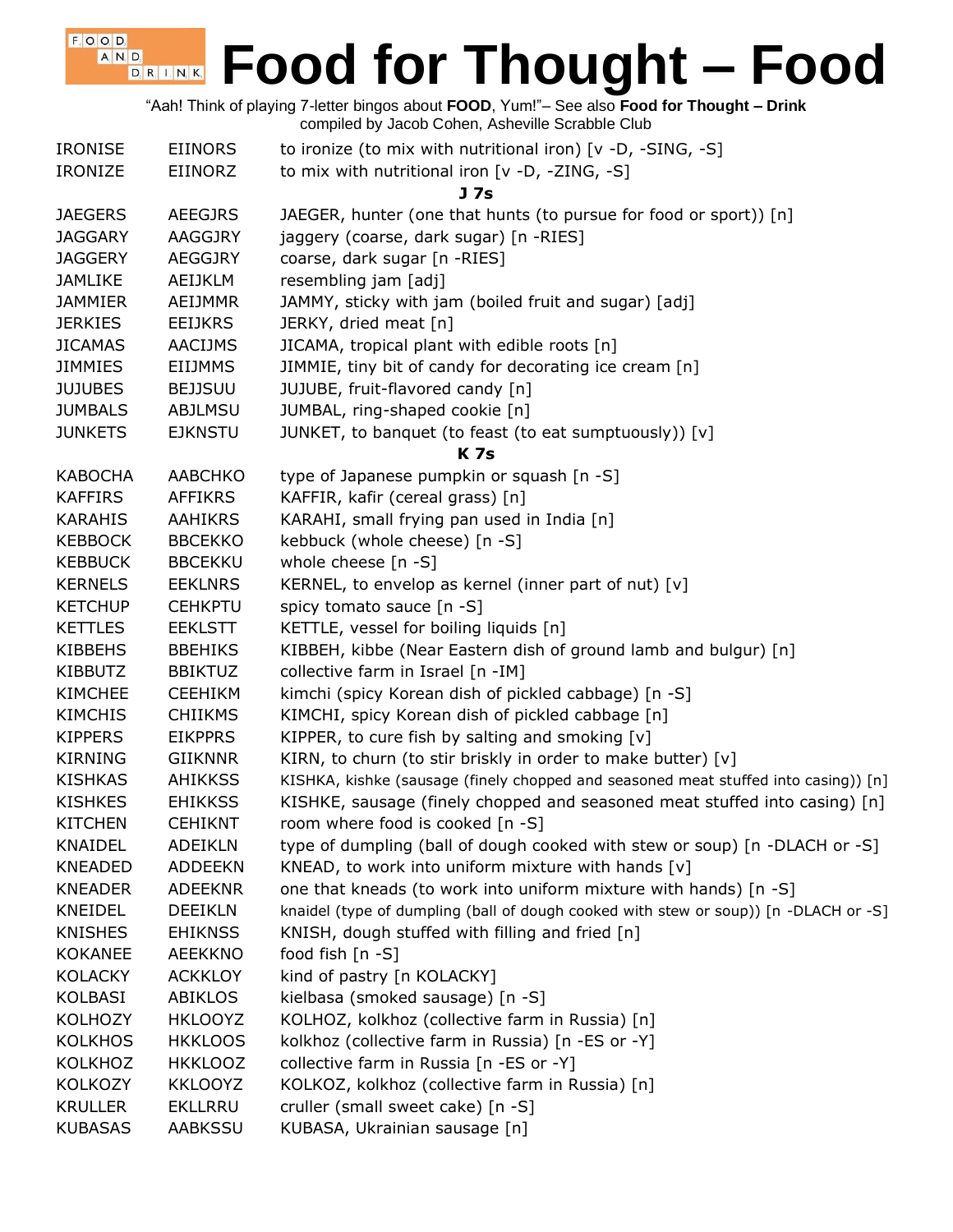"Aah! Think of playing 7-letter bingos about **FOOD**, Yum!"– See also **Food for Thought – Drink**

compiled by Jacob Cohen, Asheville Scrabble Club

 $F$ , O, O, D, A N D

| <b>KUCHENS</b> | <b>CEHKNSU</b> | KUCHEN, coffee cake [n]                                                                                    |
|----------------|----------------|------------------------------------------------------------------------------------------------------------|
| <b>KUMQUAT</b> | AKMQTUU        | citrus fruit [n -S]                                                                                        |
|                |                | L <sub>7s</sub>                                                                                            |
| <b>LADLERS</b> | <b>ADELLRS</b> | LADLER, one that ladles (to lift out with ladle (type of spoon)) [n]                                       |
| <b>LADLING</b> | <b>ADGILLN</b> | LADLE, to lift out with ladle (type of spoon) [v]                                                          |
| LAIRAGE        | <b>AAEGILR</b> | place where cattle are housed at markets [n -S]                                                            |
| <b>LAMBIER</b> | ABEILMR        | LAMBY, resembling lamb [adj]                                                                               |
| <b>LAMBIES</b> | ABEILMS        | LAMBIE, lambkin (small lamb) [n]                                                                           |
| LAMBING        | ABGILMN        | birth of lambs on farm $\lceil n - S \rceil$ / LAMB, to give birth to lamb (young sheep) $\lceil v \rceil$ |
| LAMBKIN        | ABIKLMN        | small lamb $[n -S]$                                                                                        |
| <b>LARDERS</b> | <b>ADELRRS</b> | LARDER, place where food is stored [n]                                                                     |
| LARDIER        | ADEILRR        | LARDY, resembling lard [adj]                                                                               |
| LARDING        | <b>ADGILNR</b> | LARD, to coat with lard (melted fat of hogs) $[v]$                                                         |
| LARDONS        | <b>ADLNORS</b> | LARDON, thin slice of bacon or pork [n]                                                                    |
| <b>LARDOON</b> | <b>ADLNOOR</b> | lardon (thin slice of bacon or pork) [n -S]                                                                |
| LASAGNA        | <b>AAAGLNS</b> | Italian baked dish [n -S]                                                                                  |
| LASAGNE        | <b>AAEGLNS</b> | lasagna (Italian baked dish) [n -S]                                                                        |
| LASSIES        | <b>AEILSSS</b> | LASSY, molasses (thick syrup) [n]                                                                          |
| LAWINGS        | <b>AGILNSW</b> | LAWING, bill for food or drink in tavern [n]                                                               |
| <b>LEAVENS</b> | <b>AEELNSV</b> | LEAVEN, to produce fermentation in $[v]$                                                                   |
| <b>LEGGIES</b> | <b>EEGGILS</b> | LEGGY, small, salted cod [n]                                                                               |
| LEHAYIM        | AEHILMY        | traditional Jewish toast [n -S]                                                                            |
| <b>LEISTER</b> | <b>EEILRST</b> | to spear with three-pronged fishing implement [v -ED, -ING, -S]                                            |
| <b>LEKVARS</b> | <b>AEKLRSV</b> | LEKVAR, prune butter [n]                                                                                   |
| <b>LENTILS</b> | <b>EILLNST</b> | LENTIL, Eurasian annual plant [n]                                                                          |
| <b>LETTUCE</b> | <b>CEELTTU</b> | herb cultivated as salad plant [n -S]                                                                      |
| <b>LICHEES</b> | <b>CEEHILS</b> | LICHEE, litchi (edible fruit of Chinese tree) [n]                                                          |
| <b>LINGCOD</b> | CDGILNO        | marine food fish [n -S]                                                                                    |
| <b>LITCHIS</b> | <b>CHIILST</b> | LITCHI, edible fruit of Chinese tree [n]                                                                   |
| <b>LOBSTER</b> | <b>BELORST</b> | to fish for lobsters (marine crustaceans) [v -ED, -ING, -S]                                                |
| <b>LOLLIES</b> | <b>EILLLOS</b> | LOLLY, lollipop (piece of candy on end of stick) [n]                                                       |
| <b>LOMEINS</b> | <b>EILMNOS</b> | LOMEIN, Chinese dish of noodles, meat, and vegetables [n]                                                  |
| <b>LONGANS</b> | <b>AGLNNOS</b> | LONGAN, edible fruit of Chinese tree [n]                                                                   |
| <b>LOQUATS</b> | ALOQSTU        | LOQUAT, small yellow fruit [n]                                                                             |
| <b>LOVAGES</b> | <b>AEGLOSV</b> | LOVAGE, perennial herb [n]                                                                                 |
| <b>LOWBUSH</b> | <b>BHLOSUW</b> | bush with sweet blueberries [n -ES]                                                                        |
| <b>LUMPIAS</b> | AILMPSU        | LUMPIA, Indonesian spring roll (Hokkien) [n]                                                               |
| <b>LUNCHED</b> | <b>CDEHLNU</b> | LUNCH, to eat noonday meal [v]                                                                             |
| <b>LUNCHER</b> | <b>CEHLNRU</b> | one that lunches (to eat noonday meal) [n -S]                                                              |
| <b>LUNCHES</b> | <b>CEHLNSU</b> | LUNCH, to eat noonday meal [v]                                                                             |
| <b>LUNGANS</b> | <b>AGLNNSU</b> | LUNGAN, longan (edible fruit of Chinese tree) [n]                                                          |
| <b>LYCHEES</b> | <b>CEEHLSY</b> | LYCHEE, litchi (edible fruit of Chinese tree) [n]                                                          |
|                |                | <b>M</b> 7s                                                                                                |
| <b>MACARON</b> | <b>AACMNOR</b> | type of cookie (small, flat cake) [n -S]                                                                   |
| <b>MACHACA</b> | AAACCHM        | Mexican dish featuring shredded meat fried with vegetables [n -S]                                          |
| <b>MADZOON</b> | ADMNOOZ        | matzoon (food made from milk) [n -S]                                                                       |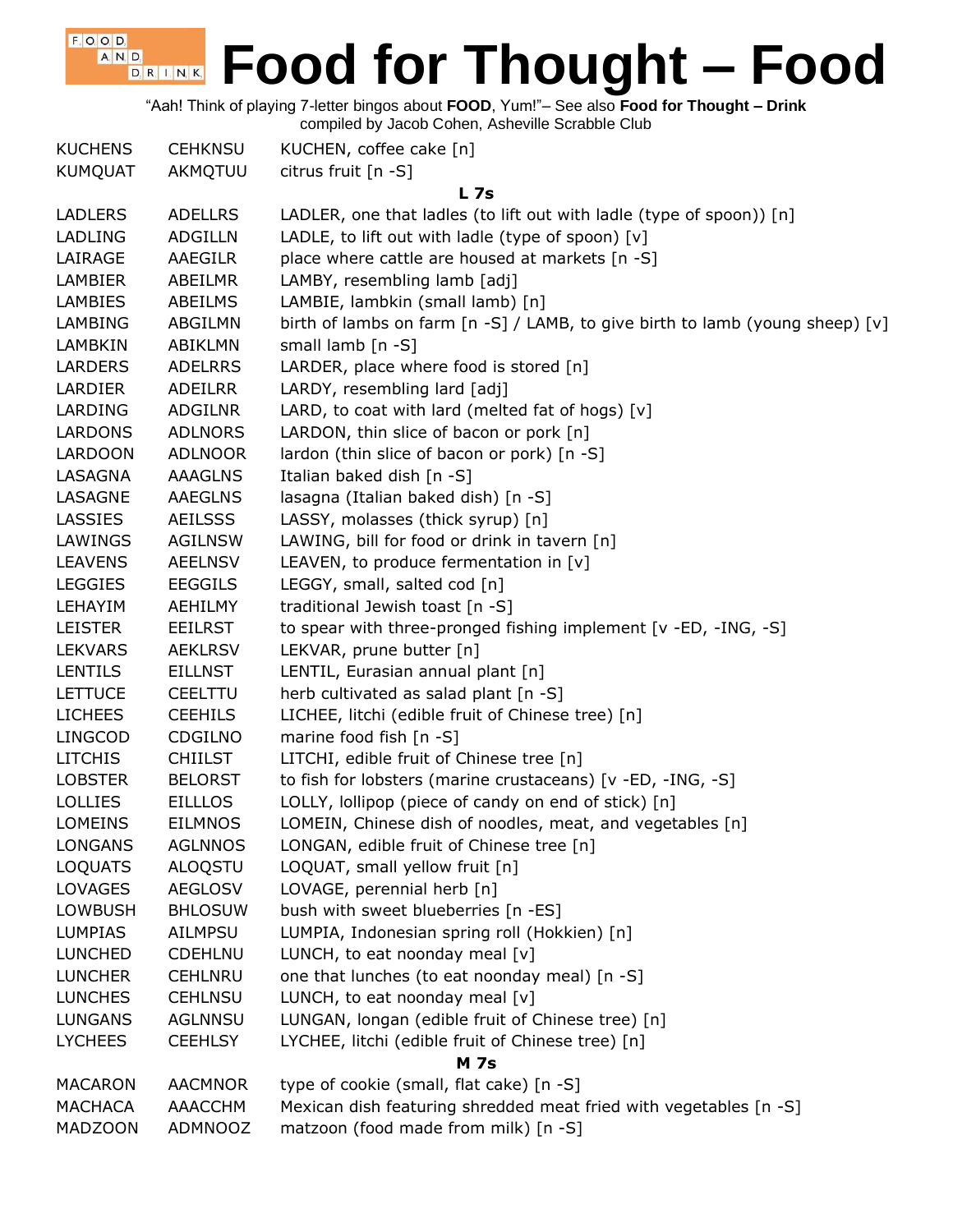"Aah! Think of playing 7-letter bingos about **FOOD**, Yum!"– See also **Food for Thought – Drink**

| MAILING        | <b>AGIILMN</b> | rented farm $[n - S]$                                                                                      |
|----------------|----------------|------------------------------------------------------------------------------------------------------------|
| <b>MALTASE</b> | <b>AAELMST</b> | enzyme [n -S]                                                                                              |
| <b>MALTEDS</b> | <b>ADELMST</b> | MALTED, sweet beverage [n]                                                                                 |
| <b>MALTING</b> | <b>AGILMNT</b> | process of preparing grain for brewing [n -S] / MALT, to treat or combine with malt (germinated grain) [v] |
| <b>MALTOSE</b> | <b>AELMOST</b> | type of sugar $[n - S]$                                                                                    |
| <b>MANCHET</b> | <b>ACEHMNT</b> | small loaf of fine white bread [n -S]                                                                      |
| <b>MANGELS</b> | <b>AEGLMNS</b> | MANGEL, variety of beet [n]                                                                                |
| <b>MANGOES</b> | <b>AEGMNOS</b> | MANGO, edible tropical fruit [n]                                                                           |
| <b>MANGOLD</b> | ADGLMNO        | mangel (variety of beet) [n -S]                                                                            |
| <b>MARASCA</b> | <b>AAACMRS</b> | wild cherry [n -S]                                                                                         |
| <b>MARENGO</b> | <b>AEGMNOR</b> | served with sauce of mushrooms, tomatoes, oil, and wine [adj]                                              |
| <b>MARMITE</b> | AEIMMRT        | large soup kettle [n -S]                                                                                   |
| <b>MARRONS</b> | <b>AMNORRS</b> | MARRON, variety of chestnut [n]                                                                            |
| <b>MASALAS</b> | <b>AAALMSS</b> | MASALA, blend of spices used in Indian cooking [n]                                                         |
| <b>MATSAHS</b> | <b>AAHMSST</b> | MATSAH, matzo (unleavened bread) [n]                                                                       |
| <b>MATZAHS</b> | <b>AAHMSTZ</b> | MATZAH, matzo (unleavened bread) [n]                                                                       |
| <b>MATZOHS</b> | <b>AHMOSTZ</b> | MATZOH, matzo (unleavened bread) [n]                                                                       |
| <b>MATZOON</b> | AMNOOTZ        | food made from milk [n -S]                                                                                 |
| <b>MATZOTH</b> | AHMOTTZ        | MATZO, unleavened bread [n]                                                                                |
| MAZZARD        | AADMRZZ        | wild cherry [n -S]                                                                                         |
| <b>MEALIES</b> | <b>AEEILMS</b> | MEALIE, ear of corn [n]                                                                                    |
| <b>MEATIER</b> | AEEIMRT        | MEATY, full of meat [adj]                                                                                  |
| <b>MEATILY</b> | <b>AEILMTY</b> | in meaty manner [adv]                                                                                      |
| MEATMAN        | <b>AAEMMNT</b> | vendor of meat [n -MEN]                                                                                    |
| MECHOUI        | <b>CEHIMOU</b> | meal of meat roasted on spit [n -S]                                                                        |
| <b>MEGASSE</b> | <b>AEEGMSS</b> | megass (bagasse (crushed sugarcane)) [n -S]                                                                |
| <b>MELDERS</b> | <b>DEELMRS</b> | MELDER, amount of grain ground at one time [n]                                                             |
| <b>MENUDOS</b> | <b>DEMNOSU</b> | MENUDO, tripe stew with chili peppers [n]                                                                  |
| <b>MERCADO</b> | <b>ACDEMOR</b> | market [n -S]                                                                                              |
| <b>MERGUEZ</b> | <b>EEGMRUZ</b> | spicy beef and lamb sausage [n MERGUEZ]                                                                    |
| <b>MESCLUN</b> | <b>CELMNSU</b> | mixture of young tender green herbs [n -S]                                                                 |
| <b>MESSMAN</b> | <b>AEMMNSS</b> | serviceman who works in dining facility [n -MEN]                                                           |
| <b>METATES</b> | <b>AEEMSTT</b> | METATE, stone used for grinding grains [n]                                                                 |
| <b>MIGNONS</b> | <b>GIMNNOS</b> | MIGNON, cut of beef [n]                                                                                    |
| <b>MILCHIG</b> | <b>CGHIILM</b> | made of or derived from milk [adj]                                                                         |
| <b>MILKERS</b> | <b>EIKLMRS</b> | MILKER, one that milks (to draw milk (whitish, nutritious liquid) from udder of) [n]                       |
| <b>MILLETS</b> | <b>EILLMST</b> | MILLET, cereal grass [n]                                                                                   |
| <b>MINCERS</b> | <b>CEIMNRS</b> | MINCER, one that minces (to cut into very small pieces) [n]                                                |
| <b>MINCING</b> | <b>CGIIMNN</b> | MINCE, to cut into very small pieces [v]                                                                   |
| MINTIER        | EIIMNRT        | MINTY, having flavor of mint (aromatic herb) [adj]                                                         |
| <b>MISCOOK</b> | <b>CIKMOOS</b> | to cook badly $[v - ED, -ING, -S]$                                                                         |
| <b>MISEATS</b> | <b>AEIMSST</b> | MISEAT, to eat improperly [v]                                                                              |
| <b>MISFEED</b> | <b>DEEFIMS</b> | to feed wrongly [v -FED, -ING, -S]                                                                         |
| <b>MIZUNAS</b> | AIMNSUZ        | MIZUNA, Japanese mustard [n]                                                                               |
| <b>MORELLO</b> | <b>ELLMOOR</b> | variety of sour cherry [n -S]                                                                              |
| <b>MORNAYS</b> | <b>AMNORSY</b> | MORNAY, cheese-flavored white sauce [n]                                                                    |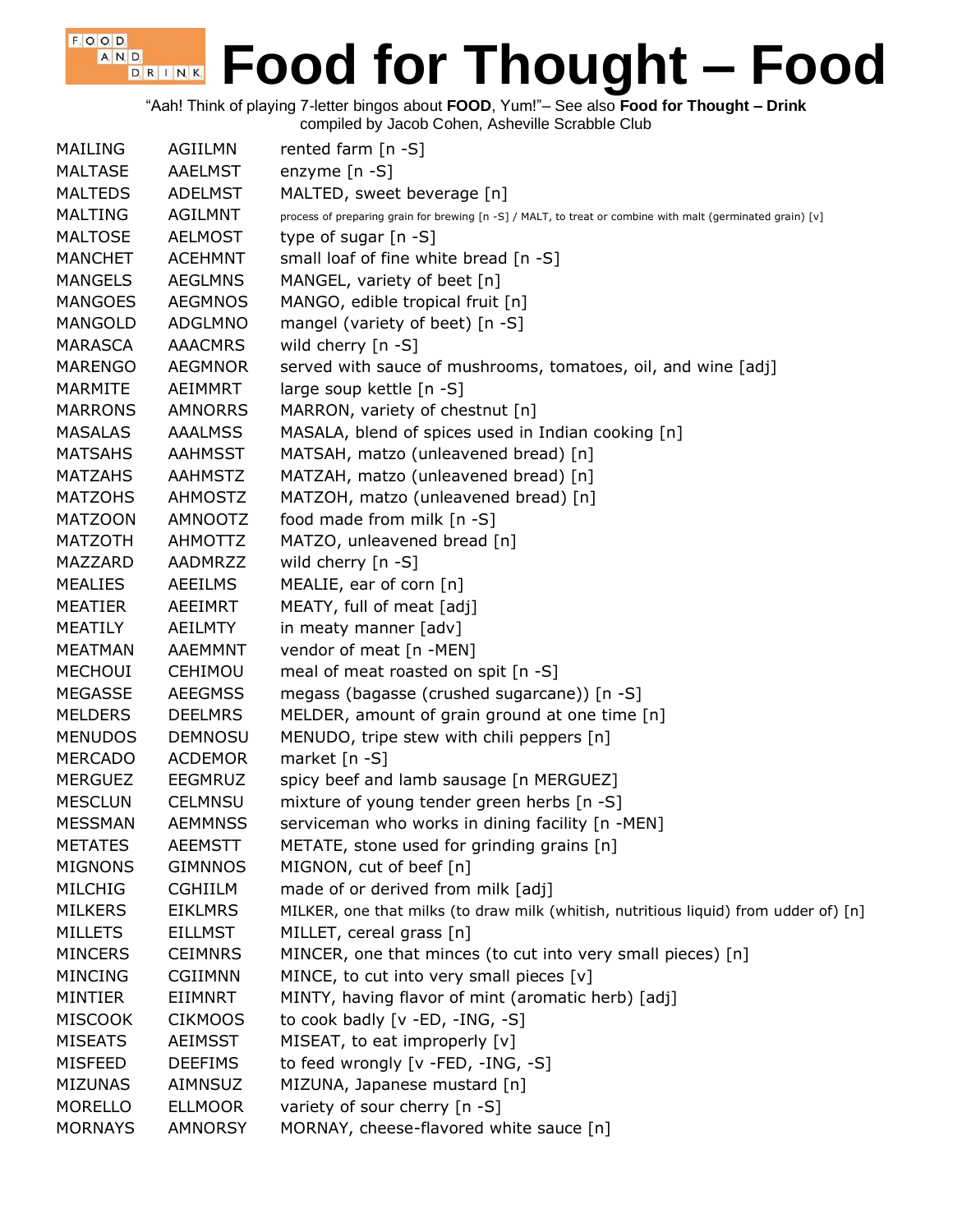"Aah! Think of playing 7-letter bingos about **FOOD**, Yum!"– See also **Food for Thought – Drink** compiled by Jacob Cohen, Asheville Scrabble Club

 $F$ , O, O, D, A N D

| MOUSAKA        | AAKMOSU        | moussaka (Middle Eastern dish of meat and eggplant) [n -S]                       |
|----------------|----------------|----------------------------------------------------------------------------------|
| <b>MOUTHED</b> | <b>DEHMOTU</b> | MOUTH, to put into mouth [v]                                                     |
| <b>MUESLIS</b> | <b>EILMSSU</b> | MUESLI, breakfast cereal [n]                                                     |
| <b>MUFFINS</b> | <b>FFIMNSU</b> | MUFFIN, small, round bread [n]                                                   |
| <b>MUKTUKS</b> | <b>KKMSTUU</b> | MUKTUK, whale skin used for food [n]                                             |
| <b>MULLERS</b> | <b>ELLMRSU</b> | MULLER, grinding implement [n]                                                   |
| <b>MULLETS</b> | <b>ELLMSTU</b> | MULLET, edible fish [n]                                                          |
| <b>MULTURE</b> | <b>ELMRTUU</b> | fee paid to miller for grinding grain [n -S]                                     |
| <b>MUNCHED</b> | <b>CDEHMNU</b> | MUNCH, to chew with crackling sound [v]                                          |
| <b>MUNCHER</b> | <b>CEHMNRU</b> | one that munches (to chew with crackling sound) [n -S]                           |
| <b>MUNCHES</b> | <b>CEHMNSU</b> | MUNCH, to chew with crackling sound [v]                                          |
| <b>MUNCHIE</b> | CEHIMNU        | small amount of food eaten between meals [n -S]                                  |
| <b>MUNSTER</b> | <b>EMNRSTU</b> | muenster (mild cheese) [n -S]                                                    |
| <b>MUSSELS</b> | <b>ELMSSSU</b> | MUSSEL, bivalve mollusk [n]                                                      |
| <b>MUSTARD</b> | <b>ADMRSTU</b> | pungent seasoning [n -S]                                                         |
| <b>MUTTONS</b> | <b>MNOSTTU</b> | MUTTON, flesh of sheep used as food [n]                                          |
| <b>MUTTONY</b> | <b>MNOTTUY</b> | MUTTON, flesh of sheep used as food [adj]                                        |
| <b>MYSOSTS</b> | <b>MOSSSTY</b> | MYSOST, mild cheese [n]                                                          |
|                |                | <b>N</b> 7s                                                                      |
| NAVARIN        | AAINNRV        | lamb stew with vegetables [n -S]                                                 |
| NIBBLED        | <b>BBDEILN</b> | NIBBLE, to eat with small bites $[v]$                                            |
| <b>NIBBLER</b> | <b>BBEILNR</b> | one that nibbles (to eat with small bites) [n -S]                                |
| <b>NIBBLES</b> | <b>BBEILNS</b> | NIBBLE, to eat with small bites [v]                                              |
| <b>NIBLETS</b> | <b>BEILNST</b> | NIBLET, small piece of food [n]                                                  |
| NICOISE        | <b>CEIINOS</b> | served with black olives, tomatoes, olive oil, and often anchovies [adj]         |
| <b>NIMRODS</b> | <b>DIMNORS</b> | NIMROD, hunter (one that hunts (to pursue for food or sport)) [n]                |
| <b>NONFARM</b> | <b>AFMNNOR</b> | not pertaining to farm [adj]                                                     |
| <b>NONFOOD</b> | <b>DFNNOOO</b> | pertaining to something other than food [adj]                                    |
| <b>NONGAME</b> | <b>AEGMNNO</b> | not hunted for food, sport, or fur [adj]                                         |
| <b>NONMEAT</b> | <b>AEMNNOT</b> | not containing meat [adj]                                                        |
| <b>NONOILY</b> | <b>ILNNOOY</b> | not oily (covered or soaked with oil) [adj]                                      |
| <b>NOONING</b> | <b>GINNNOO</b> | meal eaten at noon [n -S]                                                        |
| <b>NOSHERS</b> | <b>EHNORSS</b> | NOSHER, one that noshes (to eat snacks between meals) [n]                        |
| <b>NOSHING</b> | <b>GHINNOS</b> | NOSH, to eat snacks between meals [v]                                            |
| <b>NOUGATS</b> | <b>AGNOSTU</b> | NOUGAT, chewy candy [n]                                                          |
| <b>NOURISH</b> | <b>HINORSU</b> | to sustain with food [v -ED, -ING, -ES]                                          |
| <b>NUBBINS</b> | <b>BBINNSU</b> | NUBBIN, undeveloped fruit [n]                                                    |
| <b>NURTURE</b> | <b>ENRRTUU</b> | to nourish (to sustain with food) [v -D, -RING, -S]                              |
| <b>NUTBARS</b> | <b>ABNRSTU</b> | NUTBAR, bar made from chopped nuts [n]                                           |
| <b>NUTLETS</b> | <b>ELNSTTU</b> | NUTLET, small nut [n]                                                            |
| <b>NUTLIKE</b> | EIKLNTU        | resembling nut [adj]                                                             |
| <b>NUTMEAT</b> | <b>AEMNTTU</b> | edible kernel of nut [n -S]                                                      |
| <b>NUTMEGS</b> | <b>EGMNSTU</b> | NUTMEG, aromatic seed used as spice [n]                                          |
| <b>NUTPICK</b> | <b>CIKNPTU</b> | device for extracting kernels from nuts [n -S]                                   |
| <b>NUTTERS</b> | <b>ENRSTTU</b> | NUTTER, one that gathers nuts [n]                                                |
| <b>NUTTING</b> | <b>GINNTTU</b> | act of gathering nuts [n -S] / NUT, to gather nuts (hard-shelled dry fruits) [v] |
|                |                |                                                                                  |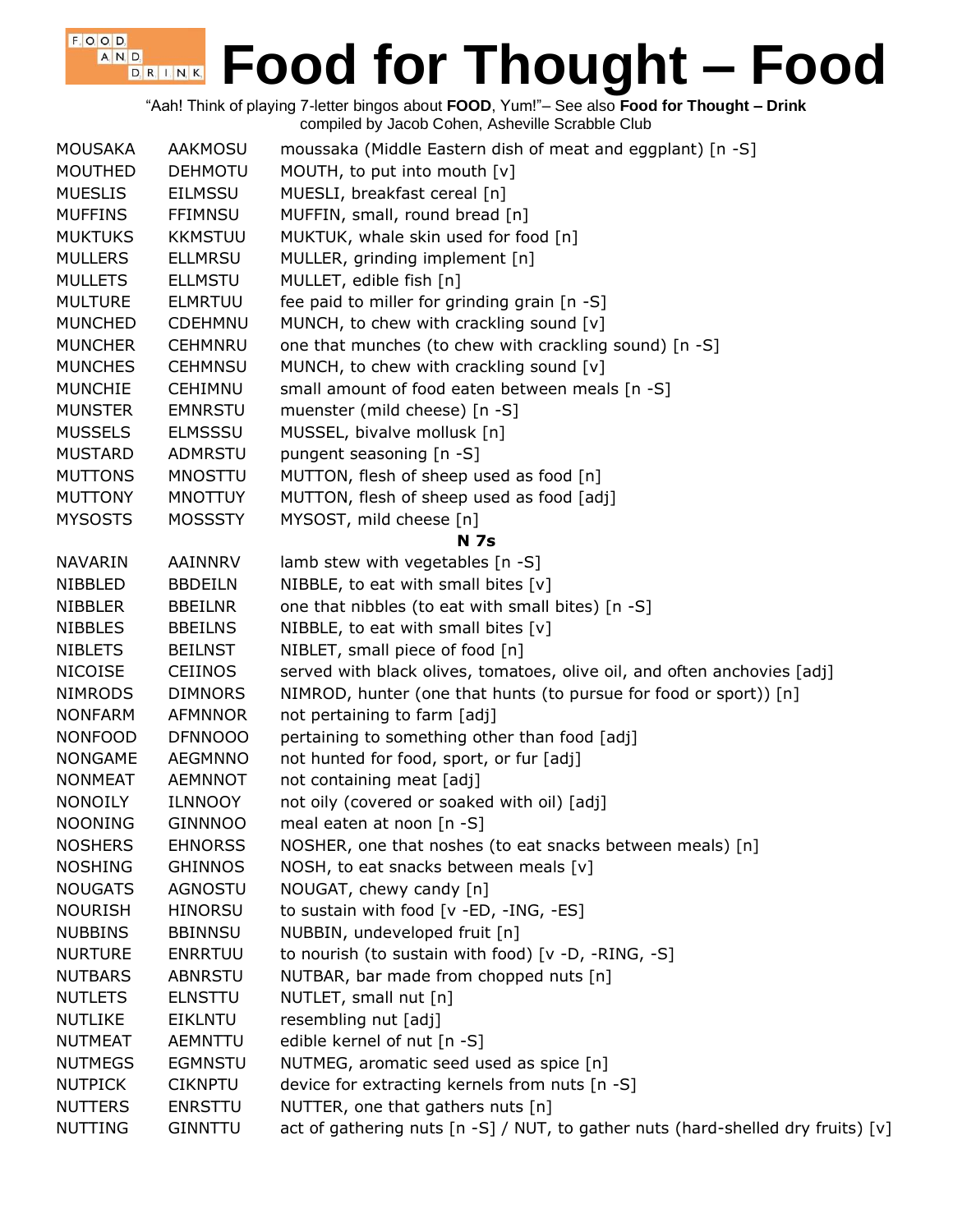"Aah! Think of playing 7-letter bingos about **FOOD**, Yum!"– See also **Food for Thought – Drink**

compiled by Jacob Cohen, Asheville Scrabble Club

 $F$ , O, O, D, A N D

| <b>NUTWOOD</b> | <b>DNOOTUW</b> | nut-bearing tree [n -S]                                                     |
|----------------|----------------|-----------------------------------------------------------------------------|
|                |                | 0 7s                                                                        |
| <b>OAKIEST</b> | <b>AEIKOST</b> | OAKY, tasting of oak sap [adj]                                              |
| <b>OATCAKE</b> | <b>AACEKOT</b> | cake made of oatmeal [n -S]                                                 |
| <b>OATIEST</b> | <b>AEIOSTT</b> | OATY, tasting or smelling of oats [adj]                                     |
| <b>OATLIKE</b> | AEIKLOT        | resembling oats (cereal grass) [adj]                                        |
| <b>OATMEAL</b> | <b>AAELMOT</b> | meal made from oats [n -S]                                                  |
| <b>OBENTOS</b> | <b>BENOOST</b> | OBENTO, Japanese meal packed in box [n]                                     |
| OILSEED        | <b>DEEILOS</b> | seed from which oil is pressed out [n -S]                                   |
| <b>OLICOOK</b> | CIKLOOO        | doughnut (ring-shaped cake) [n -S]                                          |
| <b>OLIVARY</b> | <b>AILORVY</b> | shaped like olive [adj]                                                     |
| <b>OMELETS</b> | <b>EELMOST</b> | OMELET, dish of beaten eggs cooked and folded around filling [n]            |
| <b>ORANGES</b> | <b>AEGNORS</b> | ORANGE, citrus fruit [n]                                                    |
| <b>ORCHARD</b> | <b>ACDHORR</b> | area for cultivation of fruit trees [n -S]                                  |
| ORECTIC        | <b>CCEIORT</b> | pertaining to appetites or desires [adj]                                    |
| OREGANO        | <b>AEGNOOR</b> | aromatic herb used as seasoning [n -S]                                      |
| <b>ORGEATS</b> | <b>AEGORST</b> | ORGEAT, almond-flavored syrup [n]                                           |
| <b>ORIGANS</b> | <b>AGINORS</b> | ORIGAN, marjoram (fragrant herb) [n]                                        |
| <b>OSETRAS</b> | <b>AEORSST</b> | OSETRA, golden or brownish caviar [n]                                       |
| <b>OSSETRA</b> | <b>AEORSST</b> | osetra (golden or brownish caviar) [n -S]                                   |
| <b>OUTBAKE</b> | <b>ABEKOTU</b> | to surpass in baking [v -D, -KING, -S]                                      |
| <b>OUTCOOK</b> | <b>CKOOOTU</b> | to surpass in cooking [v -ED, -ING, -S]                                     |
| <b>OUTEATS</b> | <b>AEOSTTU</b> | OUTEAT, to surpass in eating $[v]$                                          |
| <b>OUTFAST</b> | <b>AFOSTTU</b> | to surpass in fasting [v -ED, -ING, -S]                                     |
| <b>OUTGNAW</b> | <b>AGNOTUW</b> | to surpass in gnawing [v -ED, -N, -ING, -S]                                 |
| <b>OVEREAT</b> | <b>AEEORTV</b> | to eat to excess $[v -ATE, -N, -ING, -S]$                                   |
| <b>OVERMIX</b> | <b>EIMORVX</b> | to mix too much [v -ED, -ING, -ES]                                          |
| <b>OVERSUP</b> | <b>EOPRSUV</b> | to sup to excess [v -PPED, -PPING, -S]                                      |
| <b>OVERTIP</b> | <b>EIOPRTV</b> | to tip more than what is customary [v -PPED, -PPING, -S]                    |
| <b>OXHEART</b> | <b>AEHORTX</b> | variety of sweet cherry [n -S]                                              |
| <b>OXTAILS</b> | <b>AILOSTX</b> | OXTAIL, tail of ox [n]                                                      |
| <b>OYSTERS</b> | <b>EORSSTY</b> | OYSTER, to gather oysters (edible mollusks) [v]                             |
|                |                | <b>P</b> 7s                                                                 |
| <b>PABULAR</b> | AABLPRU        | PABULUM, food (substance taken into body to maintain life and growth) [adj] |
| <b>PABULUM</b> | ABLMPUU        | food (substance taken into body to maintain life and growth) [n -S]         |
| <b>PACZKIS</b> | <b>ACIKPSZ</b> | PACZKI, round doughnut with filling [n]                                     |
| <b>PADDIES</b> | <b>ADDEIPS</b> | PADDY, rice field [n]                                                       |
| <b>PAELLAS</b> | <b>AAELLPS</b> | PAELLA, saffron-flavored stew [n]                                           |
| <b>PAKORAS</b> | <b>AAKOPRS</b> | PAKORA, small spicy cake of fried batter with vegetables or meat [n]        |
| <b>PALATES</b> | <b>AAELPST</b> | PALATE, roof of mouth [n]                                                   |
| <b>PALMIER</b> | <b>AEILMPR</b> | pastry shaped like palm leaf [n -S]                                         |
| <b>PANADAS</b> | <b>AAADNPS</b> | PANADA, thick sauce [n]                                                     |
| <b>PANEERS</b> | <b>AEENPRS</b> | PANEER, milk curd cheese [n]                                                |
| <b>PANFISH</b> | <b>AFHINPS</b> | to fish for any small fish that can be fried whole [v -ED, -ING, -ES]       |
| <b>PANFULS</b> | <b>AFLNPSU</b> | PANFUL, as much as pan will hold [n]                                        |
| PANINIS        | <b>AIINNPS</b> | PANINO, sandwich made with small bread roll [n]                             |
|                |                |                                                                             |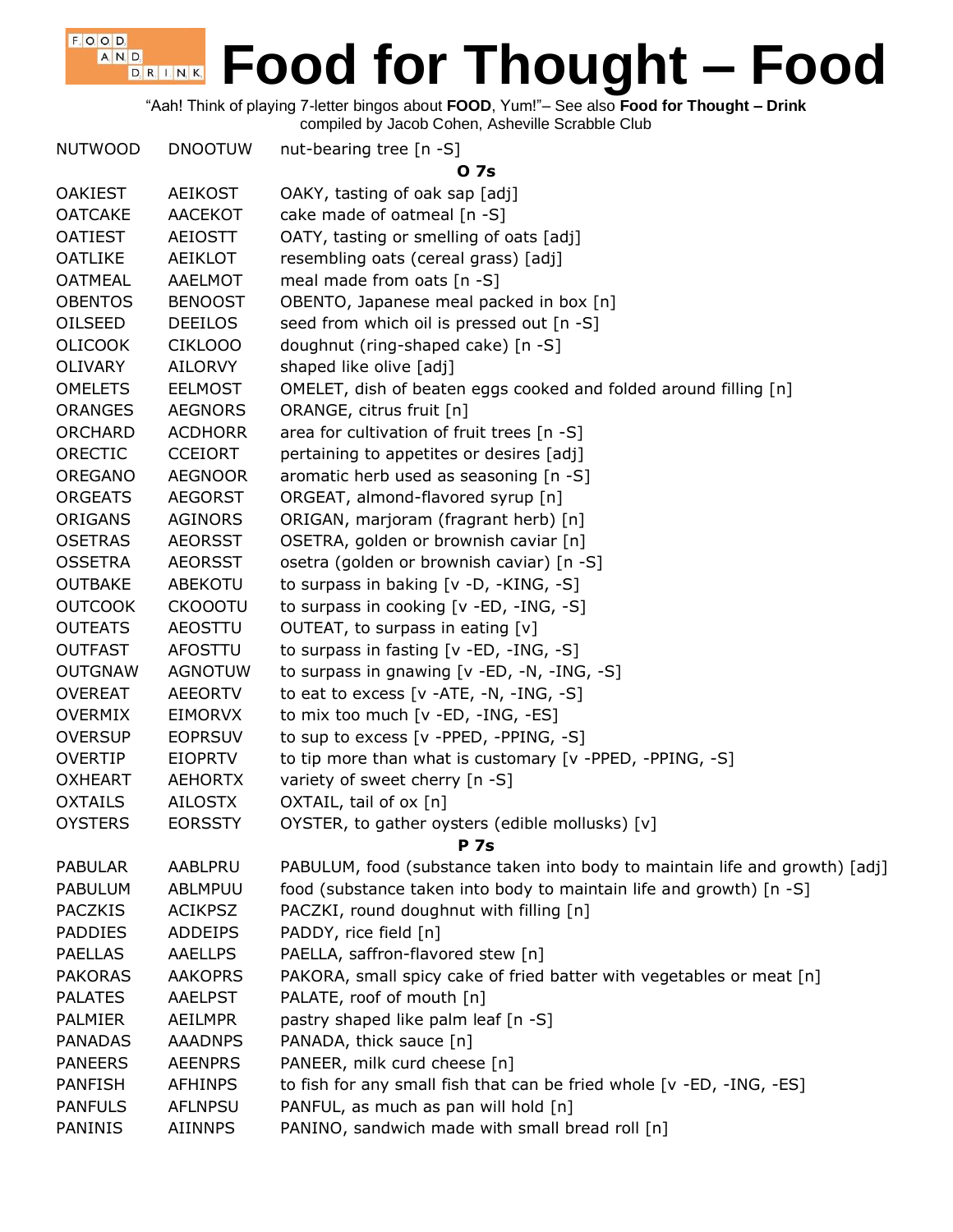"Aah! Think of playing 7-letter bingos about **FOOD**, Yum!"– See also **Food for Thought – Drink** compiled by Jacob Cohen, Asheville Scrabble Club

| <b>PANLIKE</b>  | AEIKLNP         | resembling pan (container used for cooking) [adj]                |
|-----------------|-----------------|------------------------------------------------------------------|
| <b>PANOCHA</b>  | <b>AACHNOP</b>  | coarse Mexican sugar [n -S]                                      |
| <b>PANOCHE</b>  | <b>ACEHNOP</b>  | panocha (coarse Mexican sugar) [n -S]                            |
| PAPADAM         | <b>AAADMPP</b>  | papadum (thin, crisp bread of India) [n -S]                      |
| PAPADOM         | <b>AADMOPP</b>  | papadum (thin, crisp bread of India) [n -S]                      |
| <b>PAPADUM</b>  | <b>AADMPPU</b>  | thin, crisp bread of India [n -S]                                |
| <b>PAPAYAN</b>  | <b>AAANPPY</b>  | PAPAYA, melon-like fruit [adj]                                   |
| <b>PAPAYAS</b>  | <b>AAAPPSY</b>  | PAPAYA, melon-like fruit [n]                                     |
| <b>PAPPIER</b>  | <b>AEIPPPR</b>  | PAPPY, resembling pap (soft food for infants) [adj]              |
| PAPRICA         | <b>AACIPPR</b>  | paprika (seasoning made from red peppers) [n -S]                 |
| PAPRIKA         | <b>AAIKPPR</b>  | seasoning made from red peppers [n] / Hungarian stew [n -ES]     |
| <b>PARATHA</b>  | <b>AAAHPRT</b>  | piece of unleavened bread fried on griddle [n -S]                |
| <b>PARBAKE</b>  | <b>AABEKPR</b>  | to bake partially [v -D, -KING, -S]                              |
| PARBOIL         | ABILOPR         | to cook partially by boiling for short time [v -ED, -ING, -S]    |
| <b>PARFAIT</b>  | AAFIPRT         | frozen dessert [n -S]                                            |
| <b>PARKINS</b>  | <b>AIKNPRS</b>  | PARKIN, kind of bread made with molasses and oatmeal [n]         |
| PAROTID         | <b>ADIOPRT</b>  | salivary gland $[n -S]$                                          |
| <b>PARSLEY</b>  | <b>AELPRSY</b>  | cultivated herb [n -S]                                           |
| <b>PARSNIP</b>  | <b>AINPPRS</b>  | European herb $[n -S]$                                           |
| <b>PARTANS</b>  | <b>AANPRST</b>  | PARTAN, edible crab [n]                                          |
| <b>PASHKAS</b>  | <b>AAHKPSS</b>  | PASHKA, paskha (Russian dessert eaten at Easter) [n]             |
| <b>PASTIES</b>  | <b>AEIPSST</b>  | PASTY, meat pie [n] / PASTIE, pasty (meat pie) [n]               |
| <b>PASTILLE</b> | <b>AEILLPST</b> | lozenge (small, often medicated candy) [n -S]                    |
| <b>PASTILS</b>  | <b>AILPSST</b>  | PASTIL, pastille (lozenge (small, often medicated candy)) [n]    |
| <b>PASTINA</b>  | <b>AAINPST</b>  | type of macaroni (tubular pasta) [n -S]                          |
| <b>PATTIES</b>  | <b>AEIPSTT</b>  | PATTIE, patty (small, flat cake of chopped food) [n] / PATTY [n] |
| <b>PAVLOVA</b>  | <b>AALOPVV</b>  | meringue dessert [n -S]                                          |
| <b>PAWPAWS</b>  | <b>AAPPSWW</b>  | PAWPAW, papaw (fleshy fruit) [n]                                 |
| <b>PEALIKE</b>  | AEEIKLP         | resembling pea (edible seed of annual herb) [adj]                |
| <b>PEANUTS</b>  | <b>AENPSTU</b>  | PEANUT, nutlike seed or pod of annual vine [n]                   |
| <b>PEMBINA</b>  | ABEIMNP         | variety of cranberry [n -S]                                      |
| PEMICAN         | <b>ACEIMNP</b>  | pemmican (food prepared by Native Americans) [n -S]              |
| <b>PENOCHE</b>  | <b>CEEHNOP</b>  | penuche (fudge-like candy) [n -S]                                |
| <b>PENUCHE</b>  | <b>CEEHNPU</b>  | fudge-like candy [n -S]                                          |
|                 |                 | penuche (fudge-like candy) [n -S]                                |
| <b>PENUCHI</b>  | <b>CEHINPU</b>  |                                                                  |
| <b>PEPINOS</b>  | <b>EINOPPS</b>  | PEPINO, bushy perennial plant with edible fruit [n]              |
| <b>PEPITAS</b>  | <b>AEIPPST</b>  | PEPITA, edible dried seed of pumpkin or squash [n]               |
| <b>PEPPERS</b>  | <b>EEPPPRS</b>  | PEPPER, to season with pepper (pungent condiment) [v]            |
| <b>PEPPERY</b>  | <b>EEPPPRY</b>  | resembling pepper [adj]                                          |
| <b>PEPSINE</b>  | <b>EEINPPS</b>  | pepsin (digestive enzyme of stomach) [n -S]                      |
| <b>PEPSINS</b>  | <b>EINPPSS</b>  | PEPSIN, digestive enzyme of stomach [n]                          |
| <b>PEPTICS</b>  | <b>CEIPPST</b>  | PEPTIC, substance that promotes digestion [n]                    |
| PERILLA         | AEILLPR         | Asian herb [n -S]                                                |
| <b>PEROGIE</b>  | <b>EEGIOPR</b>  | pierogi (small dumpling with filling) [n -S]                     |
| <b>PEROGIS</b>  | <b>EGIOPRS</b>  | PEROGI, pierogi (small dumpling with filling) [n]                |
| <b>PETRALE</b>  | <b>AEELPRT</b>  | food fish [n -S]                                                 |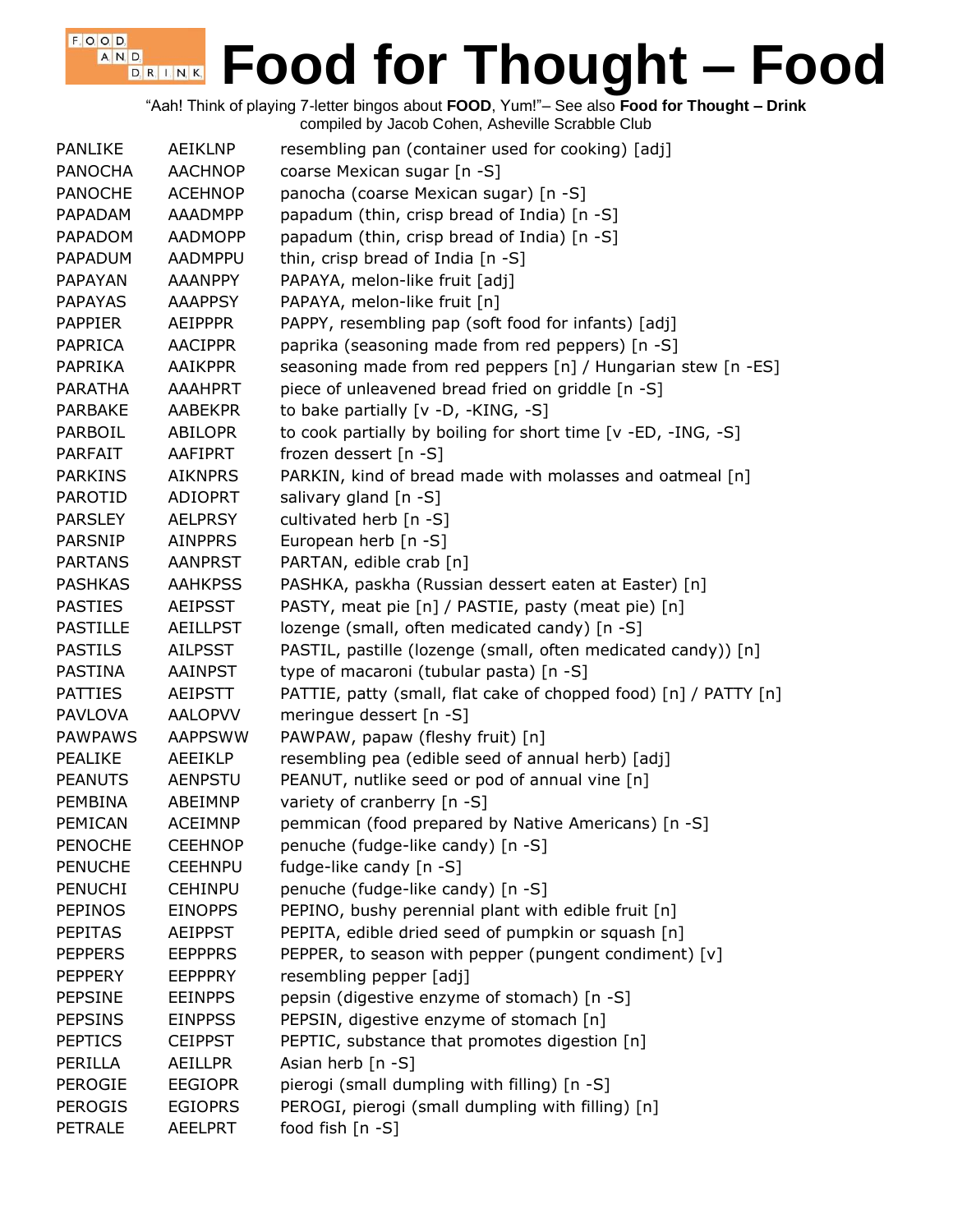"Aah! Think of playing 7-letter bingos about **FOOD**, Yum!"– See also **Food for Thought – Drink** compiled by Jacob Cohen, Asheville Scrabble Club

 $F$ , O, O, D, A N D

| <b>PETSAIS</b>  | <b>AEIPSST</b>  | PETSAI, Chinese cabbage [n]                                             |
|-----------------|-----------------|-------------------------------------------------------------------------|
| <b>PHARYNX</b>  | <b>AHNPRXY</b>  | section of digestive tract [n -ES or -NGES]                             |
| <b>PHYLLOS</b>  | <b>HLLOPSY</b>  | PHYLLO, very thin pastry dough [n]                                      |
| <b>PICANTE</b>  | <b>ACEINPT</b>  | prepared with spicy sauce [adj]                                         |
| <b>PICCATA</b>  | <b>AACCIPT</b>  | dish of veal cutlets with sauce of lemon, white wine, and butter [n -S] |
| <b>PICKLED</b>  | <b>CDEIKLP</b>  | PICKLE, to preserve or flavor in solution of brine or vinegar [v]       |
| <b>PICKLER</b>  | <b>CEIKLPR</b>  | vegetable or fruit suitable for pickling [n -S]                         |
| <b>PICKLES</b>  | <b>CEIKLPS</b>  | PICKLE, to preserve or flavor in solution of brine or vinegar [v]       |
| <b>PICNICKY</b> | <b>CCIIKNPY</b> | pertaining to picnic (outdoor excursion with food) [adj]                |
| <b>PICNICS</b>  | <b>CCIINPS</b>  | PICNIC, to go on picnic (outdoor excursion with food) [v]               |
| PIEROGI         | <b>EGIIOPR</b>  | small dumpling with filling [n -S]                                      |
| PIGNOLI         | <b>GIILNOP</b>  | pignolia (edible seed of nut pines) [n -S]                              |
| <b>PIGOUTS</b>  | <b>GIOPSTU</b>  | PIGOUT, instance of eating to excess [n]                                |
| <b>PILAFFS</b>  | <b>AFFILPS</b>  | PILAFF, pilaf (dish made of seasoned rice and often meat) [n]           |
| <b>PIMENTO</b>  | <b>EIMNOPT</b>  | pimiento (sweet pepper) [n -S]                                          |
| <b>PINOLES</b>  | <b>EILNOPS</b>  | PINOLE, finely ground flour [n]                                         |
| <b>PINTADA</b>  | <b>AADINPT</b>  | pintado (large food fish) [n -S]                                        |
| <b>PINTADO</b>  | <b>ADINOPT</b>  | large food fish [n -S or -ES]                                           |
| <b>PIPPINS</b>  | <b>IINPPPS</b>  | PIPPIN, any of several varieties of apple [n]                           |
|                 | AINPQTU         |                                                                         |
| PIQUANT         |                 | agreeably sharp in taste [adj]                                          |
| PIROGEN         | <b>EGINOPR</b>  | PIROG, large Russian pastry [n]                                         |
| PIROGHI         | <b>GHIIOPR</b>  | PIROG, large Russian pastry [n]                                         |
| PIROJKI         | <b>IIJKOPR</b>  | PIROZHOK, small Russian pastry [n]                                      |
| <b>PISTOUS</b>  | <b>IOPSSTU</b>  | PISTOU, sauce made of olive oil, garlic, basil, and often cheese [n]    |
| <b>PLATTER</b>  | <b>AELPRTT</b>  | large, shallow dish [n -S]                                              |
| <b>PLOUGHS</b>  | <b>GHLOPSU</b>  | PLOUGH, to plow (to turn up land with plow (farm implement)) [v]        |
| <b>PLOWERS</b>  | <b>ELOPRSW</b>  | PLOWER, one that plows (to turn up land with plow (farm implement)) [n] |
| <b>PLOWING</b>  | <b>GILNOPW</b>  | PLOW, to turn up land with plow (farm implement) [v]                    |
| <b>PLOWMAN</b>  | <b>ALMNOPW</b>  | man who plows [n -MEN]                                                  |
| <b>POBLANO</b>  | <b>ABLNOOP</b>  | mild, dark-green chili pepper [n -S]                                    |
| <b>POLENTA</b>  | <b>AELNOPT</b>  | thick mush of cornmeal [n -S]                                           |
| <b>POLLACK</b>  | <b>ACKLLOP</b>  | marine food fish [n -S]                                                 |
| <b>POLLOCK</b>  | <b>CKLLOOP</b>  | pollack (marine food fish) [n -S]                                       |
| <b>POMACES</b>  | <b>ACEMOPS</b>  | POMACE, pulpy residue of crushed fruits [n]                             |
| <b>POMELOS</b>  | <b>ELMOOPS</b>  | POMELO, grapefruit [n]                                                  |
| <b>POMPANO</b>  | <b>AMNOOPP</b>  | marine food fish [n -S]                                                 |
| <b>PONGALS</b>  | <b>AGLNOPS</b>  | PONGAL, dish of cooked rice in Tamil-speaking India [n]                 |
| <b>POPCORN</b>  | <b>CNOOPPR</b>  | variety of corn [n -S]                                                  |
| <b>POPOVER</b>  | <b>EOOPPRV</b>  | very light egg muffin [n -S]                                            |
| PORCINI         | <b>CIINOPR</b>  | edible mushroom [n -S]                                                  |
| <b>PORCINO</b>  | <b>CINOOPR</b>  | porcini (edible mushroom) [n -NI]                                       |
| <b>PORGIES</b>  | <b>EGIOPRS</b>  | PORGY, marine food fish [n]                                             |
| <b>PORKERS</b>  | <b>EKOPRRS</b>  | PORKER, pig [n]                                                         |
| <b>PORKIER</b>  | <b>EIKOPRR</b>  | PORKY, resembling pork [adj]                                            |
| <b>PORKING</b>  | <b>GIKNOPR</b>  | PORK, to eat ravenously [v]                                             |
| <b>POSOLES</b>  | <b>ELOOPSS</b>  | POSOLE, thick soup made of pork, corn, garlic, and chili [n]            |
|                 |                 |                                                                         |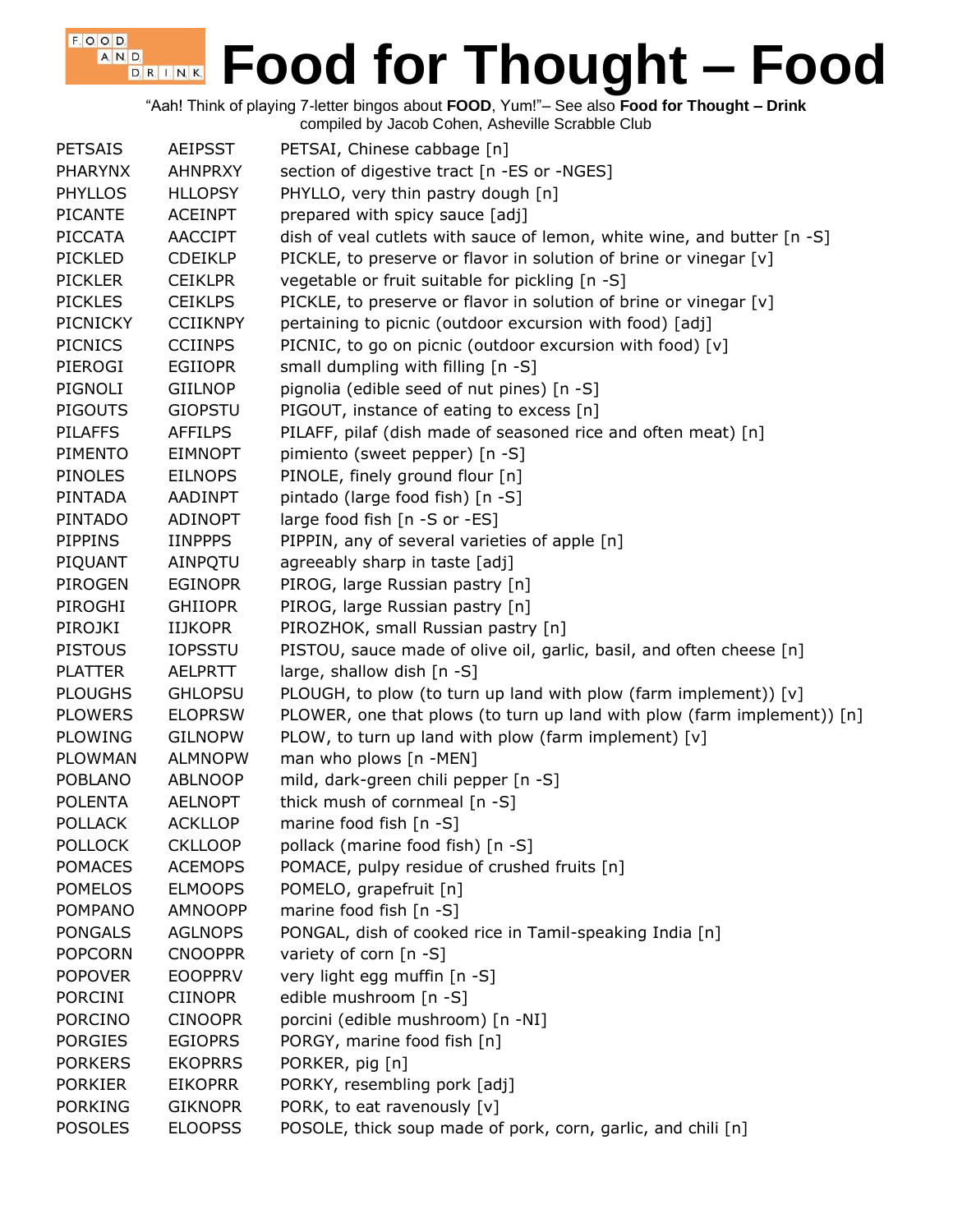"Aah! Think of playing 7-letter bingos about **FOOD**, Yum!"– See also **Food for Thought – Drink**

| <b>POTAGES</b> | <b>AEGOPST</b>            | POTAGE, thick soup [n]                                                                                     |
|----------------|---------------------------|------------------------------------------------------------------------------------------------------------|
| <b>POTHERB</b> | <b>BEHOPRT</b>            | any herb used as food or seasoning [n -S]                                                                  |
| <b>POTLACH</b> | <b>ACHLOPT</b>            | ceremonial feast [n -ES]                                                                                   |
| <b>POTLUCK</b> | <b>CKLOPTU</b>            | food which is incidentally available [n -S]                                                                |
| <b>POTPIES</b> | <b>EIOPPST</b>            | POTPIE, deep-dish pie containing meat and vegetables [n]                                                   |
| <b>POTTAGE</b> | <b>AEGOPTT</b>            | thick soup [n -S]                                                                                          |
| <b>POULTRY</b> | <b>LOPRTUY</b>            | domestic fowls kept for eggs or meat [n -RIES]                                                             |
| <b>POUTINE</b> | <b>EINOPTU</b>            | dish of french fries and cheese curds topped with gravy [n -S]                                             |
| <b>POZOLES</b> | <b>ELOOPSZ</b>            | POZOLE, posole (thick soup made of pork, corn, garlic, and chili) [n]                                      |
| <b>PRALINE</b> | AEILNPR                   | confection made of nuts cooked in sugar [n -S]                                                             |
| <b>PRATIES</b> | <b>AEIPRST</b>            | PRATIE, potato (edible tuber of cultivated plant) [n]                                                      |
| <b>PRAWNED</b> | <b>ADENPRW</b>            | PRAWN, to fish for prawns (edible shellfish) [v]                                                           |
| <b>PRAWNER</b> | <b>AENPRRW</b>            | one that prawns (to fish for prawns (edible shellfish)) [n -S]                                             |
| <b>PREBAKE</b> | ABEEKPR                   | to bake beforehand [v -D, -KING, -S]                                                                       |
| PREBOIL        | <b>BEILOPR</b>            | to boil beforehand [v -ED, -ING, -S]                                                                       |
| <b>PRECOOK</b> | <b>CEKOOPR</b>            | to cook beforehand [v -ED, -ING, -S]                                                                       |
| <b>PRECOOL</b> | <b>CELOOPR</b>            | to cool beforehand [v -ED, -ING, -S]                                                                       |
| <b>PRECURE</b> | <b>CEEPRRU</b>            | to cure beforehand [v -D, -RING, -S]                                                                       |
| <b>PREEING</b> | <b>EEGINPR</b>            | PREE, to test by tasting $[v]$                                                                             |
| <b>PREHEAT</b> | <b>AEEHPRT</b>            | to heat beforehand [v -ED, -ING, -S]                                                                       |
| PREMEAL        | <b>AEELMPR</b>            | preceding meal [adj]                                                                                       |
| <b>PRESIFT</b> | <b>EFIPRST</b>            | to sift beforehand [v -ED, -ING, -S]                                                                       |
| <b>PRESOAK</b> | <b>AEKOPRS</b>            | to soak beforehand [v -ED, -ING, -S]                                                                       |
| <b>PRETZEL</b> | EELPRTZ                   | glazed, salted cracker [n -S] / [v -LLED, -LLING, -S]                                                      |
| PREWARM        | <b>AEMPRRW</b>            | to warm beforehand [v -ED, -ING, -S]                                                                       |
| <b>PREYERS</b> | <b>EEPRRSY</b>            | PREYER, one that preys (to seize and devour animals for food) [n]                                          |
| <b>PREYING</b> | <b>EGINPRY</b>            | PREY, to seize and devour animals for food [v]                                                             |
| <b>PROGGED</b> | <b>DEGGOPR</b>            |                                                                                                            |
| <b>PROGGER</b> |                           | PROG, to prowl about for food or plunder [v]<br>one that progs (to prowl about for food or plunder) [n -S] |
| <b>PRUNIER</b> | <b>EGGOPRR</b><br>EINPRRU |                                                                                                            |
|                |                           | PRUNEY, resembling prune [adj]                                                                             |
| <b>PTISANS</b> | <b>AINPSST</b>            | PTISAN, tea of herbs or barley [n]                                                                         |
| <b>PUDDING</b> | <b>DDGINPU</b>            | thick, soft dessert [n -S]                                                                                 |
| <b>PUKIEST</b> | <b>EIKPSTU</b>            | PUKEY, resembling or suggestive of vomit [adj]                                                             |
| <b>PUMELOS</b> | <b>ELMOPSU</b>            | PUMELO, pomelo (grapefruit) [n]                                                                            |
| <b>PUMMELO</b> | <b>ELMMOPU</b>            | shaddock (citrus fruit) [n -S]                                                                             |
| <b>PUMPKIN</b> | IKMNPPU                   | large, edible fruit [n -S]                                                                                 |
| <b>PUNGENT</b> | <b>EGNNPTU</b>            | sharply affecting organs of taste or smell [adj]                                                           |
| <b>PUNKINS</b> | <b>IKNNPSU</b>            | PUNKIN, pumpkin (large, edible fruit) [n]                                                                  |
| <b>PUSLEYS</b> | <b>ELPSSUY</b>            | PUSLEY, pussley (purslane (common garden herb)) [n]                                                        |
| <b>PUSSLEY</b> | <b>ELPSSUY</b>            | purslane (common garden herb) [n -S]                                                                       |
|                |                           | <b>Q7s</b>                                                                                                 |
| QUAHAUG        | AAGHQUU                   | quahog (edible clam) [n -S]                                                                                |
| <b>QUAHOGS</b> | <b>AGHOQSU</b>            | QUAHOG, edible clam [n]                                                                                    |
| QUAMASH        | AAHMQSU                   | camass (perennial herb) [n -ES]                                                                            |
| <b>QUICHES</b> | <b>CEHIQSU</b>            | QUICHE, custard-filled pastry [n]                                                                          |
| QUINCES        | CEINQSU                   | QUINCE, apple-like fruit [n]                                                                               |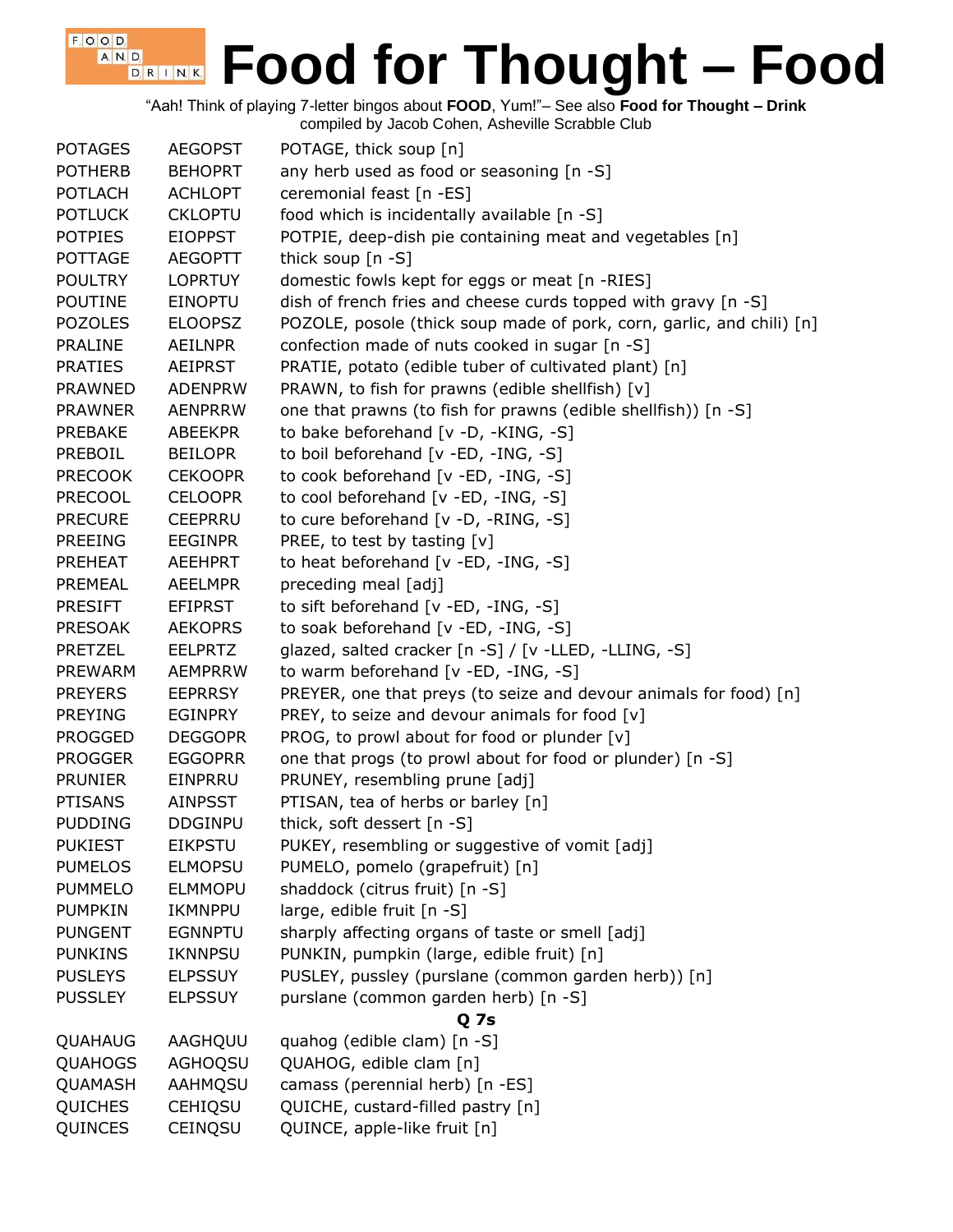"Aah! Think of playing 7-letter bingos about **FOOD**, Yum!"– See also **Food for Thought – Drink**

compiled by Jacob Cohen, Asheville Scrabble Club

| QUINNAT        | AINNQTU        | food fish $[n -S]$                                                      |
|----------------|----------------|-------------------------------------------------------------------------|
| QUINOAS        | AINOQSU        | QUINOA, weedy plant [n]                                                 |
| <b>QUOHOGS</b> | <b>GHOOQSU</b> | QUOHOG, quahog (edible clam) [n]                                        |
|                |                | <b>R</b> 7s                                                             |
| <b>RAGGEES</b> | <b>AEEGGRS</b> | RAGGEE, ragi (East Indian cereal grass) [n]                             |
| <b>RAGGIES</b> | <b>AEGGIRS</b> | RAGGY, ragi (East Indian cereal grass) [n]                              |
| <b>RAGOUTS</b> | <b>AGORSTU</b> | RAGOUT, to make into highly seasoned stew [v]                           |
| <b>RAISINS</b> | <b>AIINRSS</b> | RAISIN, dried grape [n]                                                 |
| RAISINY        | AIINRSY        | RAISIN, dried grape [adj]                                               |
| <b>RALPHED</b> | <b>ADEHLPR</b> | RALPH, to vomit (to eject contents of stomach through mouth) [v]        |
| <b>RAMEKIN</b> | <b>AEIKMNR</b> | cheese dish [n -S]                                                      |
| <b>RAMSONS</b> | <b>AMNORSS</b> | RAMSON, broad-leaved garlic [n]                                         |
| <b>RANKEST</b> | <b>AEKNRST</b> | RANK, strong and disagreeable in odor or taste [adj]                    |
| <b>RAREBIT</b> | ABEIRRT        | cheese dish [n -S]                                                      |
| <b>RASHERS</b> | <b>AEHRRSS</b> | RASHER, thin slice of meat [n]                                          |
| <b>RAVIOLI</b> | <b>AIILORV</b> | Italian pasta dish [n -S]                                               |
| <b>RAWNESS</b> | <b>AENRSSW</b> | state of being raw (uncooked (to prepare food by heating)) [n -ES]      |
| <b>REAPERS</b> | <b>AEEPRRS</b> | REAPER, one that reaps (to cut for harvest) [n]                         |
| <b>REBOARD</b> | <b>ABDEORR</b> | BOARD, to take meals for fixed price [v -ED, -ING, -S]                  |
| <b>REBOILS</b> | <b>BEILORS</b> | REBOIL, BOIL, to vaporize liquid [v]                                    |
| <b>RECHEWS</b> | <b>CEEHRSW</b> | RECHEW, CHEW, to crush or grind with teeth [v]                          |
| <b>RECOOKS</b> | <b>CEKOORS</b> | RECOOK, COOK, to prepare food by heating [v]                            |
| <b>REDFISH</b> | <b>DEFHIRS</b> | edible rockfish [n -ES]                                                 |
| <b>REDSKIN</b> | <b>DEIKNRS</b> | variety of peanut [n -S]                                                |
| <b>REDWARE</b> | ADEERRW        | edible seaweed [n -S]                                                   |
| <b>REFECTS</b> | <b>CEEFRST</b> | REFECT, to refresh with food and drink [v]                              |
| <b>REFEEDS</b> | <b>DEEEFRS</b> | REFEED, FEED, to give food to [v]                                       |
| <b>REFRIED</b> | <b>DEEFIRR</b> | REFRY, FRY, to cook over direct heat in hot fat or oil [v]              |
| <b>REFRIES</b> | <b>EEFIRRS</b> | REFRY, FRY, to cook over direct heat in hot fat or oil [v]              |
| <b>REGMATA</b> | AAEGMRT        | REGMA, type of fruit [n]                                                |
| <b>REGORGE</b> | <b>EEGGORR</b> | to vomit (to eject contents of stomach through mouth) [v -D, -GING, -S] |
| <b>REHEATS</b> | <b>AEEHRST</b> | REHEAT, to heat again [v]                                               |
| <b>RELLENO</b> | <b>EELLNOR</b> | Mexican dish of stuffed and fried green chile [n -S]                    |
| <b>REPASTS</b> | <b>AEPRSST</b> | REPAST, to eat or feast [v]                                             |
| <b>REPERKS</b> | <b>EEKPRRS</b> | REPERK, PERK, to prepare (coffee) in percolator [v]                     |
| <b>REPLATE</b> | <b>AEELPRT</b> | to plate again [v -D, -TING, -S                                         |
| <b>REPLETE</b> | <b>EEELPRT</b> | worker ant that serves as living storehouse for liquid food [n -S]      |
| <b>REPLOWS</b> | <b>ELOPRSW</b> | REPLOW, PLOW, to turn up land with plow (farm implement) [v]            |
| <b>RESEEDS</b> | <b>DEEERSS</b> | RESEED, SEED, to plant seeds (propagative plant structures) in [v]      |
| <b>RESOWED</b> | <b>DEEORSW</b> | RESOW, SOW, to scatter over land for growth, as seed [v]                |
| <b>RETASTE</b> | <b>AEERSTT</b> | TASTE, to perceive flavor of by taking into mouth [v -D, -TING, -S]     |
| <b>RETCHED</b> | <b>CDEEHRT</b> | RETCH, to make effort to vomit [v]                                      |
| <b>RETCHES</b> | <b>CEEHRST</b> | RETCH, to make effort to vomit [v]                                      |
| <b>RHUBARB</b> | ABBHRRU        | perennial herb [n -S]                                                   |
| <b>RIALTOS</b> | <b>AILORST</b> | RIALTO, marketplace [n]                                                 |
| <b>RIBEYES</b> | <b>BEEIRSY</b> | RIBEYE, cut of beef [n]                                                 |
|                |                |                                                                         |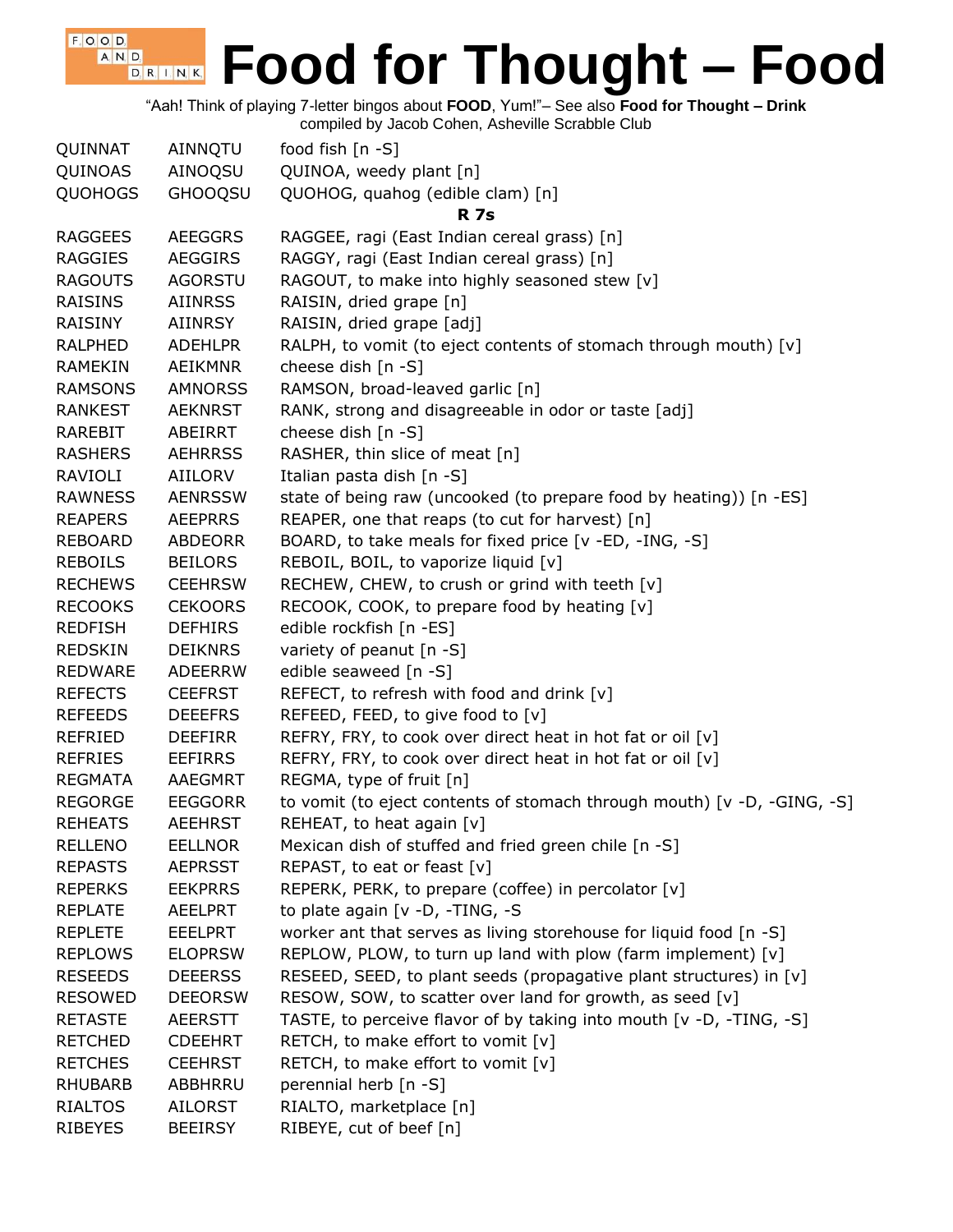"Aah! Think of playing 7-letter bingos about **FOOD**, Yum!"– See also **Food for Thought – Drink** compiled by Jacob Cohen, Asheville Scrabble Club

| <b>RIBIERS</b> | <b>BEIIRRS</b> | RIBIER, large, black grape [n]                                                                            |
|----------------|----------------|-----------------------------------------------------------------------------------------------------------|
| <b>RIBLETS</b> | <b>BEILRST</b> | RIBLET, rib end in breast of lamb or veal [n]                                                             |
| RICOTTA        | <b>ACIORTT</b> | Italian cheese $[n - S]$                                                                                  |
| RIPENED        | <b>DEEINPR</b> | RIPEN, to become ripe [v]                                                                                 |
| RIPENER        | EEINPRR        | one that ripens (to become ripe) [n -S]                                                                   |
| <b>RISOTTO</b> | <b>IOORSTT</b> | rice dish [n -S]                                                                                          |
| <b>RISSOLE</b> | <b>EILORSS</b> | small roll filled with meat or fish [n -S]                                                                |
| <b>RISTRAS</b> | <b>AIRRSST</b> | RISTRA, string on which foodstuffs are tied for storage [n]                                               |
| <b>ROASTED</b> | <b>ADEORST</b> | ROAST, to cook with dry heat [v]                                                                          |
| <b>ROASTER</b> | <b>AEORRST</b> | one that roasts (to cook with dry heat) [n -S]                                                            |
| <b>ROBALOS</b> | <b>ABLOORS</b> | ROBALO, marine food fish [n]                                                                              |
| <b>ROBATAS</b> | <b>AABORST</b> | ROBATA, grill used for Japanese cooking [n]                                                               |
| ROMAINE        | AEIMNOR        | variety of lettuce [n -S]                                                                                 |
| <b>ROMANOS</b> | <b>AMNOORS</b> | ROMANO, Italian cheese [n]                                                                                |
| <b>ROOSTER</b> | <b>EOORRST</b> | male chicken [n -S]                                                                                       |
| <b>ROSEHIP</b> | <b>EHIOPRS</b> | aggregate fruit of rose plant [n -S]                                                                      |
| <b>ROTINIS</b> | IINORST        | ROTINI, pasta in small spirals [n]                                                                        |
| <b>ROUILLE</b> | EILLORU        | peppery garlic sauce [n -S]                                                                               |
| <b>RUBABOO</b> | ABBOORU        | type of soup $[n - S]$                                                                                    |
| <b>RUCOLAS</b> | <b>ACLORSU</b> | RUCOLA, arugula (European annual herb) [n]                                                                |
| <b>RUGOLAS</b> | <b>AGLORSU</b> | RUGOLA, arugula (European annual herb) [n]                                                                |
| <b>RUMAKIS</b> | AIKMRSU        | RUMAKI, chicken liver wrapped together with water chestnuts in bacon slice [n]                            |
|                |                | <b>S7s</b>                                                                                                |
| <b>SABAYON</b> | <b>AABNOSY</b> | sauce of whipped egg yolks, sugar, and wine [n -S]                                                        |
| SAGGARD        | <b>AADGGRS</b> | saggar (protective clay casing) [n -S]                                                                    |
| <b>SAGGARS</b> | <b>AAGGRSS</b> | SAGGAR, to bake in saggar (protective clay casing) [v]                                                    |
| <b>SAGGERS</b> | <b>AEGGRSS</b> | SAGGER, to saggar (to bake in saggar (protective clay casing)) [v]                                        |
| <b>SAGIEST</b> | <b>AEGISST</b> | SAGY, flavored with sage [adj]                                                                            |
| SAIMINS        | AIIMNSS        | SAIMIN, Hawaiian noodle soup [n]                                                                          |
| <b>SALAMIS</b> | <b>AAILMSS</b> | SALAMI, seasoned sausage [n]                                                                              |
| <b>SALMONS</b> | <b>ALMNOSS</b> | SALMON, food fish [n]                                                                                     |
| <b>SALMONY</b> | <b>ALMNOSY</b> | resembling salmon (food fish) [adj]                                                                       |
| <b>SALSIFY</b> | <b>AFILSSY</b> | European herb [n -FIES]                                                                                   |
| <b>SALTERS</b> | <b>AELRSST</b> | SALTER, one that salts (to treat with salt (crystalline compound used as seasoning and preservative)) [n] |
| <b>SALTERY</b> | <b>AELRSTY</b> | factory where fish is salted for storage [n -RIES]                                                        |
| <b>SALTEST</b> | AELSSTT        | SALT, salty (tasting of or containing salt) [adj]                                                         |
| <b>SALTIER</b> | <b>AEILRST</b> | SALTY, tasting of or containing salt [adj]                                                                |
| <b>SALTILY</b> | <b>AILLSTY</b> | in salty manner [adv]                                                                                     |
| <b>SALTINE</b> | <b>AEILNST</b> | salted cracker [n -S]                                                                                     |
| SALTING        | <b>AGILNST</b> | SALT, to treat with salt (crystalline compound used as seasoning and preservative) [v]                    |
| <b>SALTISH</b> | AHILSST        | somewhat salty [adj]                                                                                      |
| <b>SALVERS</b> | <b>AELRSSV</b> | SALVER, tray or serving platter [n]                                                                       |
| <b>SAMBALS</b> | <b>AABLMSS</b> | SAMBAL, spicy condiment [n]                                                                               |
| SANTOKU        | AKNOSTU        | Japanese kitchen knife [n -S]                                                                             |
| <b>SAPOURS</b> | <b>AOPRSSU</b> | SAPOUR, sapor (flavor) [n]                                                                                |
| <b>SAPSAGO</b> | <b>AAGOPSS</b> | hard green cheese [n -S]                                                                                  |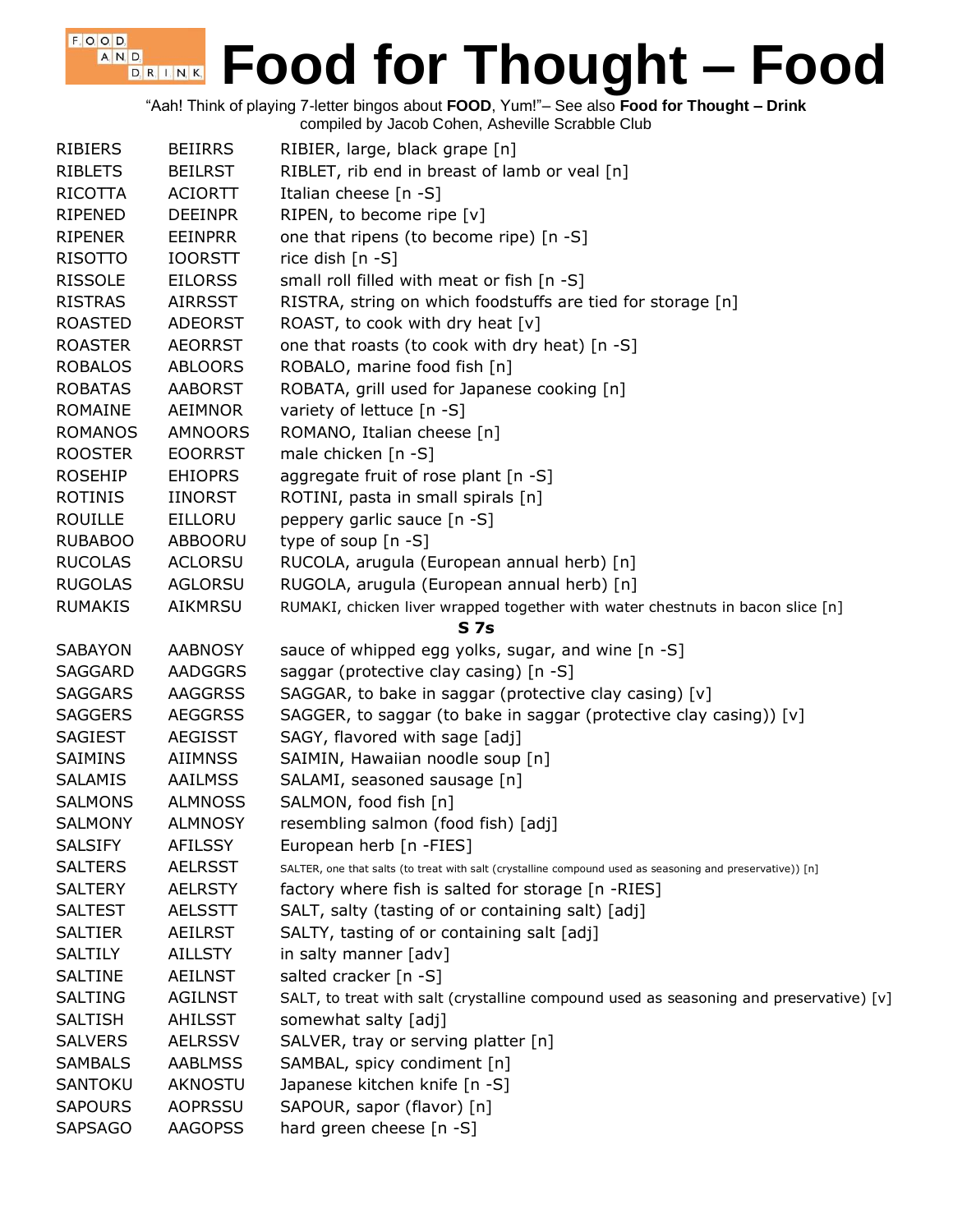"Aah! Think of playing 7-letter bingos about **FOOD**, Yum!"– See also **Food for Thought – Drink**

| <b>SARNIES</b> | <b>AEINRSS</b> | SARNIE, sandwich [n]                                                                              |
|----------------|----------------|---------------------------------------------------------------------------------------------------|
| SASHIMI        | <b>AHIIMSS</b> | Japanese dish of sliced raw fish [n -S]                                                           |
| <b>SATIETY</b> | <b>AEISTTY</b> | state of being satiated (to satisfy to or beyond capacity) [n -TIES]                              |
| <b>SATSUMA</b> | AAMSSTU        | variety of orange [n -S]                                                                          |
| <b>SAUCERS</b> | <b>ACERSSU</b> | SAUCER, small, shallow dish [n]                                                                   |
| <b>SAUCIER</b> | ACEIRSU        | chef who specializes in sauces [n -S] / SAUCY, impudent (offensively bold or disrespectful) [adj] |
| <b>SAUCING</b> | <b>ACGINSU</b> | SAUCE, to season with sauce (flavorful liquid dressing) [v]                                       |
| <b>SAUSAGE</b> | AAEGSSU        | finely chopped and seasoned meat stuffed into casing [n -S]                                       |
| <b>SAVARIN</b> | AAINRSV        | yeast cake baked in ring mold [n -S]                                                              |
| <b>SAVELOY</b> | <b>AELOSVY</b> | highly seasoned sausage [n -S]                                                                    |
| <b>SAVORED</b> | <b>ADEORSV</b> | SAVOR, to taste or smell with pleasure [v]                                                        |
| <b>SAVORER</b> | <b>AEORRSV</b> | one that savors (to taste or smell with pleasure) [n -S]                                          |
| <b>SAVOURS</b> | <b>AORSSUV</b> | SAVOUR, to savor (to taste or smell with pleasure) [v]                                            |
| <b>SAVOURY</b> | <b>AORSUVY</b> | savory (pleasant to taste or smell) [adj -RIER, -RIEST] / savory [n -RIES]                        |
| <b>SCALLOP</b> | <b>ACLLOPS</b> | to bake in sauce topped with bread crumbs [v -ED, -ING, -S]                                       |
| <b>SCARFER</b> | <b>ACEFRRS</b> | one that eats or drinks voraciously [n -S]                                                        |
| <b>SCOLLOP</b> | <b>CLLOOPS</b> | to scallop (to bake in sauce topped with bread crumbs) [v -ED, -ING, -S]                          |
| <b>SCOUSES</b> | <b>CEOSSSU</b> | SCOUSE, a type of meat stew [n]                                                                   |
| <b>SCOUSES</b> | <b>CEOSSSU</b> | SCOUSE, type of meat stew [n]                                                                     |
| <b>SCOWDER</b> | <b>CDEORSW</b> | to scouther (to scorch (to burn slightly so as to alter color or taste)) [v -ED, -ING, -S]        |
| <b>SCRUMMY</b> | <b>CMMRSUY</b> | delicious [adj -MMIER, -MMIEST]                                                                   |
| <b>SEAFOOD</b> | <b>ADEFOOS</b> | edible fish or shellfish from sea [n -S]                                                          |
| <b>SEAKALE</b> | <b>AAEEKLS</b> | coastal plant with edible shoots [n -S]                                                           |
| <b>SEARING</b> | <b>AEGINRS</b> | SEAR, to burn surface of $[v]$                                                                    |
| <b>SEASONS</b> | <b>AENOSSS</b> | SEASON, to heighten or improve flavor of by adding savory ingredients [v]                         |
| SEDARIM        | <b>ADEIMRS</b> | SEDER, Jewish ceremonial dinner [n]                                                               |
| <b>SEEDBED</b> | <b>BDDEEES</b> | land prepared for seeding [n -S]                                                                  |
| <b>SEEDERS</b> | <b>DEEERSS</b> | SEEDER, one that seeds (to plant seeds (propagative plant structures) in) [n]                     |
| <b>SEEDING</b> | <b>DEEGINS</b> | SEED, to plant seeds (propagative plant structures) in [v]                                        |
| <b>SEEDMAN</b> | <b>ADEEMNS</b> | seedsman (dealer in seeds) [n -MEN]                                                               |
| <b>SEGETAL</b> | <b>AEEGLST</b> | growing in fields of grain [adj]                                                                  |
| <b>SEITANS</b> | <b>AEINSST</b> | SEITAN, food made from wheat gluten [n]                                                           |
| <b>SEMIRAW</b> | <b>AEIMRSW</b> | somewhat raw [adj]                                                                                |
| <b>SERRANO</b> | <b>AENORRS</b> | small hot pepper [n -S]                                                                           |
| <b>SERVERY</b> | <b>EERRSVY</b> | counter or room from which meals are served [n -RIES]                                             |
| <b>SERVING</b> | <b>EGINRSV</b> | portion of food [n -S]                                                                            |
| <b>SESAMES</b> | <b>AEEMSSS</b> | SESAME, East Indian plant [n]                                                                     |
| <b>SEVICHE</b> | <b>CEEHISV</b> | dish of raw fish [n -S]                                                                           |
| <b>SHALLOT</b> | <b>AHLLOST</b> | plant resembling onion [n -S]                                                                     |
| <b>SHAMBAS</b> | <b>AABHMSS</b> | SHAMBA, farm in East Africa [n]                                                                   |
| <b>SHASLIK</b> | <b>AHIKLSS</b> | shashlik (kabob (cubes of meat cooked on skewer)) [n -S]                                          |
| <b>SHERBET</b> | <b>BEEHRST</b> | frozen fruit-flavored mixture [n -S]                                                              |
| <b>SHIKARS</b> | <b>AHIKRSS</b> | SHIKAR, to hunt (to pursue for food or sport) [v]                                                 |
| <b>SHOCHET</b> | <b>CEHHOST</b> | person who slaughters animals and fowl according to Jewish law [n -IM]                            |
| <b>SHROOMS</b> | <b>HMOORSS</b> | SHROOM, mushroom (type of fungus) [n]                                                             |
| <b>SHUCKED</b> | <b>CDEHKSU</b> | SHUCK, to remove husk or shell from [v]                                                           |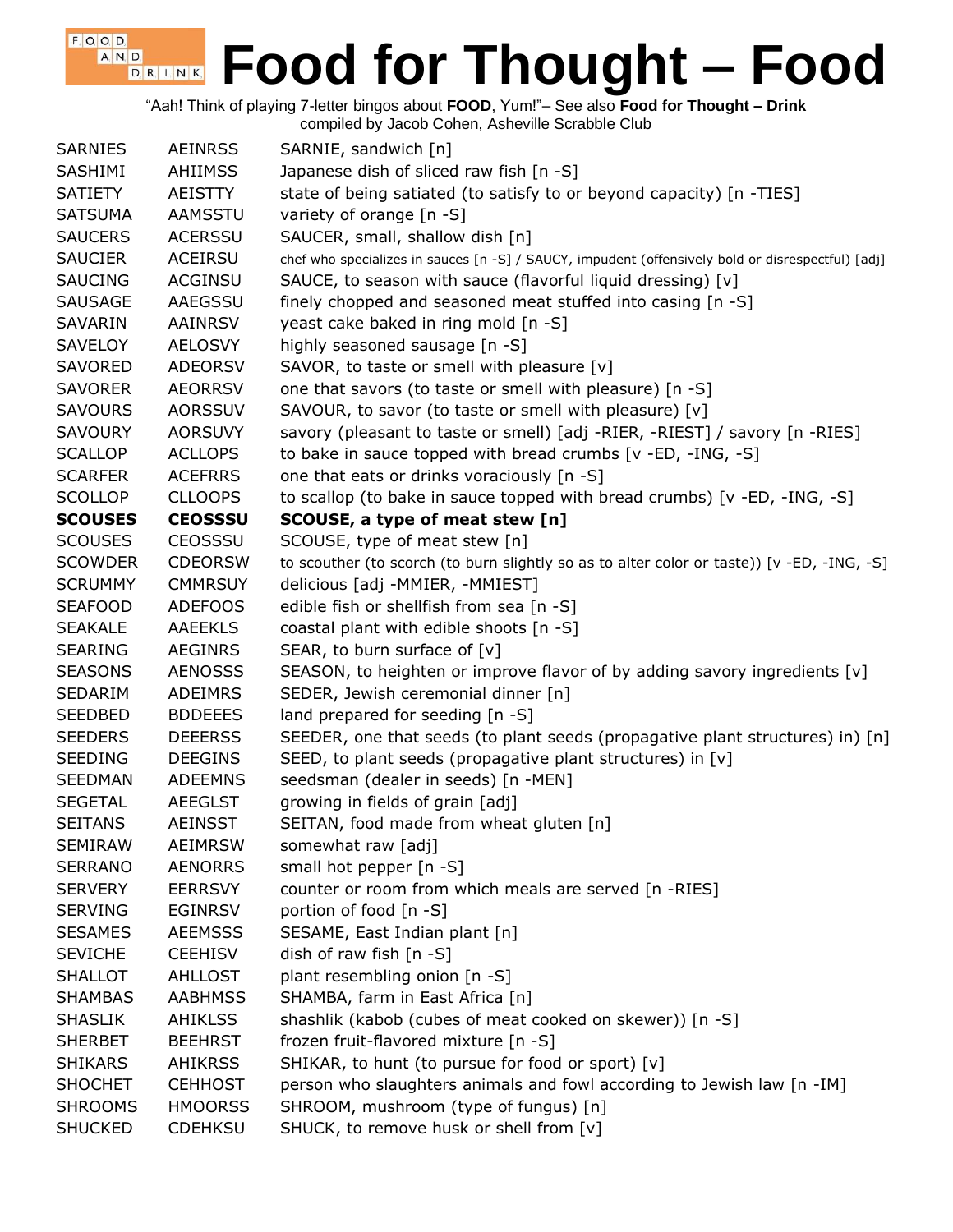"Aah! Think of playing 7-letter bingos about **FOOD**, Yum!"– See also **Food for Thought – Drink** compiled by Jacob Cohen, Asheville Scrabble Club

| <b>SHUCKER</b> | <b>CEHKRSU</b> | one that shucks (to remove husk or shell from) [n -S]                             |
|----------------|----------------|-----------------------------------------------------------------------------------|
| <b>SIMLINS</b> | <b>IILMNSS</b> | SIMLIN, cymling (variety of squash) [n]                                           |
| <b>SIMMERS</b> | <b>EIMMRSS</b> | SIMMER, to cook below or just at boiling point [v]                                |
| <b>SIMNELS</b> | <b>EILMNSS</b> | SIMNEL, crisp bread [n]                                                           |
| <b>SIPPETS</b> | <b>EIPPSST</b> | SIPPET, small piece of bread soaked in gravy [n]                                  |
| <b>SIRLOIN</b> | <b>IILNORS</b> | cut of beef [n -S]                                                                |
| <b>SIRUPED</b> | <b>DEIPRSU</b> | SIRUP, to syrup (to sweeten with thick sweet liquid) [v]                          |
| <b>SIZZLED</b> | <b>DEILSZZ</b> | SIZZLE, to burn or fry with hissing sound [v]                                     |
| <b>SIZZLES</b> | <b>EILSSZZ</b> | SIZZLE, to burn or fry with hissing sound [v]                                     |
| <b>SKEWERS</b> | <b>EEKRSSW</b> | SKEWER, to pierce with long pin, as meat [v]                                      |
| <b>SKILLET</b> | <b>EIKLLST</b> | frying pan [n -S]                                                                 |
| <b>SKIRRET</b> | <b>EIKRRST</b> | Asian herb [n -S]                                                                 |
| <b>SLUMGUM</b> | <b>GLMMSUU</b> | residue remaining after honey is extracted from honeycomb [n -S]                  |
| <b>SLURPED</b> | <b>DELPRSU</b> | SLURP, to eat or drink noisily [v]                                                |
| <b>SMEDDUM</b> | <b>DDEMMSU</b> | ground malt powder [n -S]                                                         |
| <b>SMOKIES</b> | <b>EIKMOSS</b> | SMOKIE, sausage or hot dog [n]                                                    |
| <b>SNACKED</b> | <b>ACDEKNS</b> | SNACK, to eat light meal [v]                                                      |
| <b>SNACKER</b> | <b>ACEKNRS</b> | one that snacks (to eat light meal) [n -S]                                        |
| <b>SNARFED</b> | <b>ADEFNRS</b> | SNARF, to eat or drink greedily [v]                                               |
| <b>SNARFLE</b> | <b>AEFLNRS</b> | to snarf (to eat or drink greedily) [v -D, -LING, -S]                             |
| <b>SNELLED</b> | <b>DEELLNS</b> | SNELL, to attach short line to fishhook [v]                                       |
| <b>SOCKEYE</b> | <b>CEEKOSY</b> | food fish [n -S]                                                                  |
| <b>SOLANUM</b> | ALMNOSU        | any of genus of herbs and shrubs [n -S]                                           |
| <b>SORBETS</b> | <b>BEORSST</b> | SORBET, sherbet (frozen fruit-flavored mixture) [n]                               |
| <b>SORGHOS</b> | <b>GHOORSS</b> | SORGHO, sorgo (variety of sorghum) [n]                                            |
| <b>SORGHUM</b> | <b>GHMORSU</b> | cereal grass [n -S]                                                               |
| <b>SORNERS</b> | <b>ENORRSS</b> | SORNER, one that sorns (to force oneself on others for food and lodging) [n]      |
| <b>SORNING</b> | <b>GINNORS</b> | SORN, to force oneself on others for food and lodging [v]                         |
| <b>SOUBISE</b> | <b>BEIOSSU</b> | sauce of onions and butter [n -S]                                                 |
| <b>SOUFFLE</b> | <b>EFFLOSU</b> | light, baked dish [n -S]                                                          |
| <b>SOUREST</b> | <b>EORSSTU</b> | SOUR, sharp or biting to taste [adj]                                              |
| <b>SOURISH</b> | <b>HIORSSU</b> | somewhat sour [adj]                                                               |
| SOVKHOZ        | <b>HKOOSVZ</b> | state-owned farm in former Soviet Union [n -ES or -Y]                             |
| SOWABLE        | <b>ABELOSW</b> | SOW, to scatter over land for growth, as seed [adj]                               |
| SOWINGS        | <b>GINOSSW</b> | SOWING, act of scattering seeds [n]                                               |
| SOYBEAN        | <b>ABENOSY</b> | seed of cultivated Asian herb [n -S]                                              |
| SOYMEAL        | <b>AELMOSY</b> | residue from extraction of oil from soybean seeds [n -S]                          |
| <b>SPATZLE</b> | <b>AELPSTZ</b> | spaetzle (tiny dumpling) [n -S]                                                   |
| <b>SPENCES</b> | <b>CEENPSS</b> | SPENCE, pantry (closet or room for storing kitchen utensils) [n]                  |
| <b>SPENSES</b> | <b>EENPSSS</b> | SPENSE, spence (pantry (closet or room for storing kitchen utensils)) [n]         |
| <b>SPICATE</b> | <b>ACEIPST</b> | SPICA, ear of grain [adj]                                                         |
| <b>SPICERS</b> | <b>CEIPRSS</b> | SPICER, one that spices (to season with spice (aromatic vegetable substance)) [n] |
| <b>SPICERY</b> | <b>CEIPRSY</b> | spicy quality [n -RIES]                                                           |
| <b>SPICIER</b> | <b>CEEIPRS</b> | SPICY, containing spices [adj] / SPICEY [adj]                                     |
| <b>SPICILY</b> | <b>CIILPSY</b> | in spicy (containing spices) manner [adv]                                         |
| <b>SPICING</b> | <b>CGIINPS</b> | SPICE, to season with spice (aromatic vegetable substance) [v]                    |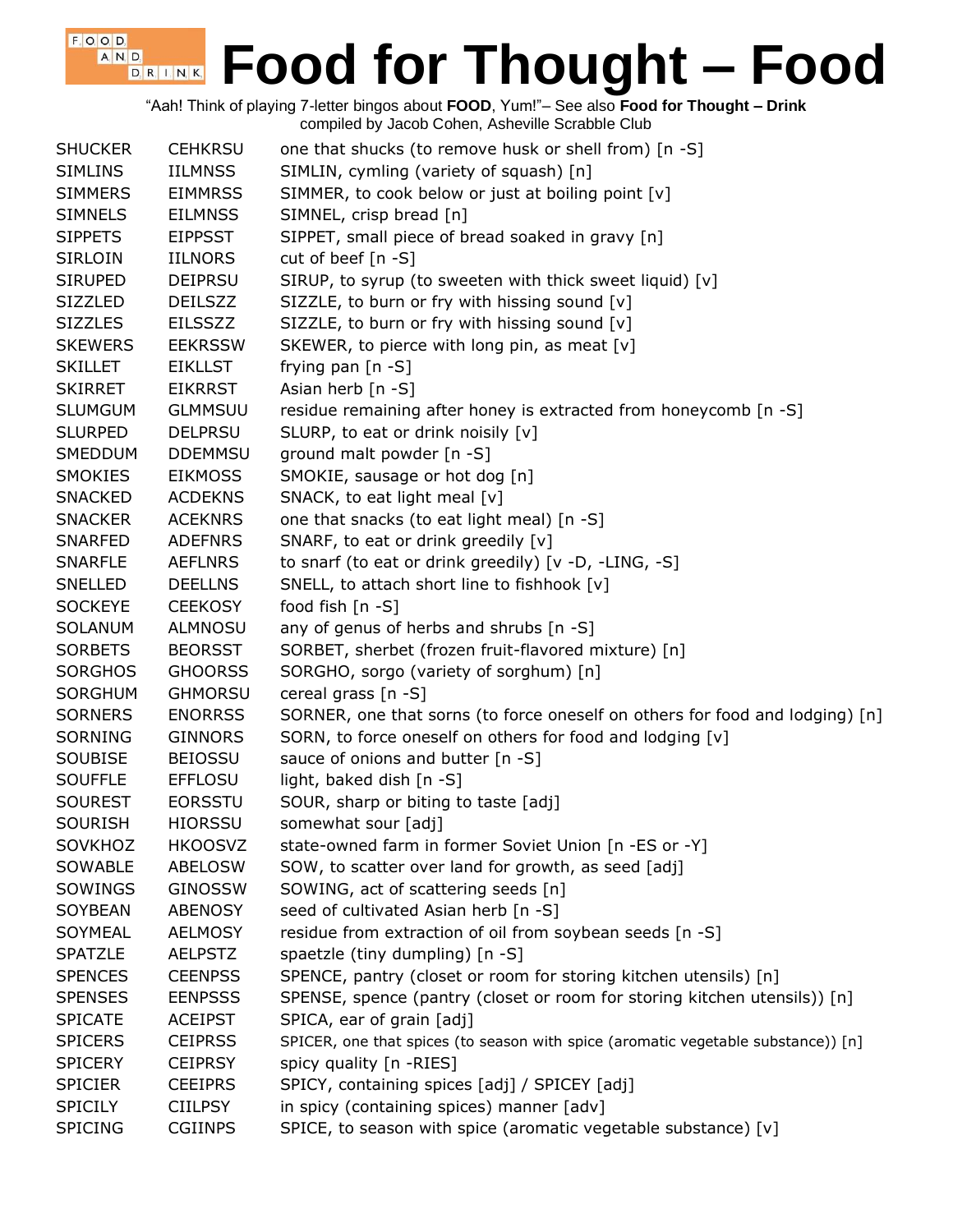"Aah! Think of playing 7-letter bingos about **FOOD**, Yum!"– See also **Food for Thought – Drink**

compiled by Jacob Cohen, Asheville Scrabble Club

 $F$ , O, O, D,

| <b>SPINACH</b> | <b>ACHINPS</b> | cultivated herb [n -ES]                                                                |
|----------------|----------------|----------------------------------------------------------------------------------------|
| <b>SPINAGE</b> | <b>AEGINPS</b> | spinach (cultivated herb) [n -S]                                                       |
| <b>SPITTED</b> | <b>DEIPSTT</b> | SPIT, to impale on spit (pointed rod on which meat is turned) [v]                      |
| SPOILED        | <b>DEILOPS</b> | SPOIL, to impair value or quality of [v]                                               |
| <b>SPOILER</b> | <b>EILOPRS</b> | one that spoils (to impair value or quality of) [n -S]                                 |
| <b>SPOONED</b> | <b>DENOOPS</b> | SPOON, to take up with spoon (type of eating utensil) [v]                              |
| <b>SPOONER</b> | <b>ENOOPRS</b> | one that behaves in amorous way [n -S]                                                 |
| <b>SPOORED</b> | <b>DEOOPRS</b> | SPOOR, to track animal [v]                                                             |
| <b>SPOORER</b> | <b>EOOPRRS</b> | one that spoors (to track animal) [n -S]                                               |
| <b>SPRINGE</b> | <b>EGINPRS</b> | to catch with type of snare $[v -D, -ING, -S]$                                         |
| <b>SPUMONE</b> | <b>EMNOPSU</b> | Italian ice cream [n -S]                                                               |
| <b>SPUMONI</b> | <b>IMNOPSU</b> | spumone (Italian ice cream) [n -S]                                                     |
| <b>SPURTLE</b> | <b>ELPRSTU</b> | stick for stirring porridge [n -S]                                                     |
| <b>STACTES</b> | <b>ACESSTT</b> | STACTE, spice used by ancient Jews in making incense [n]                               |
| <b>STARVED</b> | <b>ADERSTV</b> | STARVE, to die from lack of food [v]                                                   |
| <b>STARVER</b> | <b>AERRSTV</b> | one that starves (to die from lack of food) [n -S]                                     |
| <b>STARVES</b> | <b>AERSSTV</b> | STARVE, to die from lack of food [v]                                                   |
| <b>STEAMIE</b> | <b>AEEIMST</b> | steamed hot dog [n -S]                                                                 |
| <b>STERLET</b> | <b>EELRSTT</b> | small sturgeon (edible fish) [n -S]                                                    |
| <b>STEVIAS</b> | AEISSTV        | STEVIA, South American herb with sweet-tasting leaves [n]                              |
| <b>STEWING</b> | <b>EGINSTW</b> | STEW, to cook by boiling slowly [v]                                                    |
| <b>STEWPAN</b> | <b>AENPSTW</b> | pan used for stewing [n -S]                                                            |
| <b>STEWPOT</b> | <b>EOPSTTW</b> | large pot for stewing [n -S]                                                           |
| <b>STOCKER</b> | <b>CEKORST</b> | young animal suitable for being fattened for market [n -S]                             |
| <b>STODGED</b> | <b>DDEGOST</b> | STODGE, to stuff full with food [v]                                                    |
| <b>STODGES</b> | <b>DEGOSST</b> | STODGE, to stuff full with food [v]                                                    |
| <b>STOLLEN</b> | <b>ELLNOST</b> | sweet bread [n -S]                                                                     |
| <b>STOOKED</b> | <b>DEKOOST</b> | STOOK, to stack (as bundles of grain) upright in field for drying [v]                  |
| <b>STOOKER</b> | <b>EKOORST</b> | one that stooks (to stack (as bundles of grain) upright in field for drying) [n -S]    |
| <b>STOVERS</b> | <b>EORSSTV</b> | STOVER, coarse food for cattle [n]                                                     |
| <b>STRATAS</b> | <b>AARSSTT</b> | STRATA, dish of alternating layers of food [n]                                         |
| <b>STRIPER</b> | <b>EIPRRST</b> | food and game fish [n -S]                                                              |
| <b>STRUDEL</b> | <b>DELRSTU</b> | type of pastry (sweet baked food) [n -S]                                               |
| <b>SUBGUMS</b> | <b>BGMSSUU</b> | SUBGUM, Chinese dish of mixed vegetables [n]                                           |
| <b>SUCCAHS</b> | <b>ACCHSSU</b> | SUCCAH, sukkah (temporary shelter in which meals are eaten during Jewish festival) [n] |
| <b>SUCCORY</b> | <b>CCORSUY</b> | chicory (perennial herb) [n -RIES]                                                     |
| <b>SUCCOTH</b> | <b>CCHOSTU</b> | SUCCAH, sukkah (temporary shelter in which meals are eaten during Jewish festival) [n] |
| <b>SUCKLED</b> | <b>CDEKLSU</b> | SUCKLE, to give milk to from breast [v]                                                |
| <b>SUCKLER</b> | <b>CEKLRSU</b> | one that suckles (to give milk to from breast) [n -S]                                  |
| <b>SUCKLES</b> | <b>CEKLSSU</b> | SUCKLE, to give milk to from breast [v]                                                |
| <b>SUGARED</b> | ADEGRSU        | SUGAR, to cover with sugar (sweet carbohydrate) [v]                                    |
| <b>SUGARER</b> | <b>AEGRRSU</b> | one that makes sugar [n -S]                                                            |
| <b>SUKKAHS</b> | <b>AHKKSSU</b> | SUKKAH, temporary shelter in which meals are eaten during Jewish festival [n]          |
| <b>SUKKOTH</b> | <b>HKKOSTU</b> | SUKKAH, temporary shelter in which meals are eaten during Jewish festival [n]          |
| <b>SUNDAES</b> | ADENSSU        | SUNDAE, dish of ice cream served with topping [n]                                      |
| <b>SUNKETS</b> | <b>EKNSSTU</b> | SUNKET, tidbit (choice bit of food) [n]                                                |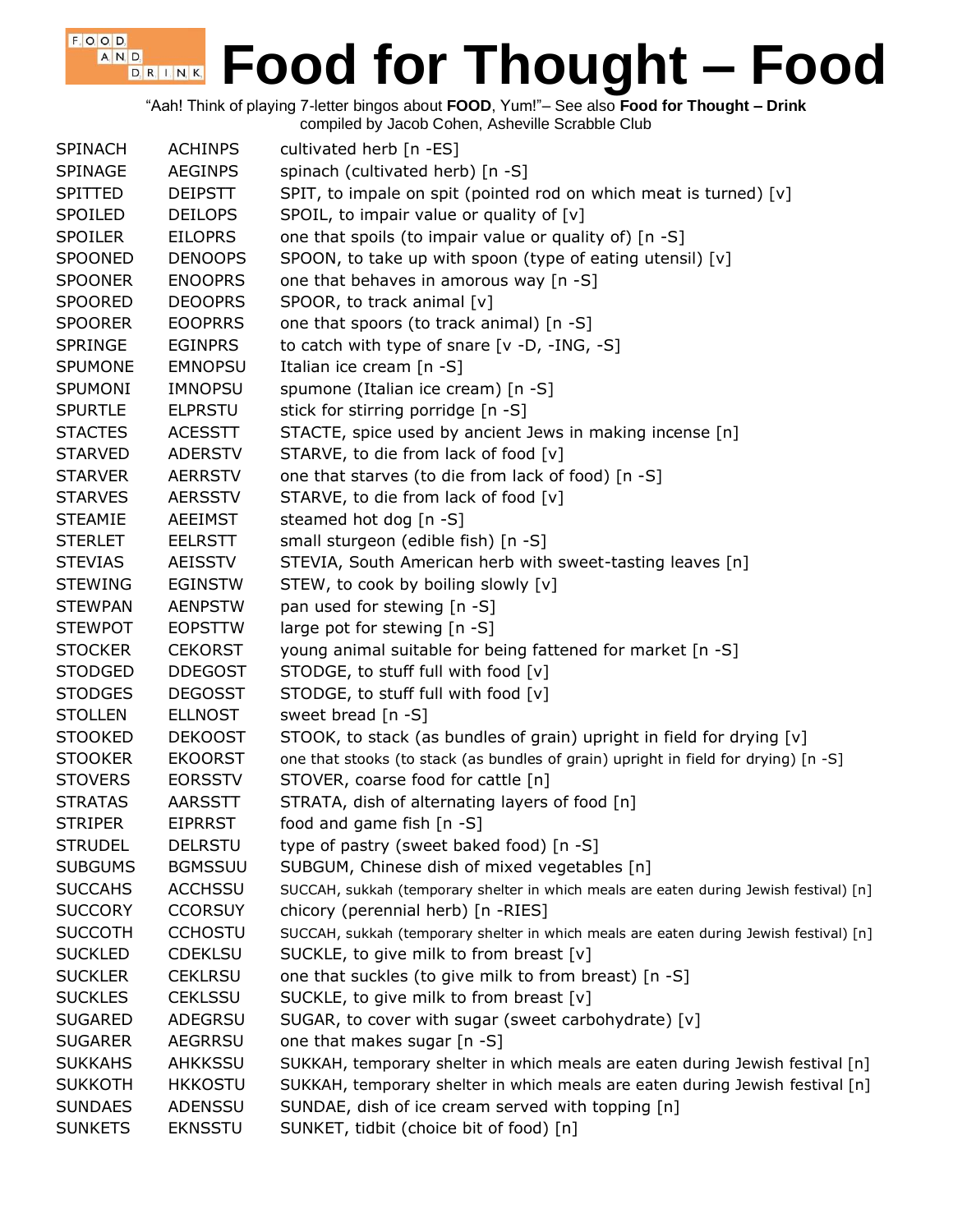"Aah! Think of playing 7-letter bingos about **FOOD**, Yum!"– See also **Food for Thought – Drink**

compiled by Jacob Cohen, Asheville Scrabble Club

 $F$ , O, O, D, A N D

| <b>SUPPERS</b> | <b>EPPRSSU</b> | SUPPER, evening meal [n]                                                                             |
|----------------|----------------|------------------------------------------------------------------------------------------------------|
| <b>SUPPING</b> | <b>GINPPSU</b> | SUP, to eat supper [v]                                                                               |
| <b>SUPREME</b> | <b>EEMPRSU</b> | smooth white sauce made with chicken stock [n -S]                                                    |
| <b>SUSTAIN</b> | AINSSTU        | to maintain by providing with food and drink [v -ED, -ING, -S]                                       |
| <b>SWEETER</b> | <b>EEERSTW</b> | SWEET, pleasing to taste [adj]                                                                       |
| <b>SWEETLY</b> | <b>EELSTWY</b> | in sweet (pleasing to taste) manner [adv]                                                            |
| <b>SYNCARP</b> | <b>ACNPRSY</b> | fleshy multiple fruit [n -S]                                                                         |
| <b>SYRUPED</b> | <b>DEPRSUY</b> | SYRUP, to sweeten with thick sweet liquid [v]                                                        |
|                |                | T 7s                                                                                                 |
| <b>TABOULI</b> | ABILOTU        | Lebanese salad containing bulgur wheat, tomatoes, parsley, onions, and mint [n -S]                   |
| <b>TABULIS</b> | <b>ABILSTU</b> | TABULI, tabouli (Lebanese salad containing bulgur wheat, tomatoes, parsley, onions, and mint) [n]    |
| <b>TAFFIAS</b> | <b>AAFFIST</b> | TAFFIA, tafia (inferior rum) [n]                                                                     |
| <b>TAFFIES</b> | <b>AEFFIST</b> | TAFFY, chewy candy [n]                                                                               |
| <b>TAGINES</b> | <b>AEGINST</b> | TAGINE, tajine (earthenware Moroccan cooking pot) [n]                                                |
| <b>TAHINAS</b> | <b>AAHINST</b> | TAHINA, tahini (paste of sesame seeds) [n]                                                           |
| <b>TAHINIS</b> | AHIINST        | TAHINI, paste of sesame seeds [n]                                                                    |
| <b>TAJINES</b> | <b>AEIJNST</b> | TAJINE, earthenware Moroccan cooking pot [n]                                                         |
| <b>TAMALES</b> | <b>AAELMST</b> | TAMALE, Mexican dish [n]                                                                             |
| <b>TAMARIS</b> | <b>AAIMRST</b> | TAMARI, Japanese soy sauce [n]                                                                       |
| <b>TANGELO</b> | <b>AEGLNOT</b> | citrus fruit [n -S]                                                                                  |
| <b>TANGIER</b> | <b>AEGINRT</b> | TANGY, pungent (sharply affecting organs of taste or smell) [adj]                                    |
| <b>TANGING</b> | AGGINNT        | TANG, to provide with pungent flavor [v]                                                             |
| <b>TAPIOCA</b> | <b>AACIOPT</b> | starchy food [n -S]                                                                                  |
| <b>TARAMAS</b> | <b>AAAMRST</b> | TARAMA, Greek paste of fish roe, garlic, lemon juice, and olive oil [n]                              |
| <b>TARTEST</b> | AERSTTT        | TART, having sharp, sour taste [adj]                                                                 |
| <b>TARTISH</b> | AHIRSTT        | somewhat tart [adj]                                                                                  |
| <b>TARTLET</b> | <b>AELRTTT</b> | small pie $[n -S]$                                                                                   |
| <b>TARTUFO</b> | AFORTTU        | Italian ice-cream dessert [n -FI or -S]                                                              |
| <b>TASTERS</b> | <b>AERSSTT</b> | TASTER, one that tastes (to perceive flavor of by taking into mouth) [n]                             |
| <b>TASTIER</b> | <b>AEIRSTT</b> | TASTY, pleasant to taste [adj]                                                                       |
| <b>TASTILY</b> | AILSTTY        | TASTY, pleasant to taste [adv]                                                                       |
| <b>TASTING</b> | <b>AGINSTT</b> | gathering for sampling wines or foods [n -S] / TASTE, to perceive flavor of by taking into mouth [v] |
| <b>TATTIES</b> | <b>AEISTTT</b> | TATTIE, potato (edible tuber of cultivated plant) [n]                                                |
| <b>TAVERNA</b> | <b>AAENRTV</b> | cafe in Greece [n -S]                                                                                |
| <b>TEACAKE</b> | <b>AACEEKT</b> | small cake served with tea [n -S]                                                                    |
| <b>TEMPEHS</b> | <b>EEHMPST</b> | TEMPEH, Asian food [n]                                                                               |
| <b>TEMPURA</b> | AEMPRTU        | Japanese dish [n -S]                                                                                 |
| <b>THRAVES</b> | <b>AEHRSTV</b> | THRAVE, unit of measure for grain [n]                                                                |
| <b>THYMIER</b> | <b>EHIMRTY</b> | THYMEY, thymy (abounding in thyme) [adj] / THYMY [adj]                                               |
| <b>TIDBITS</b> | <b>BDIISTT</b> | TIDBIT, choice bit of food [n]                                                                       |
| <b>TIFFINS</b> | <b>FFIINST</b> | TIFFIN, to lunch (to eat noonday meal) [v]                                                           |
| <b>TILLING</b> | <b>GIILLNT</b> | TILL, to prepare land for crops by plowing [v]                                                       |
| <b>TIMBALE</b> | ABEILMT        | pastry shell shaped like drum [n -S]                                                                 |
| <b>TITBITS</b> | <b>BIISTTT</b> | TITBIT, tidbit (choice bit of food) [n]                                                              |
| <b>TOASTER</b> | <b>AEORSTT</b> | device for toasting $[n - S]$                                                                        |
| <b>TOFFEES</b> | <b>EEFFOST</b> | TOFFEE, chewy candy [n]                                                                              |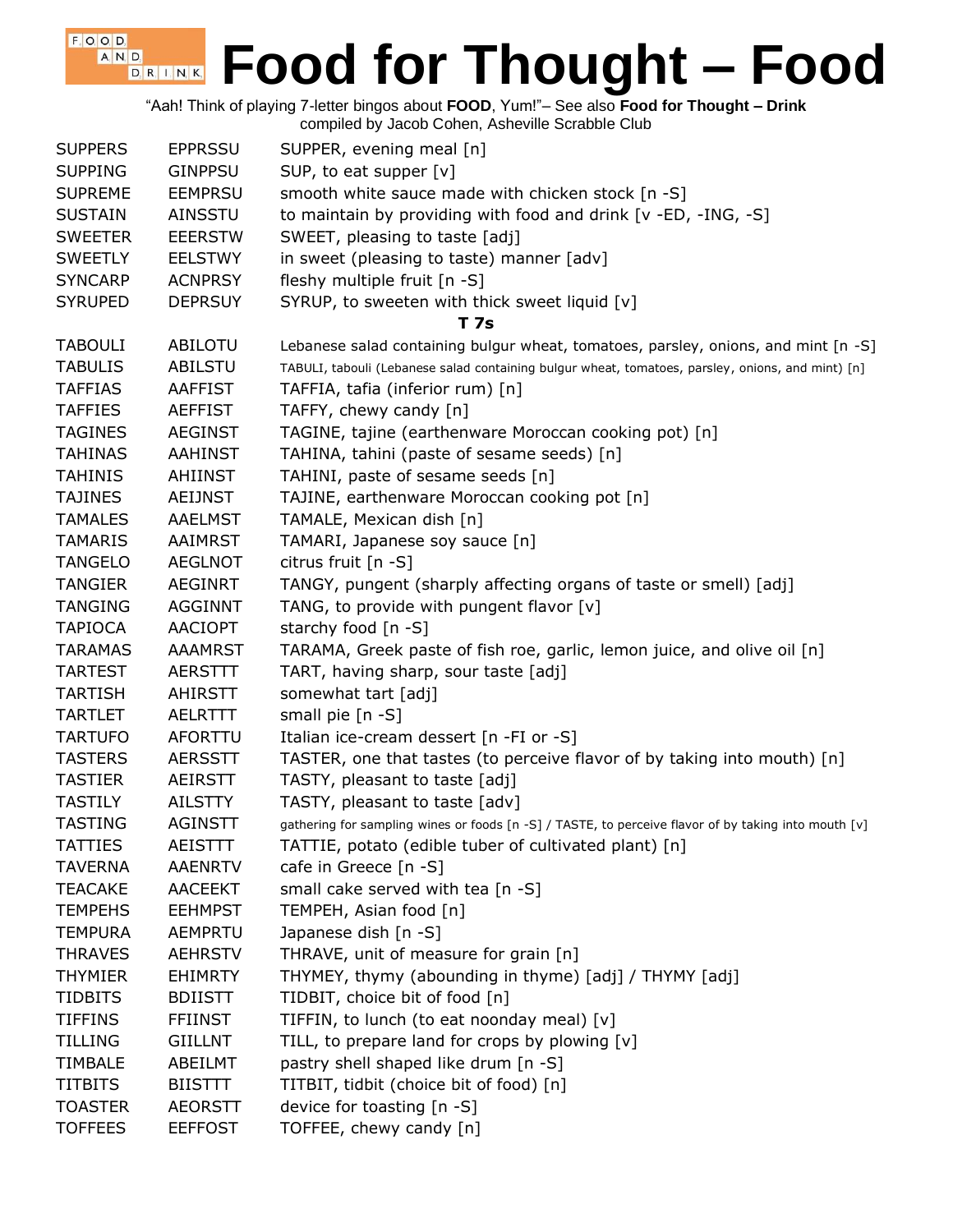"Aah! Think of playing 7-letter bingos about **FOOD**, Yum!"– See also **Food for Thought – Drink** compiled by Jacob Cohen, Asheville Scrabble Club

| <b>TOFFIES</b>                   | <b>EFFIOST</b>                   | TOFFY, toffee (chewy candy) [n]                                        |
|----------------------------------|----------------------------------|------------------------------------------------------------------------|
| <b>TOMMIES</b>                   | <b>EIMMOST</b>                   | TOMMY, loaf of bread [n]                                               |
| <b>TORTONI</b>                   | <b>INOORTT</b>                   | type of ice cream [n -S]                                               |
| <b>TOSTADA</b>                   | <b>AADOSTT</b>                   | tortilla fried in deep fat [n -S]                                      |
| <b>TOSTADO</b>                   | <b>ADOOSTT</b>                   | tostada (tortilla fried in deep fat) [n -S]                            |
| <b>TOSTONE</b>                   | <b>ENOOSTT</b>                   | Mexican dish of fried plantains [n -S]                                 |
| <b>TOUPIES</b>                   | <b>EIOPSTU</b>                   | TOUPIE, round boneless smoked ham [n]                                  |
| <b>TOUTONS</b>                   | <b>NOOSTTU</b>                   | TOUTON, deep-fried round of bread dough [n]                            |
| <b>TREACLE</b>                   | <b>ACEELRT</b>                   | molasses (thick syrup) [n -S]                                          |
| <b>TREHALA</b>                   | <b>AAEHLRT</b>                   | sweet, edible substance forming pupal case of certain weevils [n -S]   |
| <b>TROPHIC</b>                   | <b>CHIOPRT</b>                   | pertaining to nutrition [adj]                                          |
| <b>TRUFFES</b>                   | <b>EFFRSTU</b>                   | TRUFFE, truffle (edible fungus) [n]                                    |
| <b>TRUFFLE</b>                   | <b>EFFLRTU</b>                   | edible fungus [n -S]                                                   |
| <b>TRYMATA</b>                   | <b>AAMRTTY</b>                   | TRYMA, type of nut [n]                                                 |
| <b>TSIMMES</b>                   | <b>EIMMSST</b>                   | tzimmes (vegetable stew) [n TSIMMES]                                   |
| <b>TUNNIES</b>                   | <b>EINNSTU</b>                   | TUNNY, tuna (marine food fish) [n]                                     |
| <b>TURNIPS</b>                   | <b>INPRSTU</b>                   | TURNIP, edible plant root [n]                                          |
| <b>TURNIPY</b>                   | <b>INPRTUY</b>                   | TURNIP, edible plant root [adj -PIER, -PIEST]                          |
| <b>TURTLED</b>                   | <b>DELRTTU</b>                   | TURTLE, to catch turtles (tortoises) [v]                               |
| <b>TURTLER</b>                   | <b>ELRRTTU</b>                   | one that turtles (to catch turtles (tortoises)) [n -S]                 |
| <b>TURTLES</b>                   | <b>ELRSTTU</b>                   | TURTLE, to catch turtles (tortoises) [v]                               |
| <b>TZIMMES</b>                   | <b>EIMMSTZ</b>                   | vegetable stew [n TZIMMES]                                             |
|                                  |                                  | <b>U</b> 7s                                                            |
|                                  |                                  |                                                                        |
| <b>UNBAKED</b>                   | ABDEKNU                          | BAKE, to prepare food in oven [adj]                                    |
| <b>UNBONED</b>                   | <b>BDENNOU</b>                   | not boned (to debone (to remove bones from)) [adj]                     |
| <b>UNEATEN</b>                   | <b>AEENNTU</b>                   | EAT, to consume food [adj]                                             |
| <b>UNRIPER</b>                   | EINPRRU                          | UNRIPE, not ripe [adj]                                                 |
| <b>UNSATED</b>                   | <b>ADENSTU</b>                   | not sated (to satiate (to satisfy to or beyond capacity)) [adj]        |
| <b>UPBOILS</b>                   | <b>BILOPSU</b>                   | UPBOIL, to boil up [v]                                                 |
|                                  |                                  | <b>V</b> 7s                                                            |
| VANILLA                          | AAILLNV                          | flavoring extract [n -S]                                               |
| <b>VEALERS</b>                   | <b>AEELRSV</b>                   | VEALER, calf raised for food [n]                                       |
| <b>VEALING</b>                   | <b>AEGILNV</b>                   | VEAL, to kill and prepare calf for food $[v]$                          |
| <b>VEGGIES</b>                   | <b>EEGGISV</b>                   | VEGGIE, vegetable [n]                                                  |
| <b>VELOUTE</b>                   | <b>EELOTUV</b>                   | type of sauce $[n - S]$                                                |
| <b>VENISON</b>                   | <b>EINNOSV</b>                   | edible flesh of deer [n -S]                                            |
| <b>VICTUAL</b>                   | <b>ACILTUV</b>                   | to provide with food [v -ED, -ING, S or -LLED, -LLING, -S]             |
| <b>VIDALIA</b>                   | AADIILV                          | sweet onion of southern U.S. [n -S]                                    |
| <b>VINEGAR</b>                   | AEGINRV                          | sour liquid used as condiment or preservative [n -S]                   |
| <b>VITAMIN</b>                   | <b>AIIMNTV</b>                   | any of various organic substances essential to proper nutrition [n -S] |
| <b>VITTLED</b>                   | <b>DEILTTV</b>                   | VITTLE, to victual (to provide with food) [v]                          |
| <b>VITTLES</b>                   | <b>EILSTTV</b>                   | VITTLE, to victual (to provide with food) [v]                          |
|                                  |                                  | <b>W</b> 7s                                                            |
| <b>WAITERS</b>                   | <b>AEIRSTW</b>                   | WAITER, to work as male server in restaurant [v]                       |
| <b>WAITRON</b><br><b>WALNUTS</b> | <b>AINORTW</b><br><b>ALNSTUW</b> | server in restaurant [n -S]<br>WALNUT, edible nut [n]                  |